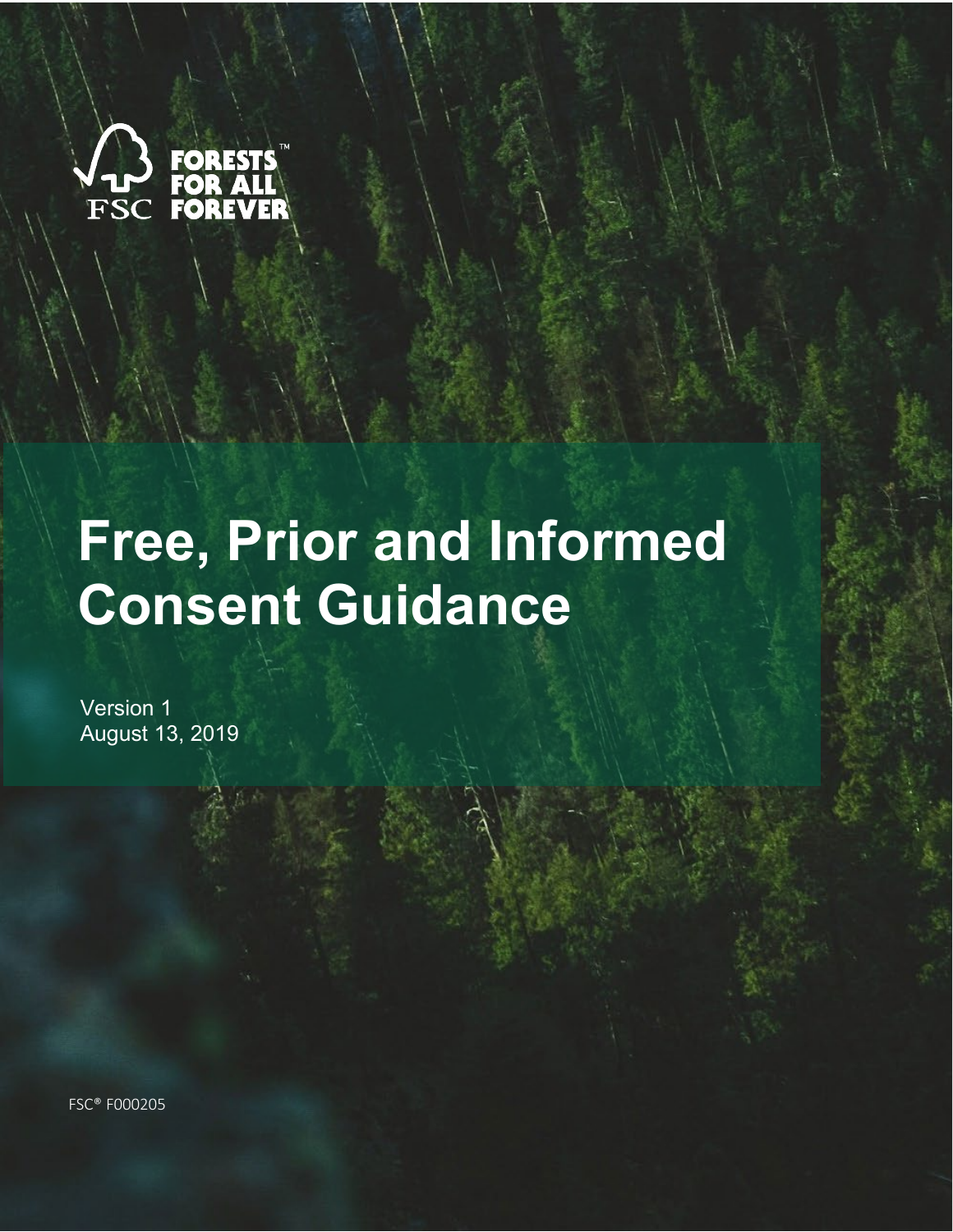#### Acknowledgements

FSC Canada would like to extend warm appreciation and thanks to Pamela Perreault as the primary author of this document. We also want to thank the members of the FSC Canada Standard Development Group (SDG) and the Technical Experts Panel (TEP) who guided this work. The SDG included Nicolas Blanchette, John Caluori, Scott Davis, Kevin Gillis, André Gravel, Satnam Manhas, Chris McDonell, Solange Nadeau, Dave Pearce, M.A. (Peggy) Smith, Christopher J. Stagg, Karen Tam Wu, Guy Tremblay and Cliff Wallis. The TEP included Sandra Cardinal, Geneviève Labrecque, Michel Mongeon, M.A. (Peggy) Smith and Sara Teitelbaum.

Thank you also to FSC members and stakeholders who participated to the consultation period of this document. Your comments were highly important and helpful.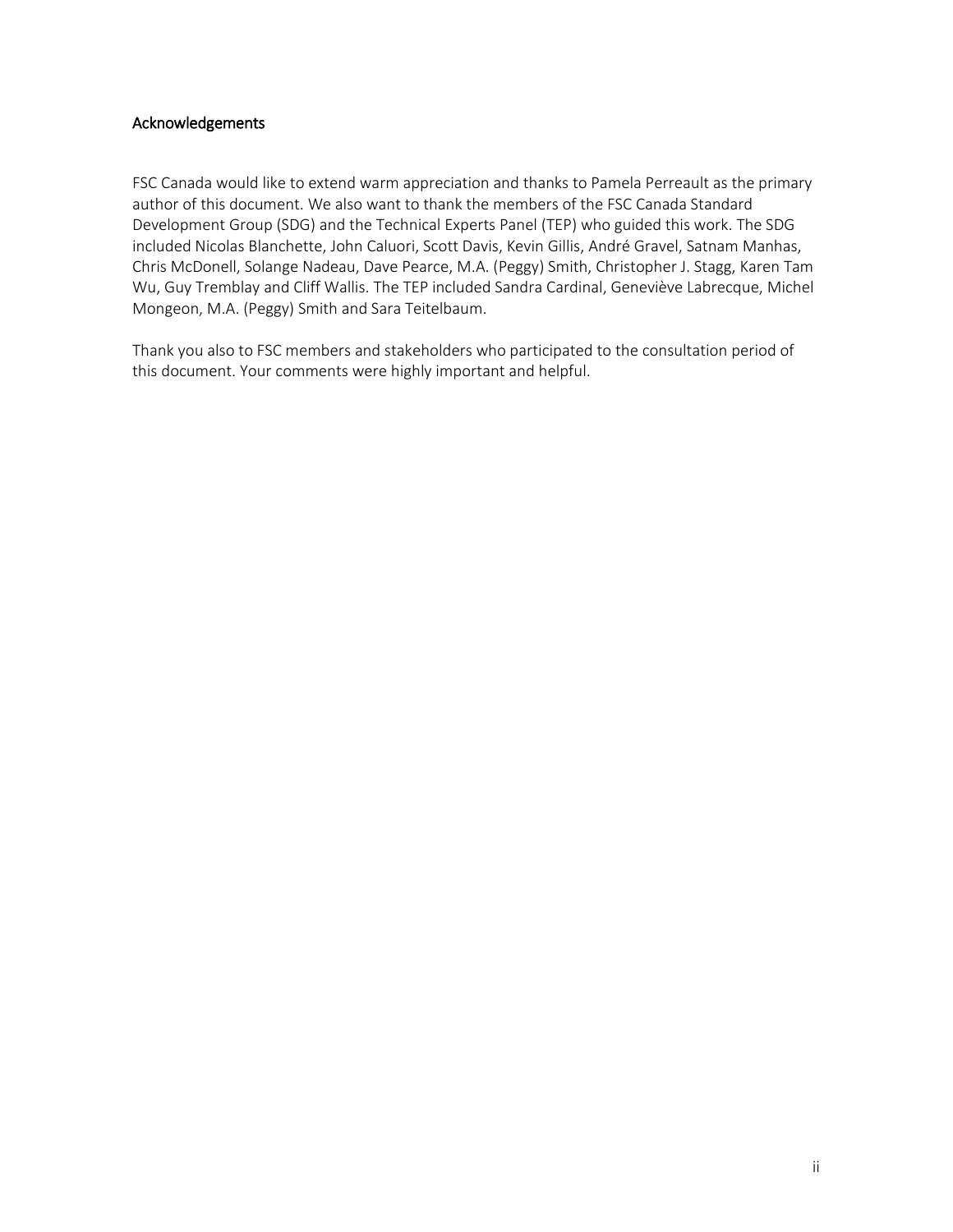## A Working Document

It should be noted that there will be periodic updates to this version based on the application of this Guidance and increased understanding of the implementation of FPIC based on further testing and experience gained in the field. FSC Canada will monitor the application of this Guidance document and continue to seek input and feedback from members, interested stakeholders and Indigenous Peoples with the aim to improve it as well as create additional resources to support the implementation of FPIC.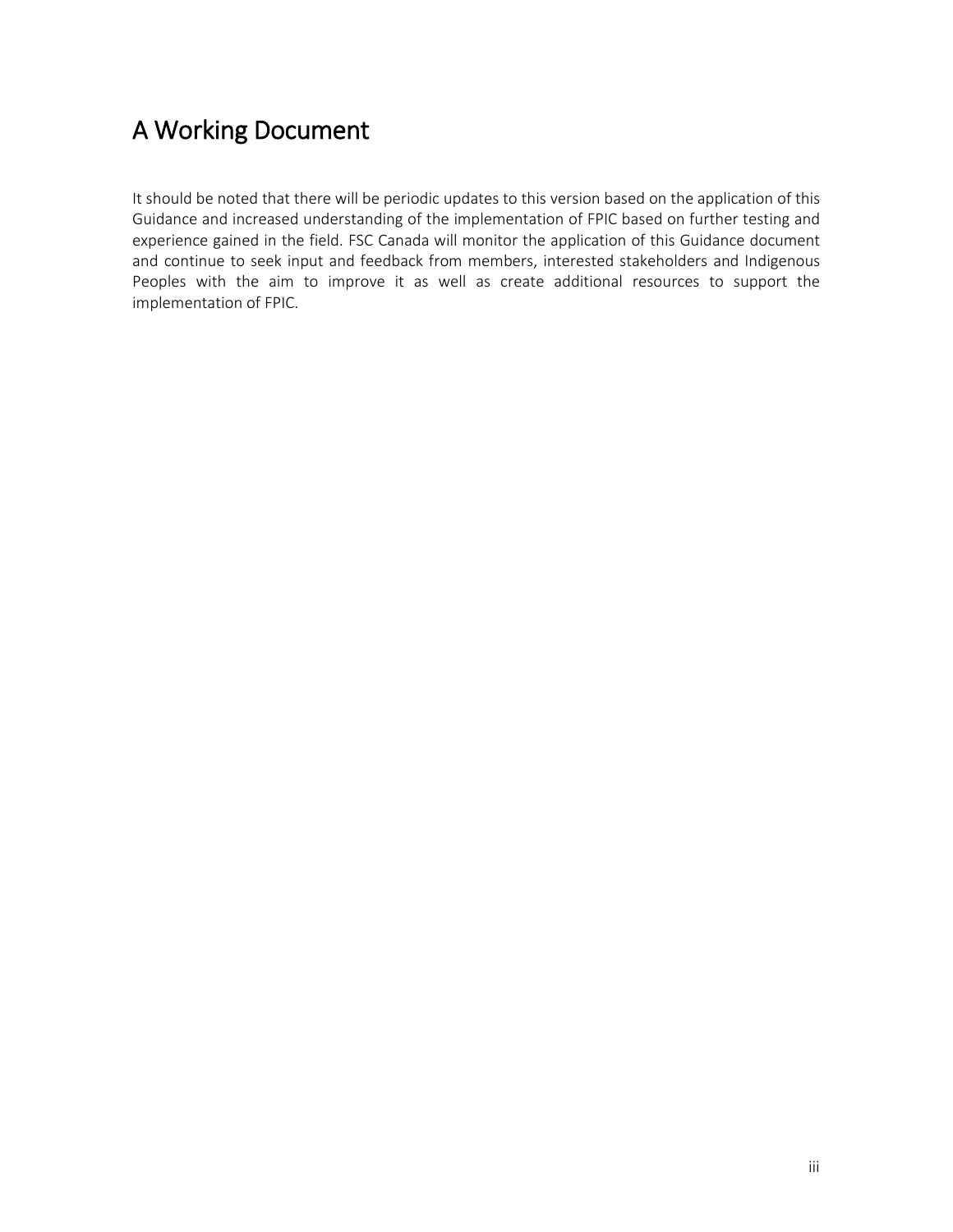## TABLE OF CONTENTS

| $\mathbf{1}$ |                                                                                        |  |  |  |  |  |
|--------------|----------------------------------------------------------------------------------------|--|--|--|--|--|
| 1.1          |                                                                                        |  |  |  |  |  |
| 1.2          |                                                                                        |  |  |  |  |  |
| 1.2.1        |                                                                                        |  |  |  |  |  |
| 1.2.2        |                                                                                        |  |  |  |  |  |
| $\mathbf{2}$ |                                                                                        |  |  |  |  |  |
| 2.1          |                                                                                        |  |  |  |  |  |
| 2.1.1        |                                                                                        |  |  |  |  |  |
| 2.1.2        |                                                                                        |  |  |  |  |  |
| 2.2          |                                                                                        |  |  |  |  |  |
| 2.2.1        |                                                                                        |  |  |  |  |  |
| 2.2.2        |                                                                                        |  |  |  |  |  |
| 2.2.3        |                                                                                        |  |  |  |  |  |
| 2.2.4        |                                                                                        |  |  |  |  |  |
| 2.2.5        |                                                                                        |  |  |  |  |  |
| 2.2.6        |                                                                                        |  |  |  |  |  |
|              |                                                                                        |  |  |  |  |  |
| 3            |                                                                                        |  |  |  |  |  |
| 3.1          |                                                                                        |  |  |  |  |  |
|              |                                                                                        |  |  |  |  |  |
| STEP 1:      |                                                                                        |  |  |  |  |  |
|              |                                                                                        |  |  |  |  |  |
| STEP 2:      | Prepare for further engagement and agree on the scope of the FPIC process.  17         |  |  |  |  |  |
| STEP 3:      |                                                                                        |  |  |  |  |  |
|              |                                                                                        |  |  |  |  |  |
| STEP 4:      | Management activities revised and affected indigenous communities informed 20          |  |  |  |  |  |
| STEP 5:      | Negotiate an agreement with the affected indigenous community on the FPIC proposal. 20 |  |  |  |  |  |
| STEP 6:      |                                                                                        |  |  |  |  |  |
| STEP 7:      |                                                                                        |  |  |  |  |  |
|              |                                                                                        |  |  |  |  |  |
|              |                                                                                        |  |  |  |  |  |
|              |                                                                                        |  |  |  |  |  |
|              |                                                                                        |  |  |  |  |  |
|              |                                                                                        |  |  |  |  |  |
|              |                                                                                        |  |  |  |  |  |
|              |                                                                                        |  |  |  |  |  |
|              |                                                                                        |  |  |  |  |  |
|              |                                                                                        |  |  |  |  |  |
|              |                                                                                        |  |  |  |  |  |
|              |                                                                                        |  |  |  |  |  |
|              |                                                                                        |  |  |  |  |  |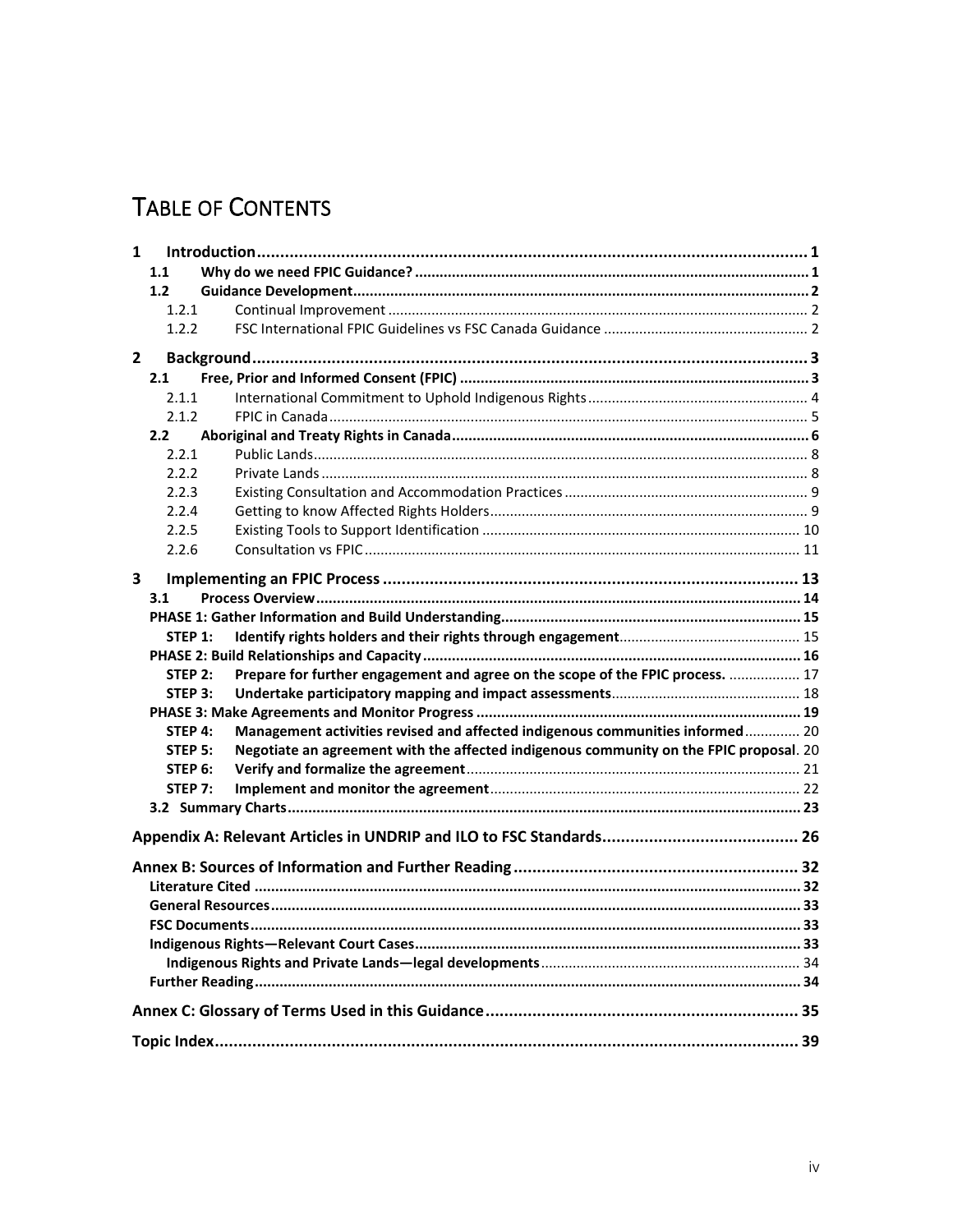### <span id="page-4-0"></span>1 INTRODUCTION

*Respecting the right to FPIC is, by definition, a locally and culturally specific process in which the affected communities themselves determine the steps involved. It is therefore not possible to produce a universally applicable "how to" guideline.*

*~Anderson 2011: 3*

FSC International Generic Indicators (IGIs) for Principle 3 were adapted to reflect the current context of Aboriginal and treaty rights in Canada. Principle 3 supports the recognition and protection of the "legal and customary rights" of Indigenous Peoples.

The processes presented in this document are not requirements for certification (i.e. they are nonnormative). The information contained in this document *aims to improve the outcome of efforts by* The Organization to address the requirement of recognizing and upholding the rights of Indigenous Peoples in the context of the FSC National Forest Stewardship Standard of Canada (referred to here as **FSC Canada`s Standard**. This document was developed to:

- Support The Organization, governments, interested stakeholders and Indigenous Peoples as "rights holders" to understand the origin of Principle 3 Indigenous Rights requirements, and
- Support existing relationships between The Organization and Indigenous Peoples as they prepare for addressing new requirements of Principle 3 indicators.

#### <span id="page-4-1"></span>1.1 WHY DO WE NEED FPIC GUIDANCE?

FSC Canada seeks to develop a common understanding of the right to FPIC processes to facilitate decisions based on FPIC and address issues related to the implementation of FPIC in Canada among participants in the FSC system (i.e. The Organization, affected Indigenous Peoples, interested stakeholders). However, several factors pose a challenge to the implementation of Principle 3:

- Indigenous Peoples may not be aware that they have a right to FPIC;
- Application of FPIC occurs at a local (management unit) scale within a voluntary certification context; generalized international requirements require local adaptation.
- The Organization and Indigenous Peoples may not be aware of the differences between government consultation requirements and FSC requirements related to FPIC;
- There is uncertainty about existing Indigenous community engagement processes led by governments and whether they adequately respect the right to FPIC;
- There is an evolving legal framework around the application of FPIC to private lands<sup>[1](#page-4-2)</sup>; and
- A complex forest management planning environment requires further clarification on the scope of an FSC FPIC process.

<span id="page-4-2"></span><sup>&</sup>lt;sup>1</sup> FSC Canada will continue to monitor the legal and legislative contexts to ensure that compliance with Principle 1 and Principle 3 is addressed.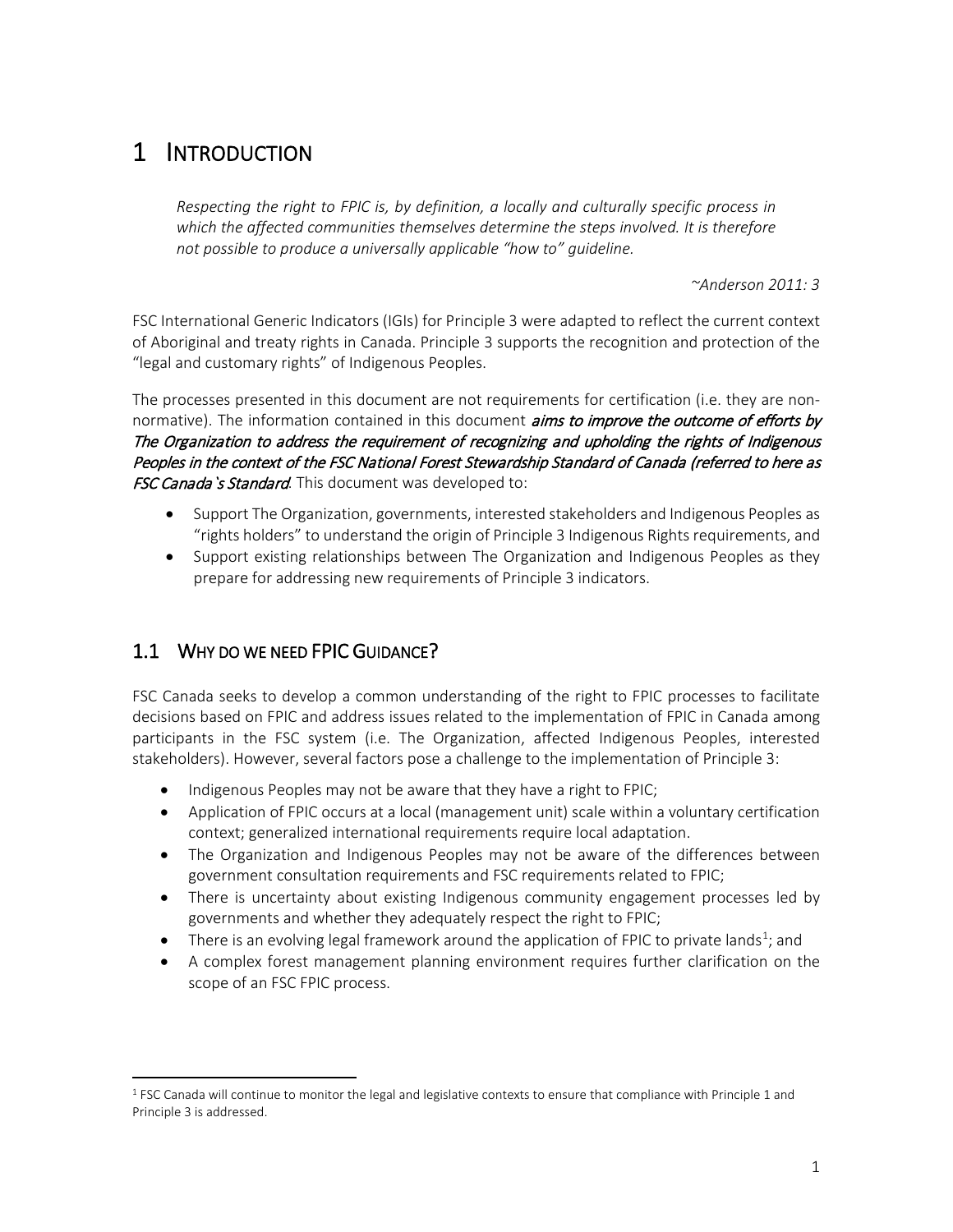#### <span id="page-5-0"></span>1.2 GUIDANCE DEVELOPMENT

The FPIC Guidance was developed through a consultative process that involved a technical writer, the FSC Principle 3 Technical Expert Panel (TEP), public consultations sessions with interested stakeholders at various meeting and conference venues across the country, and finally FSC Chamber representatives on the Standard Development Group (SDG), staff and consultants<sup>[2](#page-5-3)</sup>.

Early in 2017, FSC initiated a comprehensive testing program for draft normative and guidance documents. The results of testing were used to improve the Guidance document. It was reviewed again by an external expert and approved by the SDG and FSC Canada Board of Directors.

#### <span id="page-5-1"></span>*1.2.1 CONTINUAL IMPROVEMENT*

The information contained in this Guidance document reflects FSC's commitment to human rights and corporate social responsibility in the context of a voluntary, third party standard for sustainable forest management. FSC Canada recognizes that Canadian jurisprudence regarding Aboriginal and treaty rights and best practices is quickly evolving, and we are hopeful that this Guidance will help strengthen the understanding of the right to free, prior and informed consent. FSC Canada is committed to updating this document as more information becomes available.

#### <span id="page-5-2"></span>*1.2.2 FSC INTERNATIONAL FPIC GUIDELINES VS FSC CANADA GUIDANCE*

The international legal and human rights framework of this FPIC Guidance document is based on the 2012 FSC International Guidelines for the Implementation of the Right to Free, Prior and Informed Consent (Version 1). It was a seminal document at the time because it provided a methodology for the application of FPIC in the context of forest management certification. The legal and legislative foundations of consultation, accommodation and consent are based on the unique Canadian context. Therefore, while the general principles of engagement and FPIC are shared with the FSC International document, this Guidance serves to support Indigenous Peoples and The Organizations operating in a Canadian context.

FSC International is currently revising Version 1 to reflect new knowledge garnered through application of the 2012 Guidelines and case study information gathered through FPIC field tests, including one in Canada. $3$ 

<span id="page-5-3"></span><sup>&</sup>lt;sup>2</sup> A complete list of the events and forums organized or supported by FSC Canada where Principle 3 and FPIC were discussed is available in the "List of Contributors" section of the FSC Canada`s Standard.

<span id="page-5-4"></span><sup>&</sup>lt;sup>3</sup> FSC-GUI-30-003 (V1-0) FSC Guidelines for the Implementation of the Right to Free, Prior and Informed Consent (FPIC). Version 2 of FSC International Guidance on FPIC will be available in 2019. Version 1 of this document is still relevant and available for review at<https://ic.fsc.org/download.fsc-fpic-guidelines-version-1.a-1243.pdf>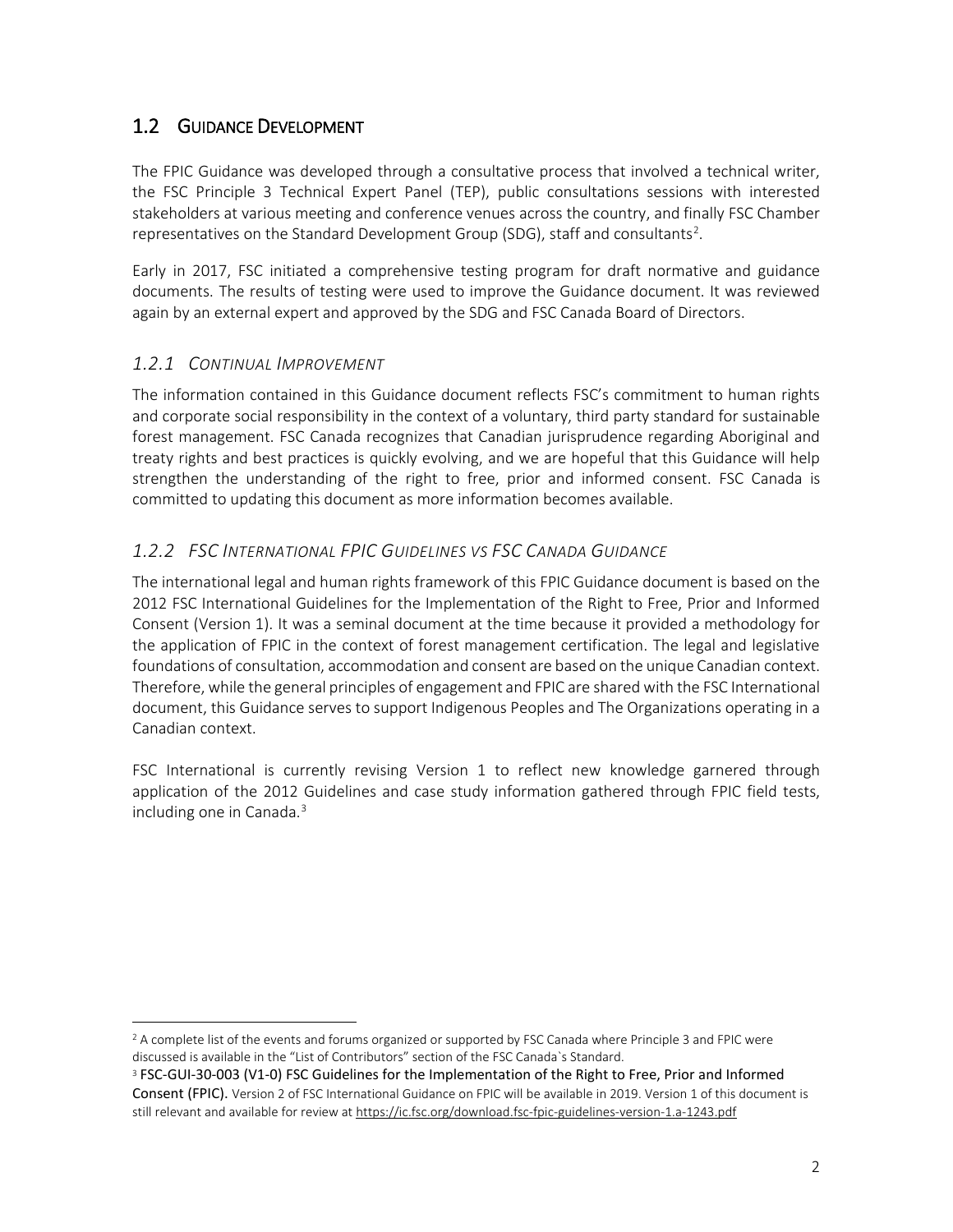### <span id="page-6-0"></span>2 BACKGROUND

The global understanding of the right to free, prior and informed consent (FPIC) is quickly evolving. Considerable effort has been made to develop decision making frameworks, or guidelines, to support the legal and moral responsibilities of governments, non-governmental organizations and the private sector in their role of recognizing and upholding the rights of Indigenous Peoples.<sup>[4](#page-6-2)</sup>

In 2012, the FSC membership approved a new version of FSC's Principles & Criteria (FSC-STD-01-001 V5-0 EN) upon which the new FSC Canada Standard is based. Under this new Standard, requirements for the recognition of Indigenous Peoples Rights are strengthened with the addition of free, prior and informed consent (or FPIC), based on the United Nations Declaration on the Rights of Indigenous Peoples (UNDRIP) and ILO 169.

### <span id="page-6-1"></span>2.1 FREE, PRIOR AND INFORMED CONSENT (FPIC)

As an international organization, FSC recognizes and upholds well-established and protected human rights standards, including the rights of Indigenous Peoples, as part of its framework for supporting the practice of sustainable forest management. The role and responsibilities of Indigenous Peoples in achieving global sustainable development standards was recognized in 1987 with the publication of the UN World Commission on Environment and Development (WCED) report titled "Our Common Future" (or the Brundtland Report) and later in the Development Convention on Biological Diversity (CBD) and Article 8(j) (1993). The founding members of FSC upheld these same principles and entrenched Principle 3: Indigenous Peoples' Rights in the first FSC Principles & Criteria published in 1994.

The concept of FPIC emerged in response to growing pressures faced by Indigenous Peoples related to natural resource extraction on their traditional homelands and territories. It can be described as:

*The right to participate in decision-making and to give, withhold or withdraw consent to an activity affecting the holder of this right. Consent must be freely given, obtained prior to implementation of such activities, and be founded upon an understanding of the full range of issues implicated by the activity or decision in question; hence the formulation: free, prior and informed consent.[5](#page-6-3)*

FPIC is recognized in several international agreements and instruments, including:

1989 | International Labour Organization (ILO) Convention No. 169

1992 The Convention on Biological Diversity (CBD)

1992 United Nations Framework Convention on Climate Change (UNFCCC)

<span id="page-6-2"></span><sup>&</sup>lt;sup>4</sup> A list of useful resources are included in Annex A.<br><sup>5</sup> Based on Colchester and MacKay (2004).

<span id="page-6-3"></span>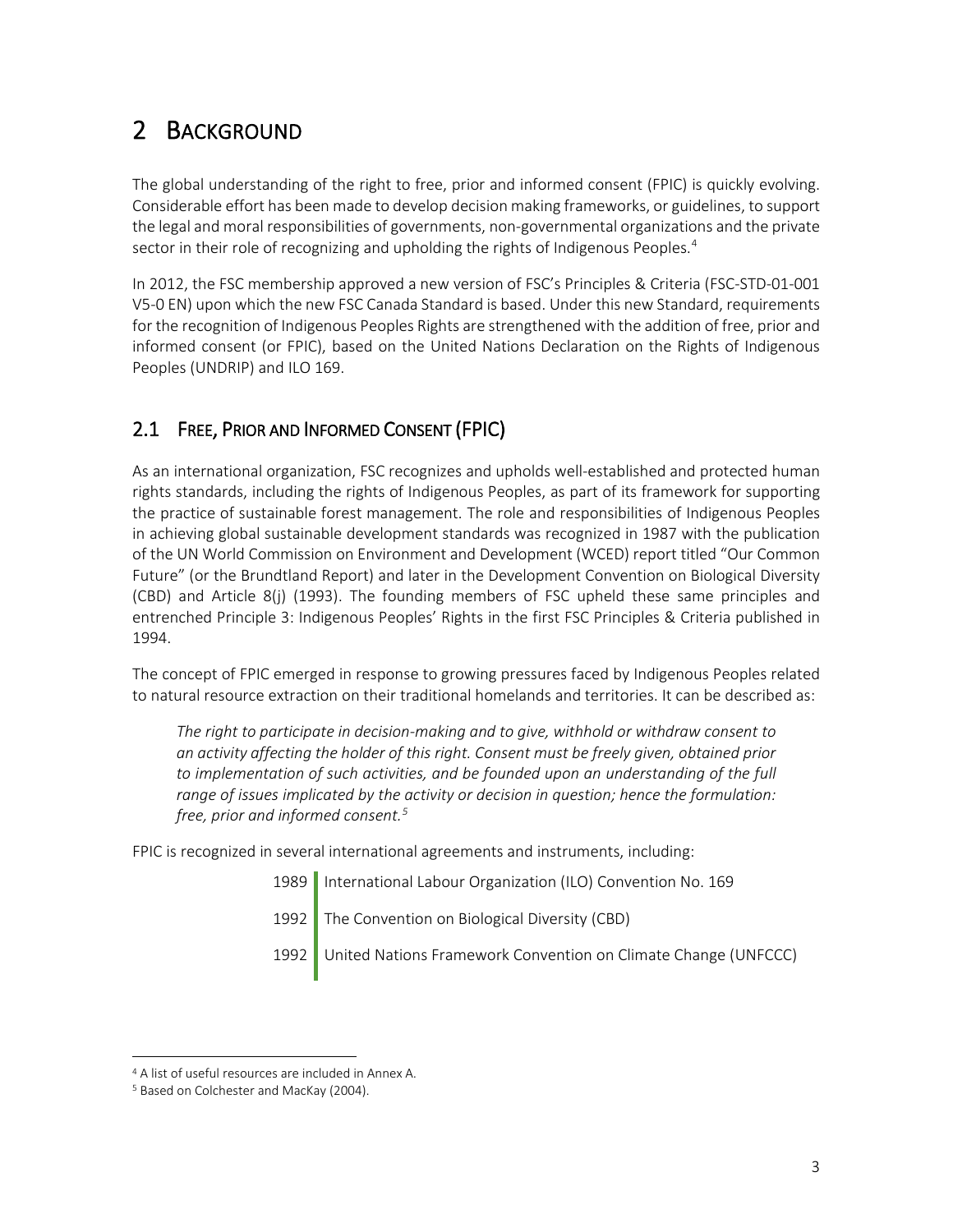2007 The United Nations Declaration on the Rights of Indigenous Peoples (UNDRIP) endorsed by member Nations, except Canada, USA, Australia and New Zealand<sup>[6](#page-7-1)</sup> 2010 Canada issues Statement of Support endorsing the principles of UNDRIP 2016 Canada announces full support, without qualification, of UNDRIP

Internationally, FPIC is linked to treaty norms,<sup>[7](#page-7-2)</sup> the right to develop and maintain cultures<sup>[8](#page-7-3)</sup> and the right to self-determination in international law and non-binding international agreements. UNDRIP is the most often cited source for our current understanding of FPIC. Six articles of UNDRIP<sup>[9](#page-7-4)</sup> (10, 11(2), 19, 28, 29(2) and 32(2)), subject to article 46 recognizing the sovereignty of nation states, explicitly refer to FPIC. Article 32(2) regarding resource development projects is particularly significant:

*Article 32: (2) States shall consult and cooperate in good faith with the indigenous peoples concerned through their own representative institutions in order to obtain their free and informed consent prior to the approval of any project affecting their lands or territories and other resources, particularly in connection with the development, utilization or exploitation of mineral, water or other resources.*

An important nuance in all of the international instruments supporting FPIC is the connection made between use and ownership rights based on long-standing ties to lands and resources, participatory decision making and the elevation and support for basic human rights afforded to Indigenous Peoples. A list of relevant articles in both UNDRIP and ILO 169 can be found in Annex A.

#### <span id="page-7-0"></span>*2.1.1 INTERNATIONAL COMMITMENT TO UPHOLD INDIGENOUS RIGHTS*

While Canada is not a signatory to ILO 169 and has only recently considered adopting UNDRIP within its legislative and legal framework, Principle 3 still requires The Organization to assess these international instruments against their management activities. During the development of the International Generic Indicators (IGIs) upon which FSC Canada's Standard is built, FSC International identified articles relevant to the practice of sustainable forest management (See Appendix A).

#### UNDRIP

The UNDRIP is the product of 25 years of negotiation between United Nation member states and Indigenous Peoples from around the world, including Canada. The Declaration deals with a wide spectrum of Indigenous rights. It protects collective rights that may not be addressed in other human rights instruments that emphasize individual rights. UNDRIP also safeguards the individual rights of Indigenous People. This latter point is particularly relevant in Canada, since the Canadian Charter of Rights and Freedoms did not apply to Indigenous Peoples living on Indian Reserve lands (as per the *Indian Act, 1982*) until 2008 (legislation passed in 2011). [10](#page-7-5)

<span id="page-7-2"></span><sup>7</sup> Article 1 of the International Human Rights Covenants.

<span id="page-7-1"></span> <sup>6</sup> Australia endorsed UNDRIP in 2009; New Zealand and the United States endorse UNDRIP in 2010.

<span id="page-7-3"></span><sup>8</sup> Article 27 of the International Covenant on Civil and Political Rights (ICCPR) and article 15 of the International Covenant on Economic Social and Cultural Rights (ICECSR).

<span id="page-7-4"></span><sup>&</sup>lt;sup>9</sup> See Annex A for more details.

<span id="page-7-5"></span><sup>10</sup> Se[e https://www.canada.ca/en/canadian-heritage/services/rights-indigenous-peoples.html](https://www.canada.ca/en/canadian-heritage/services/rights-indigenous-peoples.html) for more information.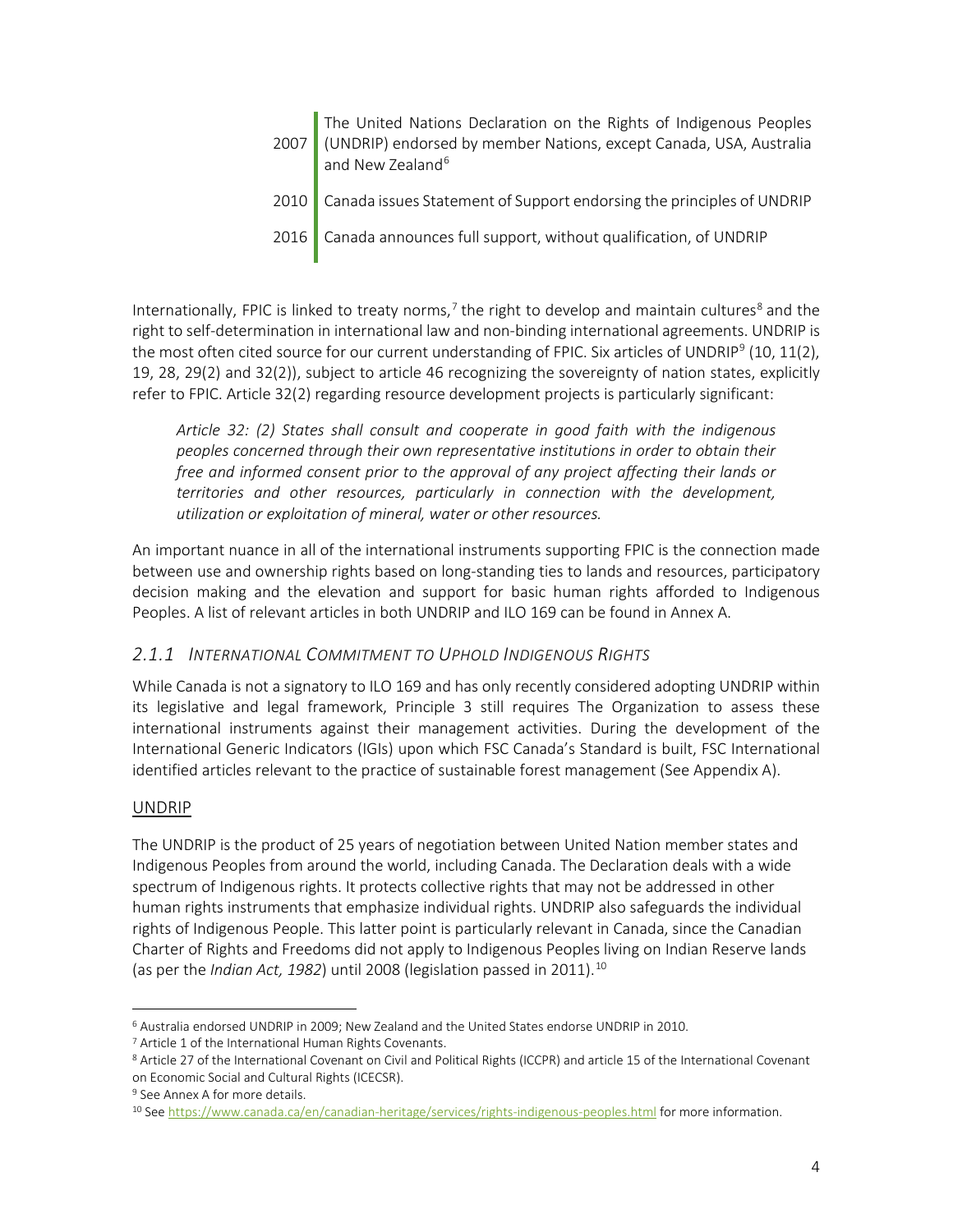#### ILO

In addition to UNDRIP, FSC Canada's Standard includes indicators related to International Labor Organization (ILO) Convention No. 169 on Indigenous and Tribal Peoples. It is the only international legally binding instrument dedicated to the protection of Indigenous Peoples rights. Canada has not ratified this convention. ILO 169 gives greater recognition to Indigenous Peoples and calls for Indigenous participation in the decision-making processes that affect their lives. This Convention focuses on Indigenous participation in political, social and economic matters controlled by nation state governments and corporations but it stops short of calling for Indigenous Peoples to have the right to grant consent for resource development projects.

#### UNDRIP, ILO and FSC Canada's Standard

The majority of the articles in both the UNDRIP and ILO 169 address the relationship between

Indigenous Peoples and the nation state. The requirements of the Standard under Criterion 3.4 include recognizing and upholding not only the rights of Indigenous Peoples, but also the social structures that support their customs and cultures. This requirement is intended to facilitate a wider discussion and dialogue between affected Indigenous Peoples and The Organization about the role forest management might have in bridging the relationship between governments, Indigenous Peoples and forest developers within their territories.

#### **Criterion 3.4**

The Organization shall recognize and uphold the rights, customs and culture of Indigenous Peoples as defined in the United Nations Declaration on the Rights of Indigenous Peoples (2007) and ILO Convention 169 (1989).

Voluntary certification undertaken at the scale of a forest management unit by non-state forest managers is recognized as uniquely different than the relationship between Indigenous People and the Government of Canada or a provincial/territorial government. Indigenous Peoples may raise concerns related to the implementation of UNDRIP or ILO 169 that reach beyond the scope of The Organization's influence. Establishing an early understanding of the limits of forest management in influencing government activities will mitigate unattainable expectations. However, keeping in mind that knowledge exchange is a two-way process, the parties to an FPIC process may engage in discussions about UNDRIP or ILO that may result in innovative and mutually beneficial agreements as a result of the thinking outside the "forest management box". Further discussion on implementing Criterion 3.4 can be found in Section 3.1 of this document under Step 2.

#### <span id="page-8-0"></span>*2.1.2 FPIC IN CANADA*

Historically, the government of Canada restricted or abolished the basic human rights<sup>[11](#page-8-1)</sup> of Indigenous Peoples. *Indian Act was* the instrument to remove and restrict access to traditional territories through the creation of Indian reserves and travel off reserves using the "pass system". The Indian Act also prohibited Indigenous Peoples from soliciting funds to pursue their legal claims. Federal and provincial permitting systems restricted people's access to natural resources both on reserve and off. Indigenous Peoples' right to self-determination was not recognized; the right to vote in federal

<span id="page-8-1"></span><sup>&</sup>lt;sup>11</sup> As recognized in the Universal Declaration of Human Rights (1948). See <http://www.ohchr.org/EN/ProfessionalInterest/Pages/InternationalLaw.aspx> for more information.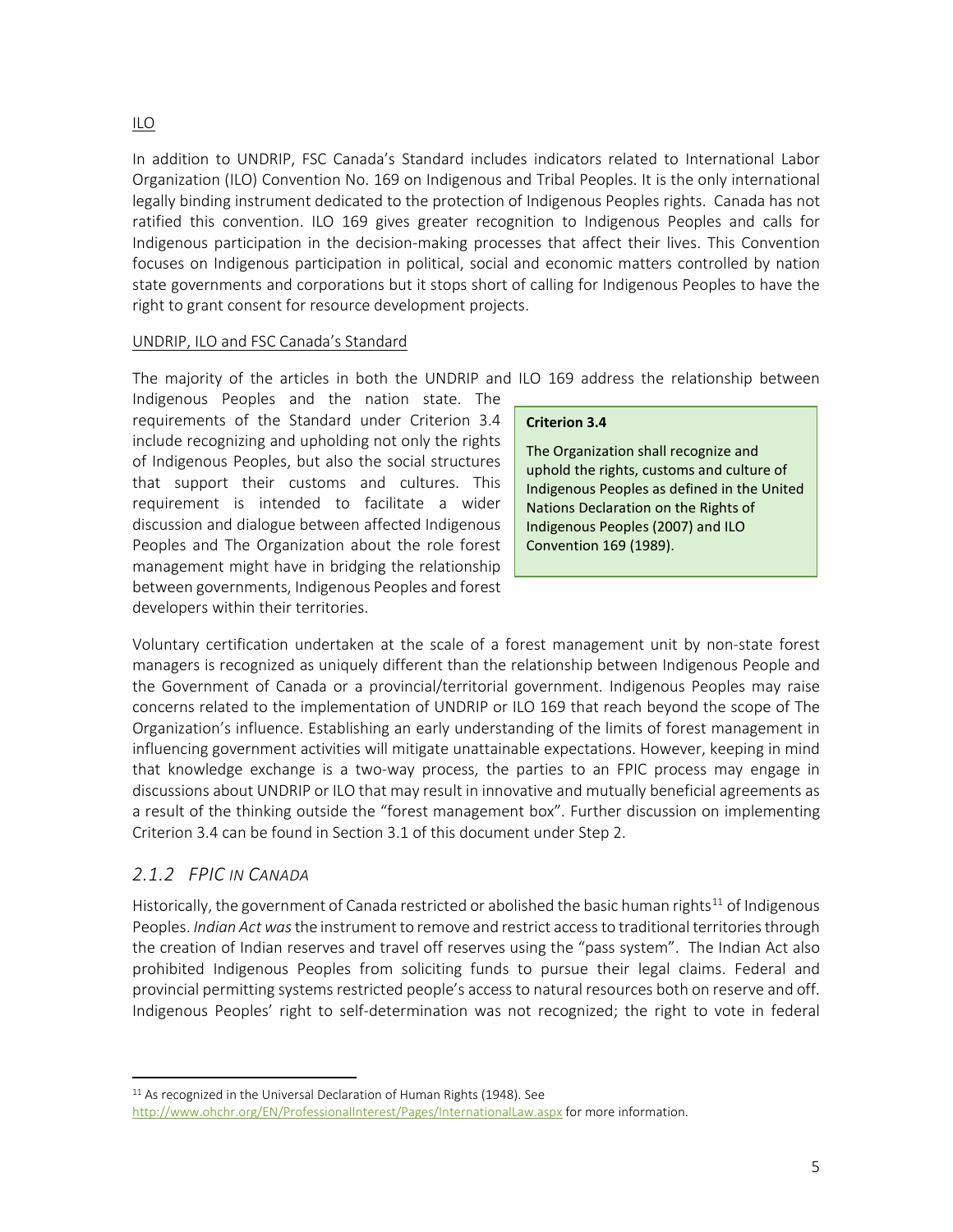elections was granted only in 1960. These restrictions were imposed by the governments to expand unfettered access to lands and resources for the enjoyment and profit of non-Indigenous Peoples.

Federal inquiries into the status (e.g. Royal Commission on Aboriginal Peoples (1996)) and treatment of Indigenous Peoples (e.g. Truth and Reconciliation Commission) have revealed the consequences of government-sanctioned programs specifically designed to assimilate and eliminate Indigenous Peoples from the Canadian landscape. Governments and greater society are now grappling with the consequences of these actions.

In 2016, Canada recognized UNDRIP, without qualification, but a debate continues as to whether the principles contained within UNDRIP are currently addressed through existing legal and legislative frameworks in Canada. Indigenous Peoples' right to self-determination (and self-identification) and right to property are particularly relevant to the interpretation of FPIC in FSC Canada's Standard.

The complete principle of free, prior and informed consent is not explicitly mentioned in Canadian law or legislation; however, the concept of 'consent' is not foreign to the Canadian legal system or forestry regulations. The Canadian courts have focused on the participatory aspects of affected rights holders. It is now generally understood that resource extraction activities, such as forestry, require, at a minimum, "good faith" consultation and in some cases even consent when significant and longlasting impacts on Aboriginal and treaty rights are probable.<sup>12</sup>

Consultation in good faith implies that the parties make every effort to reach an agreement, conduct genuine and constructive negotiations, avoid delays in negotiations, respect agreements concluded, and give sufficient time to discuss and settle disputes.<sup>[13](#page-9-2)</sup> This summary of good faith, along with the Government's policy on consultation and accommodation, mirrors many aspects of the FPIC process, with one significant difference. In government consultation processes, there is no requirement to respect the right to self-determination and associated authority of Indigenous Peoples to grant or withhold consent.

It should be noted that on May 30, 2018 the House of Commons passed the third reading of Romeo Saganash's *Private Member's Bill C-262*, an Act to ensure that the laws of Canada are in harmony with the United Nations Declaration on the Rights of Indigenous Peoples. The Act requires the government of Canada to "take all measures necessary to ensure the laws of Canada are consistent" with the UNDRIP. The Act also requires the Minister responsible for Indigenous Affairs to report to Parliament annually on how government is ensuring its laws are consistent with the UNDRIP and implementing a national action plan to achieve UNDRIP's objectives. The Bill proceeded to the Senate in May 2018 but died on the order paper when the federal election was called for the fall of 2019. The fate of the bill now rests with a new government.

#### <span id="page-9-0"></span>2.2 ABORIGINAL AND TREATY RIGHTS IN CANADA

Aboriginal and treaty rights are protected by subsection 35(1) of the *Constitution Act, 1982*. One of the most recognizable outcomes of the evolving case law around the recognition and affirmation of Aboriginal and treaty rights has been the development of government consultation and

<span id="page-9-1"></span> <sup>12</sup> See *Delgamuukw v. BC 1997: Para 168.*

<span id="page-9-2"></span><sup>13</sup> FSC Policy Motion 40/2017.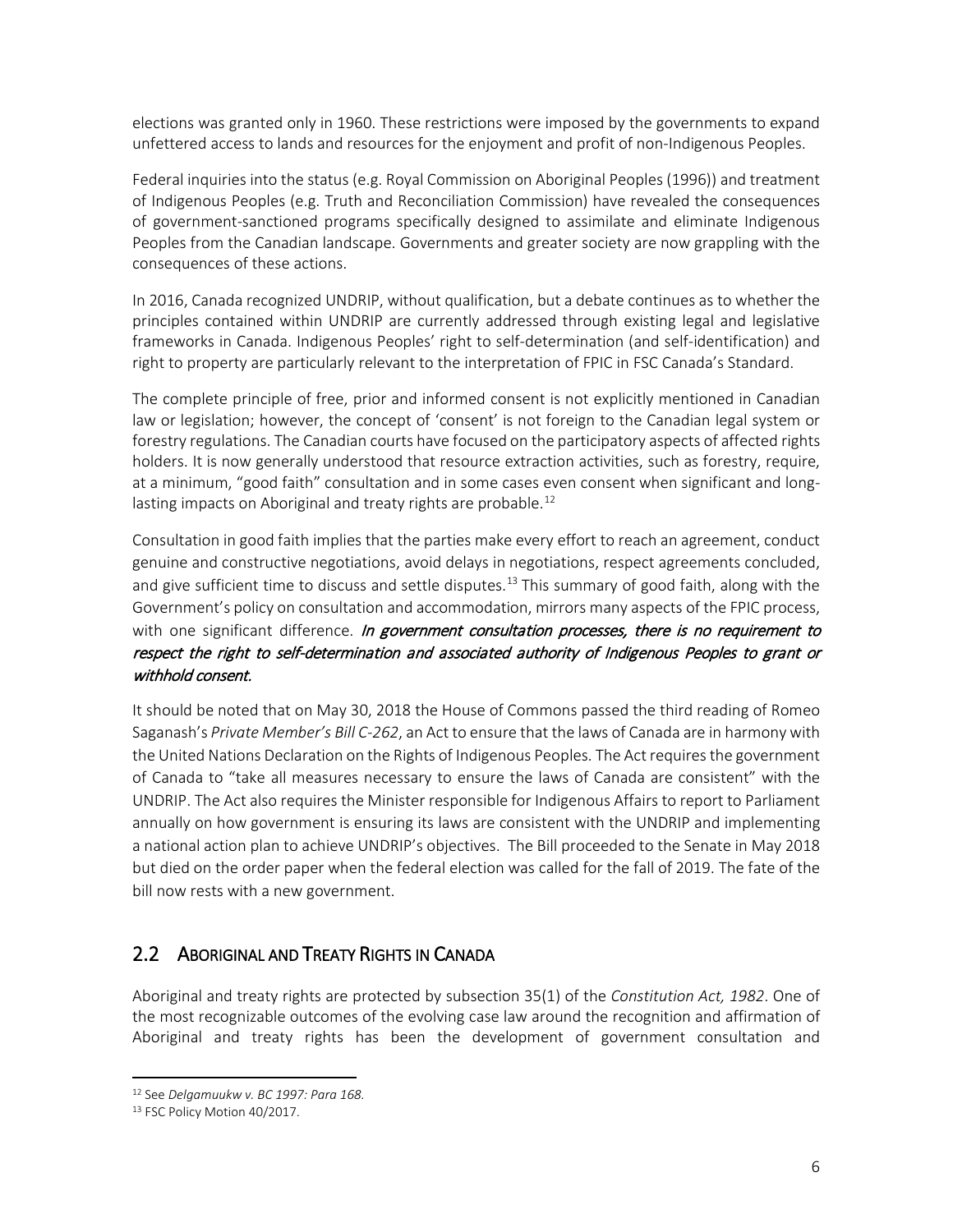accommodation policies and procedures. Each province and territory has developed a customized approach to consultation and accommodation that reflects its legal and jurisdictional responsibilities for forest management on public lands. Each jurisdiction approaches the management of private lands differently, and there is no universal or regional guidance on the application of Aboriginal rights to private lands. In the context of FSC Canada's Standard and this Guidance document, Aboriginal and treaty rights are considered Indigenous rights.

*Aboriginal rights*: Aboriginal rights are collective rights which flow from Aboriginal Peoples' continued use and occupation of certain areas. They are inherent rights which Aboriginal peoples have practised and enjoyed since before European contact. Aboriginal rights may be divided into two categories: generic rights and specific rights.

Examples of generic rights include:

- Rights to exclusive use of land (Aboriginal title);
- Rights to subsistence resources and activities;
- The right to self-determination and self-government;
- The right to practise one's own culture and customs, including language and religion; and/or
- The right to enter into treaties.

Examples of specific rights, or rights held by an individual Indigenous community, and which have been defined as a result of a court case include:

- The right to fish (e.g. Sparrow decision non-treaty related right); and
- The right to hunt (e.g. Métis in Sault Ste. Marie, Ontario)

*Treaty Rights*: Treaty rights refer to a specific set of Aboriginal rights set out in a treaty between an Aboriginal group and the British government (historic treaty), and now Canada (modern-day treaty under the federal Comprehensive Claims Policy first implemented in 1975). A treaty is a legally binding agreement that sets out the rights, responsibilities and relationships between sovereign nations. Differences in the interpretation of historic treaties by governments and Indigenous Peoples remain the centre of many resource conflicts.

*Métis Rights*: The Supreme Court, in the *Powley* case (2003), outlined a basic legal test that an individual would need to pass in order to be considered "Métis" for the purposes of asserting Aboriginal rights under section 35 of the *Constitution*. The major criteria – or "*Powley* test" – stipulates the individual must:

- identify as a Métis person;
- be a member of a present-day Métis community; and
- have ties to a historic Métis community.

Further to the third criterion, to be considered a 'historic rights-bearing community', it must be proven that a mixed-ancestry group of Indian-European or Inuit-European people:

- formed a 'distinctive' collective social identity;
- lived together in the same geographic area; and
- shared a common way of life.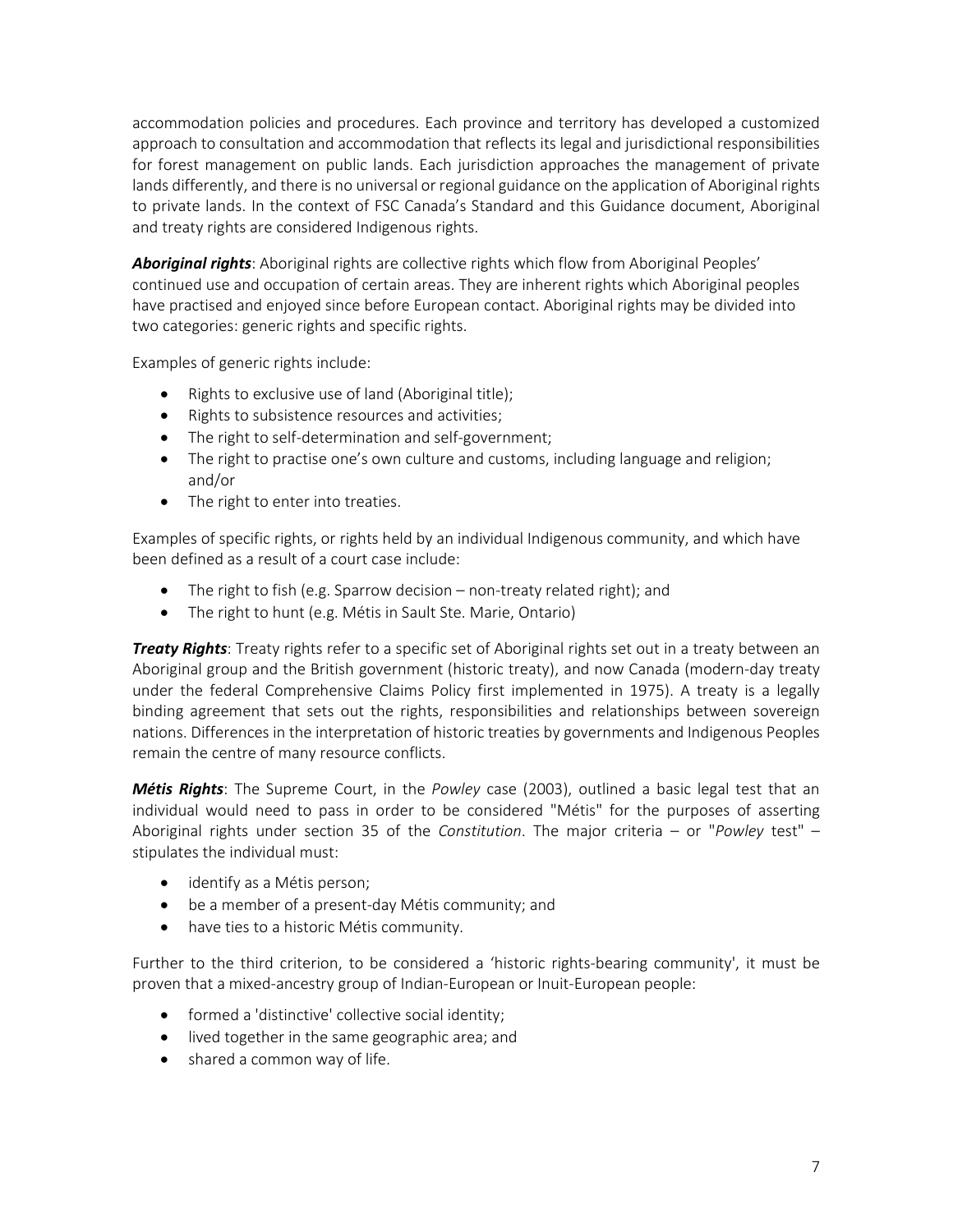<span id="page-11-2"></span>In *Powley*, the Supreme Court of Canada stated that the term Métis in Section 35 of the *Constitution Act, 1982* does not encompass all individuals with mixed "Indian" (as defined in the *Indian Act*) and European heritage. Rather, it refers to a distinctive population who, in addition to their mixed ancestry, developed their own customs and recognizable group identity separate from their Indian or Inuit and European forbearers. The Métis communities claiming Aboriginal rights must have emerged in an area prior to the Crown effecting control over a non-colonized region (e.g. the Powley case is based on the historical occupation in and around Sault Ste. Marie, Ontario).<sup>[14](#page-11-3)</sup>

#### <span id="page-11-0"></span>*2.2.1 PUBLIC LANDS*

Forest regulations on public lands require The Organization to identify or have knowledge of local Indigenous communities within its Forest Management Unit (FMU). A provincial government or territory establishes the scope of rights to be considered under its consultation policies and they work with forest license holders to implement consultation and accommodation procedures with Indigenous communities. The focus of government is to support the participation of Indigenous Peoples in forest management activities; the authority to make the final decision with respect to management planning and development remains with the provincial government.

#### <span id="page-11-1"></span>*2.2.2 PRIVATE LANDS*

Canadian courts and legislation recognize that legal and customary rights (specifically use rights) and private property rights (i.e. right of ownership) may co-exist.[15](#page-11-4) Should the assertion of a legal or customary right of an Indigenous community overlap the rights of a private landholder, the minimum expectations would include: 1) a response by The Organization to the assertion, and 2) demonstration that The Organization has followed all applicable laws (Principle 1).

This Guidance does not abrogate or derogate from the right to property. The legal and customary rights addressed in Principle 3 are based on the pre-settlement condition of the region (i.e. prior to the granting of land) and must be identified on a case-by-case basis, preferably through culturally appropriate engagement and relationship building.

Sincere attempts should be made by The Organization owning private lands to meet with Indigenous people to discuss the nature and scope of their rights and to understand how management activities may affect those rights. Nevertheless, where those rights are asserted without evidence, and the negative impact of the assertion is assessed as being too high, private land owners may decide to weigh their property rights against the rights of Indigenous people (see Intent Box 3.1.3 in FSC Canada's Standard.

The mechanisms used to uphold Indigenous rights on private lands may differ between landowners and from public lands. There is an evolving legal framework related to Aboriginal and treaty rights and private lands in Canada. The national discussion on FPIC and Supreme Court rulings on Indigenous rights in Canada have so far focused on the role of governments in upholding Aboriginal rights on public lands and we are therefore still grappling with the application of FPIC on private lands. FSC Canada will monitor the evolving legal framework and the implementation of Principle 3 and adapt the FPIC Guidance or provide normative direction when/if necessary.

<span id="page-11-3"></span> <sup>14</sup> Quoted from[: https://www.aadnc-aandc.gc.ca/eng/1100100014413/1100100014414.](https://www.aadnc-aandc.gc.ca/eng/1100100014413/1100100014414)

<span id="page-11-4"></span><sup>&</sup>lt;sup>15</sup> For a recent review of Aboriginal title and private property, see Borrows (2015); For an early example of treaty rights applied to private lands see *R. v. Bartleman, 1984 BC CA.*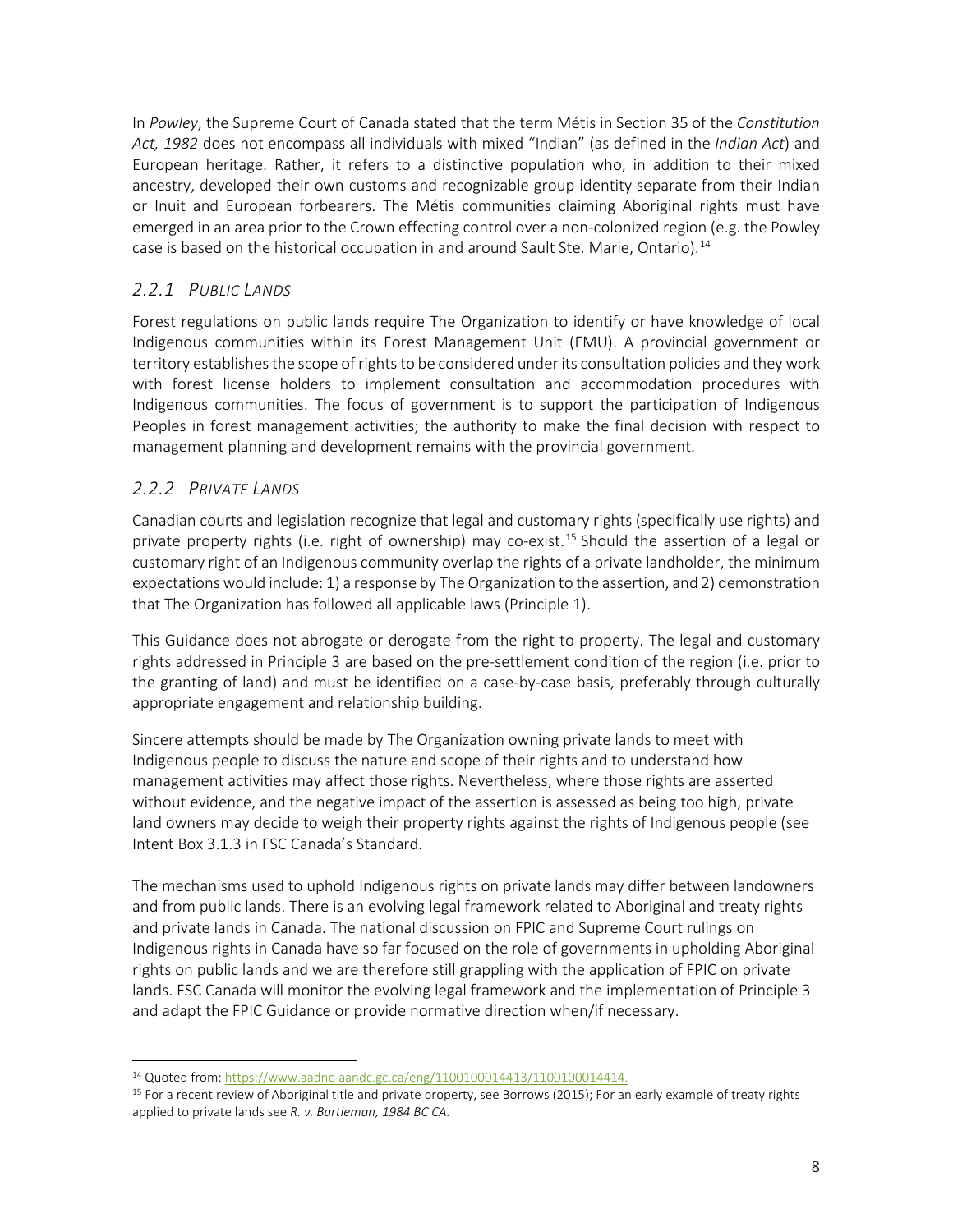#### *2.2.3 EXISTING CONSULTATION AND ACCOMMODATION PRACTICES*

Some Indigenous communities and representative organizations have developed consultation and accommodation guidelines to reflect their own interpretations and expectations of a nation-to-nation relationship. This provides an ideal opportunity for The Organization to start building a relationship based on the mutual respect. Therefore, efforts should be made to determine whether Indigenous Peoples that may be affected by management activities have existing consultation and accommodation protocols. If they do exist, best practice dictates that The Organization assess those protocols jointly with the community. In combination with an assessment of the regulatory requirements related to consultation and accommodation applicable in the jurisdiction, The Organization and the Indigenous community seek to develop a harmonized protocol agreeable to the parties.

Ultimately, the scope of rights considered by the Government in a consultation and accommodation process may or may not reflect all the principles and values included in FSC Canada's Standard or the customary practice of affected Indigenous communities. Indicators found outside of Principle 3 that call for culturally appropriate engagement with Indigenous Peoples do not focus on a rights-based approach to development. Criteria 6.5 and 9.1, for example, recognize the inherent value of Indigenous knowledge systems to the development of a Conservation Areas Networks and identification of High Conservation Values. Therefore, while government-defined consultation and accommodation policies and procedures may provide a useful framework for organizational engagement with Indigenous communities, adaptation is required to ensure conformance with Principle 3 and other criteria requiring engagement with Indigenous Peoples.

#### <span id="page-12-0"></span>*2.2.4 GETTING TO KNOW AFFECTED RIGHTS HOLDERS*

A "right" is defined as a moral or legal entitlement to have or obtain something, or to act in a certain way.<sup>[16](#page-12-1)</sup> FSC Canada's Standard differentiates a legal right, which is legally recognized under domestic and international law, from a customary right that may not be recognized in law, but is observed by members of an Indigenous community giving it the force of law by being in practice for a long period of time.

The legal rights and customary rights addressed in Principle 3 are based on the pre-settlement conditions of the region (i.e. prior to the granting of land rights) and must be identified on a case-bycase basis, preferably through culturally appropriate engagement and relationship building.

*Legal Rights*: The Organization is likely to be familiar with the term "legal right" as there is a strong foundation of Aboriginal law in Canada related to the duty to consult that has a direct impact on the practice of forestry. Section 35(1) of the *Constitution Act*, *1982* recognizes and affirms Aboriginal and treaty rights. Sources for important legal decisions can be found in Annex A.

<span id="page-12-1"></span><sup>&</sup>lt;sup>16</sup> Definition fro[m https://en.oxforddictionaries.com/definition/right](https://en.oxforddictionaries.com/definition/right) [Accessed Nov 21, 2017]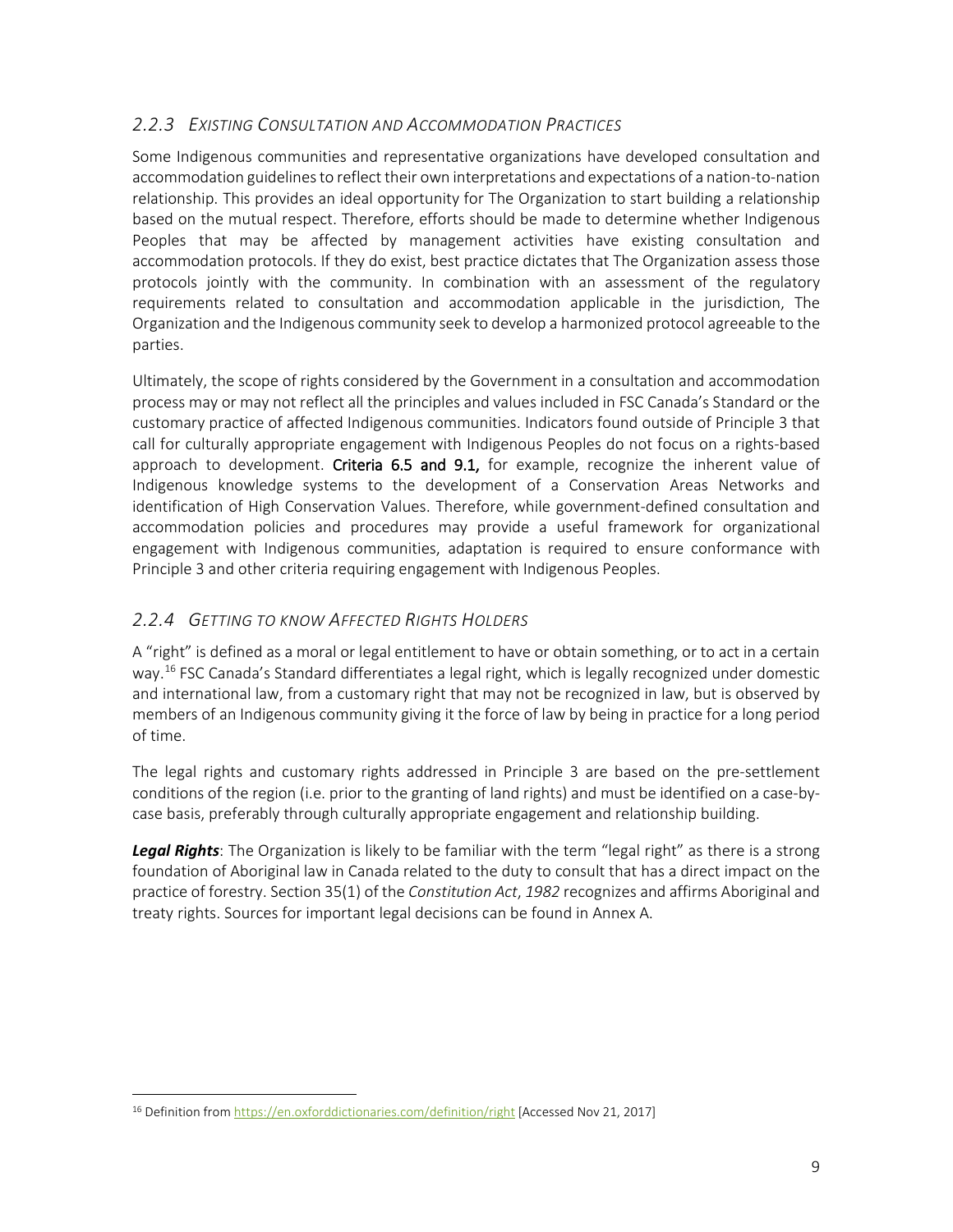*Customary rights*: A customary right is defined in the Glossary of FSC Canada's Standard; however, its application in the context of management activities may not be well understood. In Canada; the term "customary right" is not common in Indigenous rights discourse. It is much more common to come across references to customary law, traditional law, Natural Law or legal traditions that are codified in written (e.g. wampum belts or sacred scrolls) and unwritten forms (e.g. songs, dances) and passed on through the generations. More importantly, the values, beliefs, and understandings of such laws are conveyed through the continuing practices, customs and traditions of the society. These practices, as defined in the Glossary of FSC Canada's Standard, make up the customary rights of Indigenous Peoples.

#### Examples of customary rights and associated responsibilities:

- Access to resources used for culturally-based craft and commerce
	- black ash for basket making; white birch for birch bark canoe making
- Access to and use of healthy, undeveloped environments that contain important herbs and medicines used in ceremony and healing cedar, sweetgrass, sage, and others
- Access to forest resources
	- Firewood; wild plant food sources such as nut trees, berries and herbs
- Access to forested areas to carry out traditional management practices that encourage culturally important species abundance and diversity
- Access to and protection of ceremonial sites

The resources required to document, negotiate and/or litigate Aboriginal rights claims are prohibitive for most Indigenous communities. Therefore, many communities will not be able to supply The Organization with ready-made lists of the application of legal and customary rights to forest management. FPIC may be an even newer concept for some Indigenous Peoples and forest managers, especially those individuals outside of political positions. All parties are encouraged to be proactive, but patient, when initiating conversations about FPIC and, when necessary, they should seek guidance from experts and trusted advisors to Indigenous Peoples and The Organization.

#### <span id="page-13-0"></span>*2.2.5 EXISTING TOOLS TO SUPPORT IDENTIFICATION*

Crown-Indigenous Relations and Northern Affairs Canada (CIRNAC) maintains a web-based geographic information system called the Aboriginal and Treaty Rights Information System (ATRIS)<sup>[17](#page-13-1)</sup> that provides access to documents and maps that can be used to determine consultation obligations.

ATRIS contains information on:

- Aboriginal communities and organizations, including:
	- o contact information for Chiefs and band offices
		- o tribal council affiliations
		- o some Métis organizations (local, provincial or territorial and national)
		- o Inuit communities and governments
	- o other relevant information on Aboriginal groups, communities and organizations
- Treaties and agreements, including:
	- o historic and modern treaties
	- o self-government agreements
	- o other agreements, such as consultation protocols
- Claims and negotiations, including publicly available information on:

<span id="page-13-1"></span><sup>17</sup> Aboriginal and Treaty Rights Information System (ATRIS). [http://sidait-atris.aadnc-aandc.gc.ca/atris\\_online/home](http://sidait-atris.aadnc-aandc.gc.ca/atris_online/home-accueil.aspx)[accueil.aspx](http://sidait-atris.aadnc-aandc.gc.ca/atris_online/home-accueil.aspx)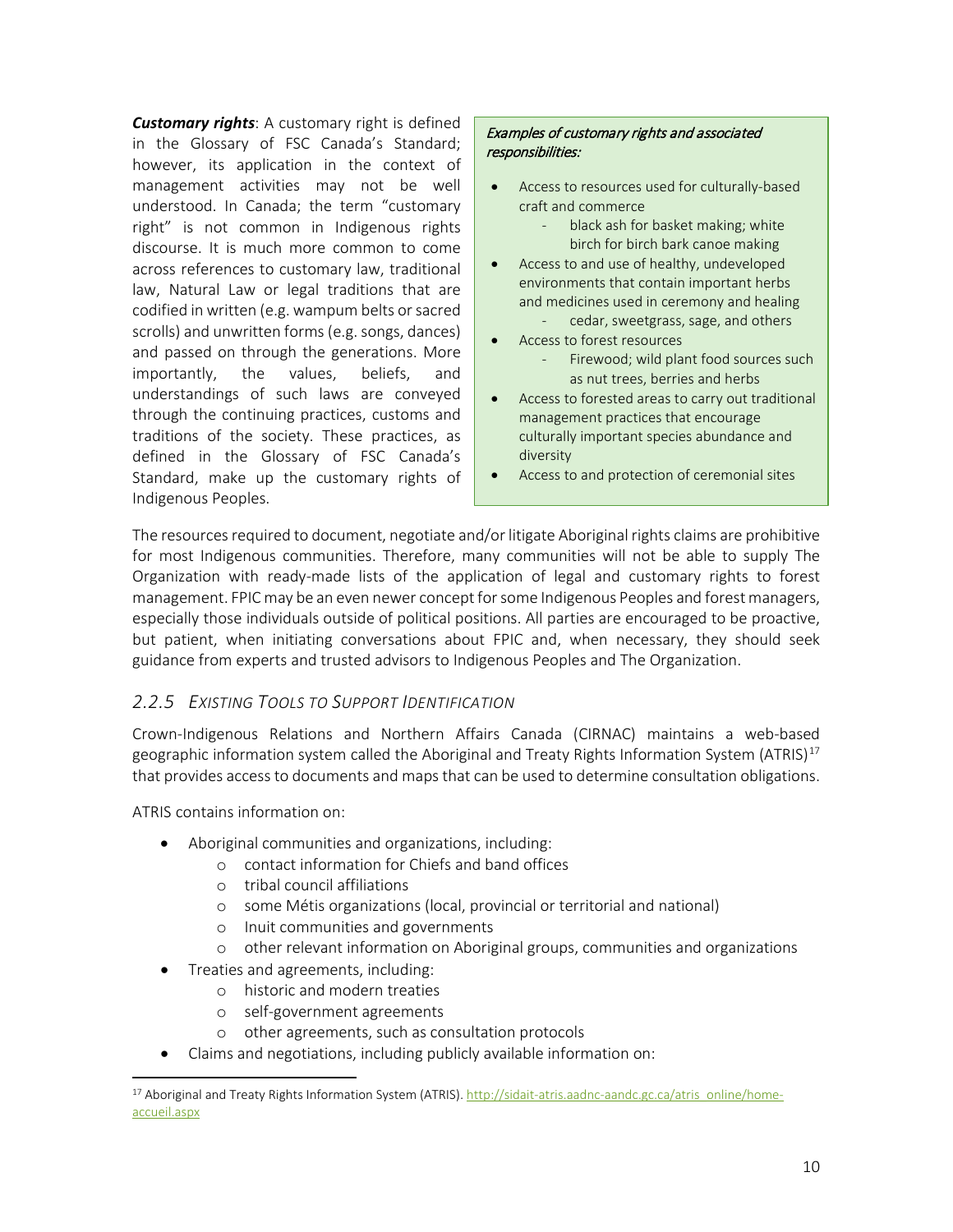- o specific claims that have been filed in Canada
- o comprehensive claims that have been filed in Canada
- o related claims and self-government negotiations
- Court cases and decisions, including:
	- o litigation between Aboriginal groups and the Government relating to Section 35 Aboriginal and treaty rights
	- o litigation between Aboriginal groups and the Government relating to consultation matters
	- o key court decisions related to the legal duty to consult (Government and private sector)
- Consultation related information, including:
	- o historical context
	- o community perspectives
	- o reports, studies, correspondence or agreements

#### <span id="page-14-0"></span>*2.2.6 CONSULTATION VS FPIC*

There is a substantial legal history available regarding the evolution of the duty to consult and accommodate the infringement of Aboriginal rights on public lands in Canada, the details of which are not covered in this document. This section provides a brief overview of consultation and is specific to its application on public lands.

**Meaningful Consultation** is recognized by governments as a legal requirement of their fiduciary obligation and has been defined as "engagement between Indigenous Peoples, governments and proponents to determine where and when development projects may infringe on Aboriginal rights and whether that infringement is justified". <sup>[18](#page-14-1)</sup> A consultation process may be deemed meaningful when it incorporates both procedural and substantive aspects, including some or all the following actions:

Procedural:

- Consultation initiated at the earliest development stage possible;
- All aspects of the consultation process are open, transparent and timely;
- Information exchange processes are timely and reasonable (including delegation of this responsibility to proponents); and
- Assistance is provided to the affected Indigenous Peoples to help develop a reasonable understanding of the information provided, where necessary.

Substantive:

- The affected Indigenous Peoples must have an opportunity to express their interests and concerns;
- The government must ensure the interests and concerns of Indigenous Peoples are seriously considered in development plans (e.g. engage in problem solving or negotiation); and

<span id="page-14-1"></span><sup>&</sup>lt;sup>18</sup> See Minister of Aboriginal Affairs and Northern Development Canada. 2011. Aboriginal Consultation and Accommodation - Updated Guidelines for Federal Officials to Fulfill the Duty to Consult. Available at[: http://www.aadnc](http://www.aadnc-aandc.gc.ca/eng/1100100014664/1100100014675#chp3_2_3)[aandc.gc.ca/eng/1100100014664/1100100014675#chp3\\_2\\_3](http://www.aadnc-aandc.gc.ca/eng/1100100014664/1100100014675#chp3_2_3)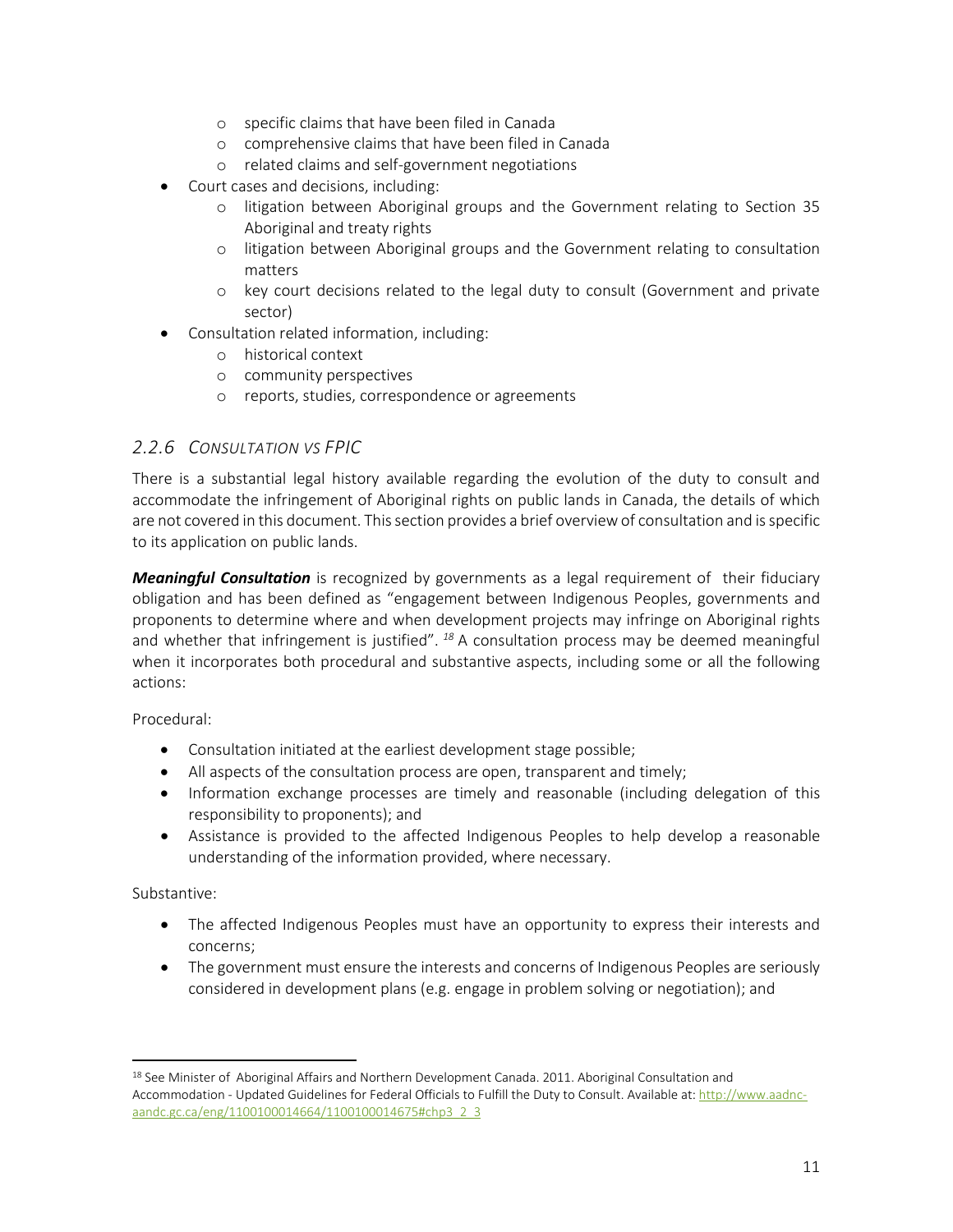• The government must, wherever possible, demonstrably integrate the interests and concerns of Indigenous Peoples into the proposed plan of action (e.g. modification of plans, mitigation, compensation or some other form of accommodation).

The courts have established that the scope of the duty to consult with Indigenous Peoples is proportionate to a preliminary assessment of the strength of the claim supporting the existence of the Aboriginal right or title by the Government and to the seriousness of the potentially adverse effect upon the right or title claimed. The Government is not under any duty to reach an agreement. Rather, the commitment is to ensure a meaningful process of consultation in good faith.

Meaningful consultation is not the equivalent of free, prior, informed consent (FPIC), but it is a necessary process to reach an FPIC agreement. While the procedural aspects of meaningful consultation complement the principle of FPIC, the substantive aspects related to the decision-making power of Indigenous Peoples for planned management activities stop short of authorizing consent. Specifically, under current regulations the Government determines the strength of a rights claim and associated requirements of consultation. There is no obligation to reach an agreement. The Government and the courts have focused on the participatory aspects of decision-making processes, not the right to self-determination which is the foundation of the right to FPIC.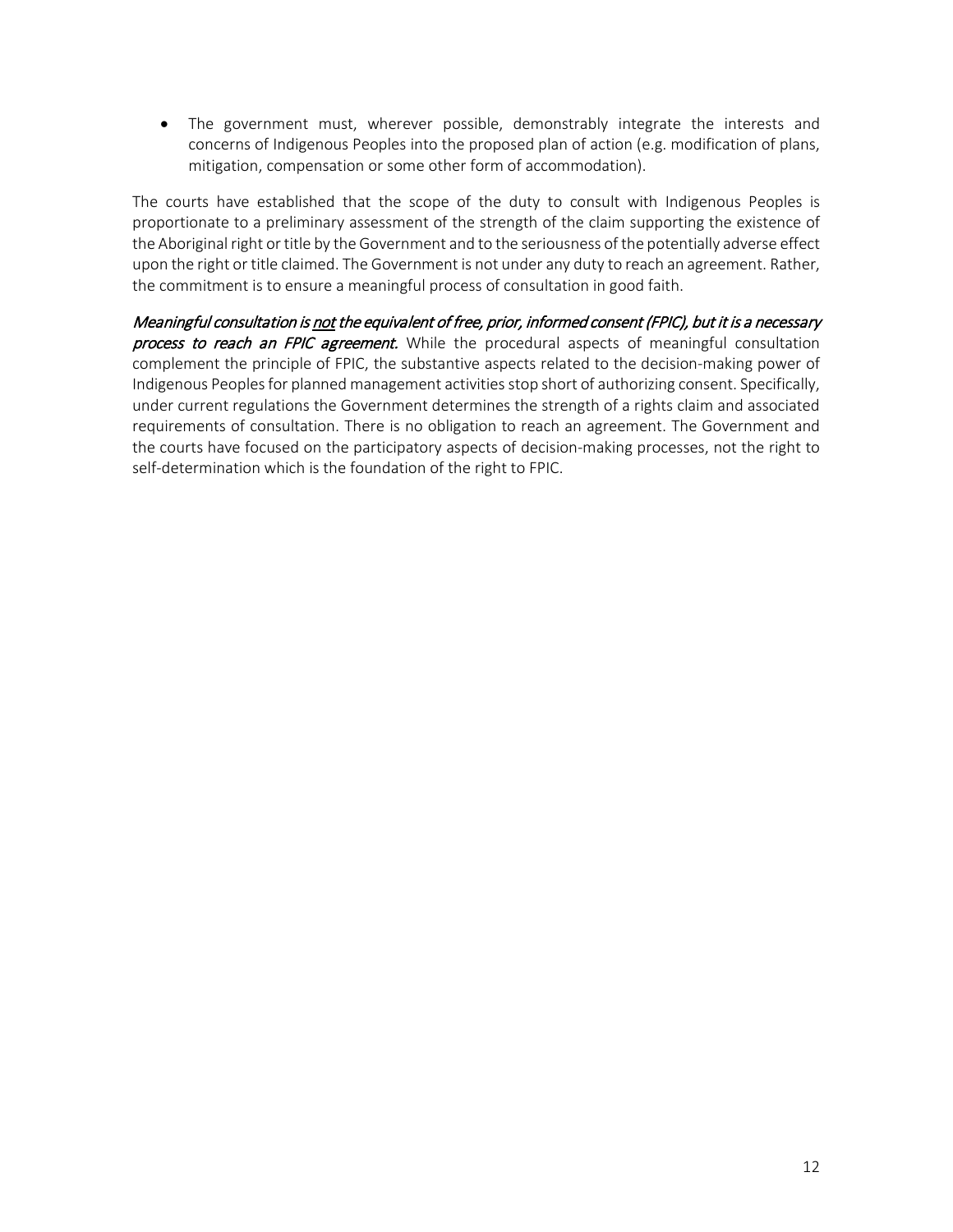### <span id="page-16-0"></span>3 IMPLEMENTING AN FPIC PROCESS

*Respecting the right to FPIC cannot be a process with boxes that can be 'ticked' as they are completed. The right of indigenous peoples to give or withhold their consent to development that affects their territory is part of their collective right to selfdetermination, which includes the right to determine what type of process of consultation and decision-making is appropriate for them.* 

*~Anderson 2011: 11*

Upholding the right to FPIC involves a series of actions taken by The Organization to achieve a binding agreement with affected Indigenous Peoples. This is referred to as an "FPIC process". There are numerous factors that will influence the design and implementation of an FPIC process and no two FPIC processes will be the same.

A key component of a successful process is the willingness and ability of The Organization and Indigenous Peoples to respect and support each other's interests and visions regarding the forest and their ways of making decisions. An FPIC process developed in collaboration will more likely reveal challenges and contentious issues in advance of a significant investment in management planning.

The Organization engaged in forest management activities on public land in Canada has been required to engage with Indigenous People for some time; therefore, it is possible that The Organization and Indigenous communities will enter into an FPIC process with a history of relationship-building and engagement.

This Guidance will assist in the development of engagement processes based on the objective of obtaining consent as per the requirements of Principle 3. This section introduces a three-phase process that can be broadly applied in the context for FSC certification: 1) Gathering Information and Building Understanding, 2) Building Relationships and Capacity and 3) Making Agreements and Monitoring Progress.

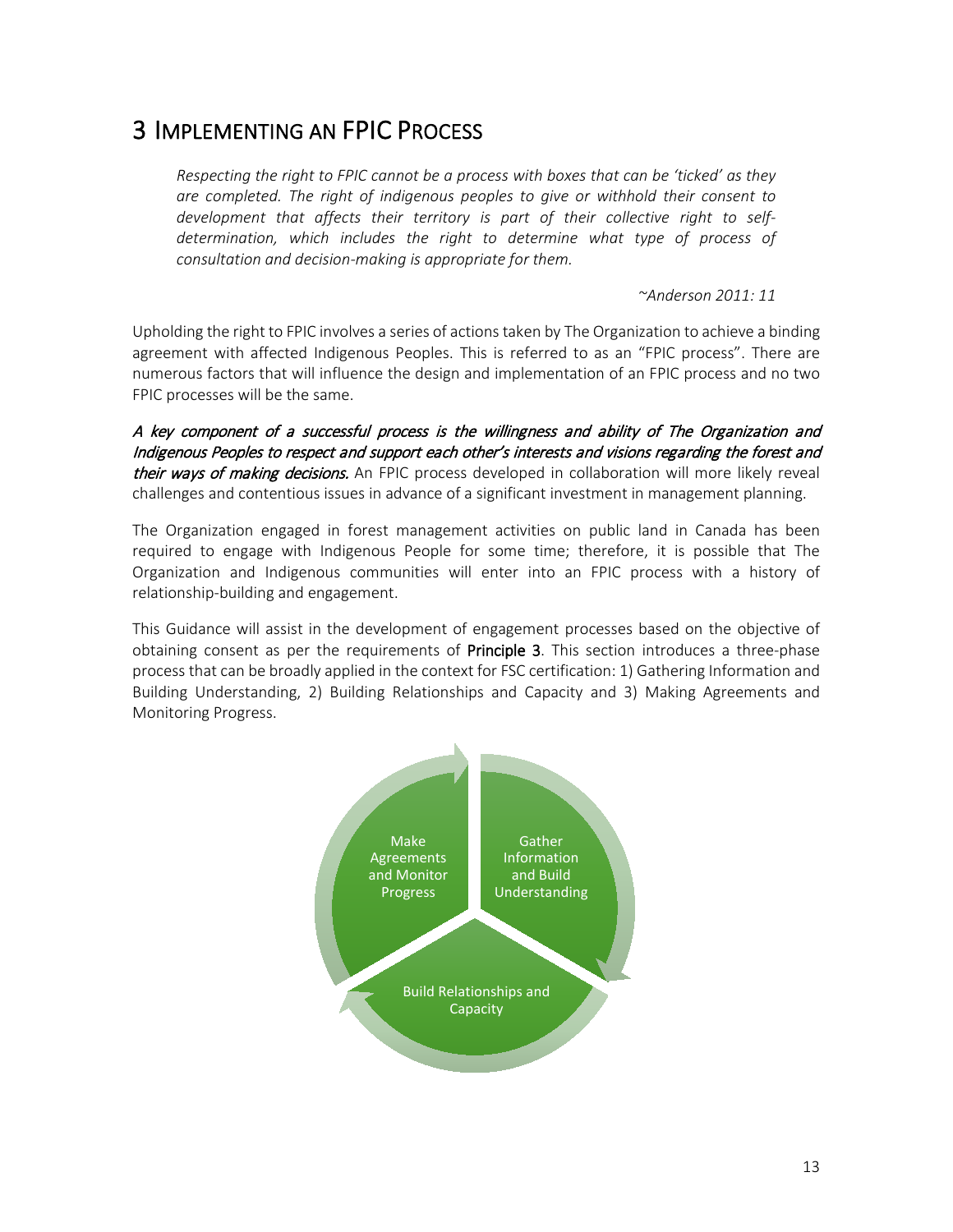#### <span id="page-17-0"></span>3.1 PROCESS OVERVIEW

Table 1 breaks down the three-phase process into seven-steps that have been adapted from the International draft *FSC Guidelines for the Implementation of the Right to Free, Prior and Informed Consent (FPIC)* (FSC-GUI-30-003 V2-0 – EN DRAFT 1.0). [19](#page-17-1) Each step is cross-referenced with relevant Principle 3 Indicators and other relevant Indicators that may not be rights-based, but interest-based. It is important to note that while the process is presented here as a linear, or sequential, 7-step process culminating in a binding agreement, it is not always possible to implement the steps sequentially nor will it always be necessary to fulfill all the steps identified.

| Table 1: Seven-step FPIC process and related indicators (Adapted from FSC International Guidelines |  |  |  |
|----------------------------------------------------------------------------------------------------|--|--|--|
| on FPIC)                                                                                           |  |  |  |

| <b>FPIC Process Phases and Steps</b>                                                        | <b>Principle 3</b><br><b>Indicators</b>                                          | <b>Other relevant</b><br><b>Indicators</b>                       |  |  |  |  |
|---------------------------------------------------------------------------------------------|----------------------------------------------------------------------------------|------------------------------------------------------------------|--|--|--|--|
| <b>Phase 1: Gather Information and Build Understanding</b>                                  |                                                                                  |                                                                  |  |  |  |  |
| Step 1: Identify rights holders and their rights<br>through engagement                      | 3.1.1, 3.1.2, and<br>3.1.4                                                       | 1.3.1, 4.1.2, and 6.5.1                                          |  |  |  |  |
| <b>Phase 2: Build Relationships and Capacity</b>                                            |                                                                                  |                                                                  |  |  |  |  |
| <b>Step 2:</b> Prepare for further engagement and agree<br>on the scope of the FPIC process | 3.1.3, 3.1.4, 3.2.1,<br>3.2.2, 3.2.3, 3.2.4,<br>3.2.5, 3.4.1, 3.4.2<br>and 3.5.1 | 4.3.1, 4.4.1, 6.5.1,<br>7.1.1, 8.2.2, and 9.1.2                  |  |  |  |  |
| <b>Step 3:</b> Undertake participatory mapping and impact<br>assessments                    | 3.2.5, 3.5.2 and<br>3.5.3                                                        | 4.5.1, 6.4.2, 6.4.3,<br>6.4.5, 6.5.8, 6.8.7,<br>9.4.2 and 10.9.1 |  |  |  |  |
| <b>Phase 3: Make Agreements and Monitor Progress</b>                                        |                                                                                  |                                                                  |  |  |  |  |
| <b>Step 4:</b> Management activities revised, and affected<br>rights holders informed       | 3.2.5                                                                            |                                                                  |  |  |  |  |
| <b>Step 5:</b> Negotiate an agreement with rights holders<br>on FPIC proposal               | 3.2.5, 3.3.1 to<br>3.3.3, 3.6.1 and<br>3.6.2                                     | 6.5.8, 6.5.11, and<br>8.2.2                                      |  |  |  |  |
| Step 6: Verify and formalize the FPIC agreement                                             | 3.3.1, 3.3.3                                                                     |                                                                  |  |  |  |  |
| Step 7: Implement and monitor the FPIC agreement                                            | 3.3.3                                                                            | 8.2.2                                                            |  |  |  |  |

The nature and scope of the FPIC process will depend on the impact of management activities on the rights of affected Indigenous Peoples. Mitigation efforts, including agreements, may be addressed at the strategic and/or operational level of management planning. This will determine the frequency of review, renegotiation and revision.

<span id="page-17-1"></span> <sup>19</sup> See FSC-GUI-30-003 V2-0 - EN DRAFT 1.0: FSC Guidelines for the Implementation of the Right to Free, Prior and Informed Consent (FPIC), 2019, available a[t www.fsc.org](http://www.fsc.org/)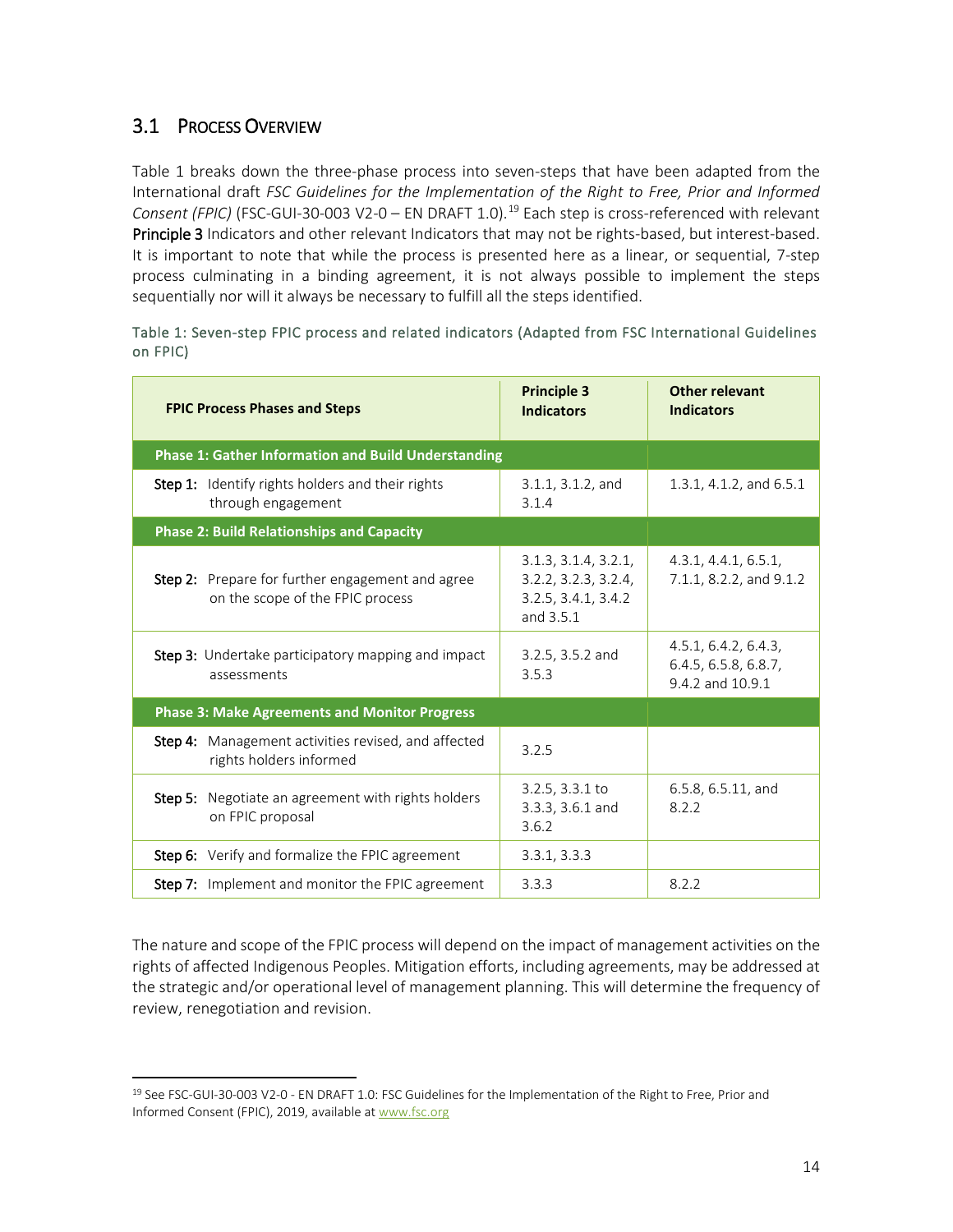Criterion 3.1 includes a recognition that Indigenous rights may be contested by government, creating conflict between statutory decision makers and affected Indigenous Peoples. When such conditions exist, The Organization should make best efforts to work within its sphere of influence to achieve conformance and document conflicts with legislative and procedural requirements that delay and/or inhibit conformance (Indicator 3.1.2.5) and seek agreement on an interim scope of rights (Indicator 3.1.3)

#### <span id="page-18-0"></span>**PHASE 1: GATHER INFORMATION AND BUILD UNDERSTANDING**

This first phase of an FPIC process is focused on determining who has the right to FPIC and what rights may be affected by management activities. The following questions may be used to guide preparations for Step 1:

- Who are the Indigenous Peoples with territories, claimed rights, interests and concerns that overlap, and are adjacent to, the Forest Management Unit?
- What are the claimed rights, interests and concerns and where are they located on the FMU?
- Can the identified rights, interests and concerns be addressed by The Organization through a forest management planning activity? For example, through information sharing, collaborative decision-making, technical support, or the development of an MOU? These are examples of "means" by which an Organization may recognize and uphold an identified right.

#### <span id="page-18-1"></span>*STEP 1: IDENTIFY RIGHTS HOLDERS AND THEIR RIGHTS THROUGH ENGAGEMENT*

Based on the boundaries of the FMU and proposed management plan, The Organization identifies Indigenous Peoples with legal and customary rights, including their rights to resources, lands or territories in and around the FMU. This may be accomplished through consultation with specialists, governments, and/or territorial organizations that represent groups of communities (e.g. tribal councils or political territorial organizations).

**Relevant Indicators:** 

1.3.1., 3.1.1, 3.1.2, 3.1.4, 4.1.2, and 6.5.1

At this early stage of consultation and engagement, The Organization may begin to define the scope of the FPIC process by:

- a) Identifying Indigenous Peoples that may be affected by management activities within and around the FMU,
- b) Identifying fair and legitimate claims to rights,
- c) Identifying aspirations and goals of affected Indigenous Peoples related to forest management, traditional knowledge and engagement,
- d) Examining how Indigenous Peoples make decisions,
- e) Informing Indigenous Peoples and/or their representative institutions about planned management activities, and
- f) Identifying whether the affected Indigenous Peoples will consider entering further discussions about the planned management activities.

The Organization will need to determine which communities of Indigenous Peoples are affected by the proposed management activities. Those affected may then be identified as an "affected Indigenous community" (also referred as "rights holders") in the context of FSC Canada's Standard and will therefore have the right to grant, withhold or withdraw free, prior and informed consent.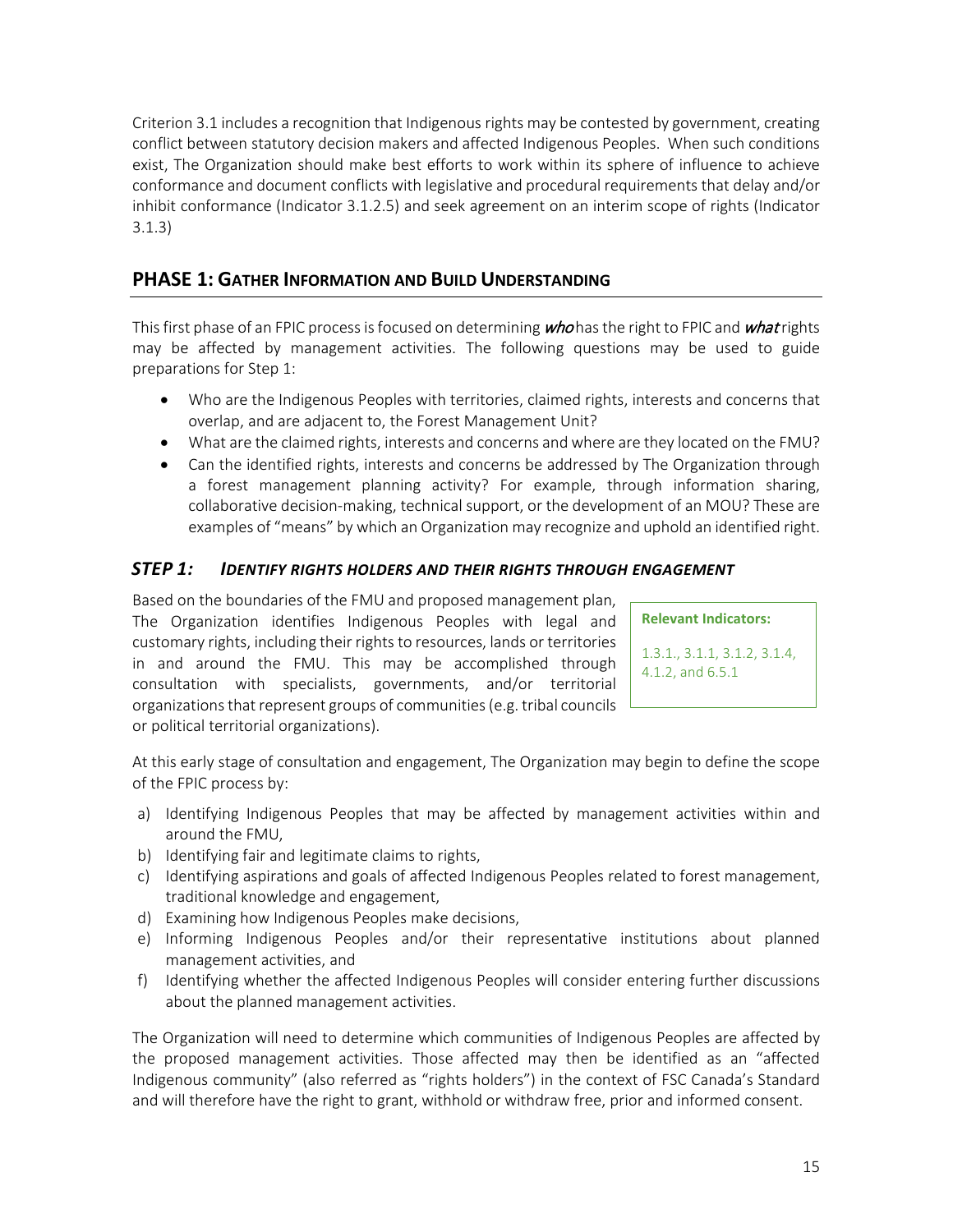When multiple rights have been asserted from different Indigenous communities on the same land base (aka overlapping claims), The Organization should use the precautionary approach and treat each claim equally, until those with recognized legal and customary rights related to the proposed management activities are distinguished from those with interests on the FMU.

In any community, it is likely that there are multiple points of view on forest management activities. The Organization should establish early in the relationship building process whether community members, other those identified as legal representatives,<sup>[20](#page-19-1)</sup> should be included in the FPIC process.

Some interests and concerns may be brought forward by Indigenous Peoples that do not fall within the scope of Principle 3 (e.g. business-to-business agreements) or within the right to FPIC. The Organization may want to ensure that affected Indigenous Peoples are aware of other principles within FSC Canada's Standard (such as Principles 5, 6, 7 or 9), that may be more relevant to address specific interests and concerns.

During this phase of the process, (Indicator 3.1.4), The Organization is asked to provide a "summary of means", or strategies available within its sphere of influence, to uphold legal and customary rights in relation to proposed management activities. This exercise, when done early in the process, will help The Organization and affected Indigenous Peoples to determine their understanding of "rights" and "sphere of influence". Depending on the circumstances, The Organization and affected Indigenous Peoples may agree to a variety or suite of mechanisms to uphold rights. An FPIC process should be used for those rights that may be directly affected by management activities.

The processes used to reach this initial decision should establish the terms of engagement around who is giving consent, how consent will be given, including a shared understanding of terms used in FSC Canada's Standard, such as "mutually agreed", "customary rights", "culturally appropriate", "rights and responsibilities", "consent", "good faith", "best efforts", and "binding agreement". It is important to note that Indigenous Peoples are entitled to use their own language and terminology to express these ideas.

#### <span id="page-19-0"></span>**PHASE 2: BUILD RELATIONSHIPS AND CAPACITY**

Forest management planning will involve people and institutions external to The Organization. This represents the network and sphere of influence of The Organization. In this phase of development supporting relationships are established or confirmed within this network and may include people/resources from government, academia, and non-governmental organizations (NGOs).

This phase of development is based on best practices from case studies in various resource development sectors around the world (e.g. mining and energy).<sup>[21](#page-19-2)</sup> Some of the process steps may not directly reference the requirements of specific indicators; however, these steps support building and maintaining a setting for dialogue and relationship building that is necessary for upholding the right to FPIC. The following questions will help The Organization to relate the FPIC process steps to indicators in Criterion 3.2:

<span id="page-19-1"></span><sup>&</sup>lt;sup>20</sup> In the context of First Nations or Indian Bands as per the Indian Act, the legal decision makers are recognized by the courts to be the elected Chief and Council as per *Behn v. Moulton Contracting Ltd. 2013.*

<span id="page-19-2"></span><sup>&</sup>lt;sup>21</sup> Annex B provides a list of resources consulted during the development of this document. Many include case studies that may be of interest.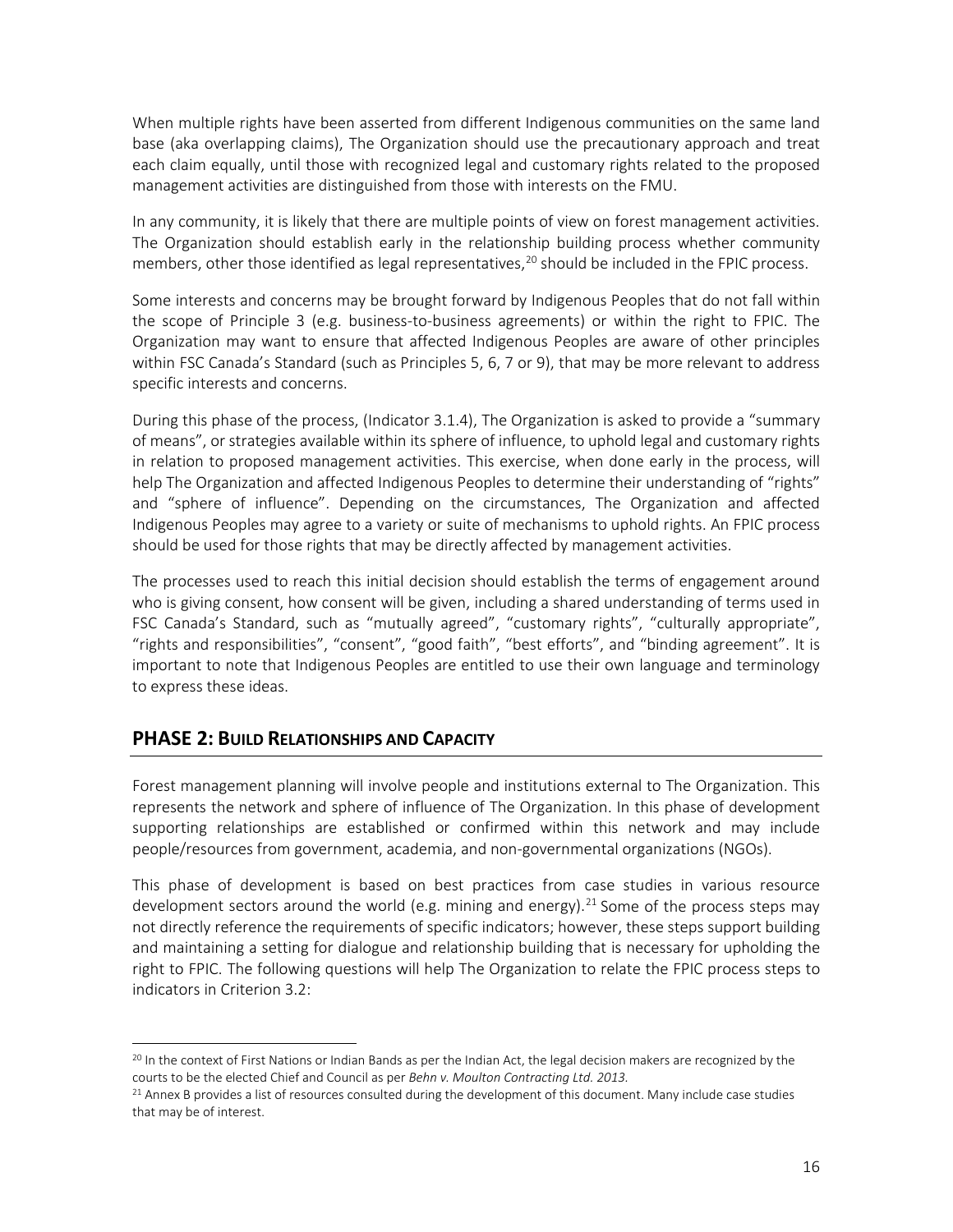- Is the affected Indigenous community able to participate, in a meaningful way, in strategic discussions (e.g. conservation area network planning (Principle 6), high conservation values (Principle 9)) and operational planning (Principle 7)?
- Is there a common understanding of what constitutes a "violation" of a right (e.g. destruction of a sacred site) between the affected Indigenous community and The Organization?
- Is there an effective complaint and dispute resolution process available when a violation of rights is claimed?
- Is there a clear understanding of rights that are subject to consent-based agreements through an FPIC process and those that may exist, but are not affected by management activities and therefore not subject to an FPIC process?
- Are there existing land use and resource management plans that have been accepted by the affected Indigenous community?

#### <span id="page-20-0"></span>*STEP 2: PREPARE FOR FURTHER ENGAGEMENT AND AGREE ON THE SCOPE OF THE FPIC PROCESS*.

The level of effort required by The Organization to further scope an FPIC process will depend on the number of communities and complexity of the local situation. For The Organization operating on a large FMU, this step may support (and be supported by) procedural (technical) responsibilities delegated by the provincial/territorial government through regular forest management planning requirements (e.g. delegated consultation responsibilities).

3.1.3, 3.1.4, 3.2.1, 3.2.2, 3.2.3, 3.2.4, 3.2.5, 3.4.1, 3.4.2, 3.5.1, 4.3.1, 4.4.1, 6.5.1, 7.1.1, 8.2.2, and 9.1.2

The intent of this step is to determine the scope of rights to be covered by an FPIC process, establish support (i.e. timelines and budgets) and refine the draft forest management plan, where possible. The Organization may want to consider the following actions:

- a) Establish a relationship with stakeholders that can support engagement with affected Indigenous communities,
- b) Establish how affected Indigenous community make decisions regarding forestry activities,
- c) Establish a clear structure within The Organization to implement engagement processes,
- d) Identifying communication and information sharing needs,
- e) Engage with affected Indigenous communities and agree on an approach to agreement making, including the scope of rights and activities covered by the agreement,
- f) Agree on the approach to FPIC process verification and monitoring,
- g) Understand how government approaches to consultation and accommodation align and differ from engagement based on FPIC,
- h) Further define management activities likely to affect affected Indigenous communities, and
- i) Establish realistic and flexible timelines and budgets for engagement.

The Organization is expected to understand, articulate and uphold the legal and customary rights of affected Indigenous communities. This will take time and effort by a variety of stakeholders. Governments and non-governmental organizations familiar with the socio-political landscape of the FMU may help The Organization to scope out the extent of work already done that would support management planning and culturally appropriate engagement.

Depending on the region, some FMUs may overlap with a significant number of Indigenous and local communities. Under such circumstances, it might be nearly impossible to implement a full FPIC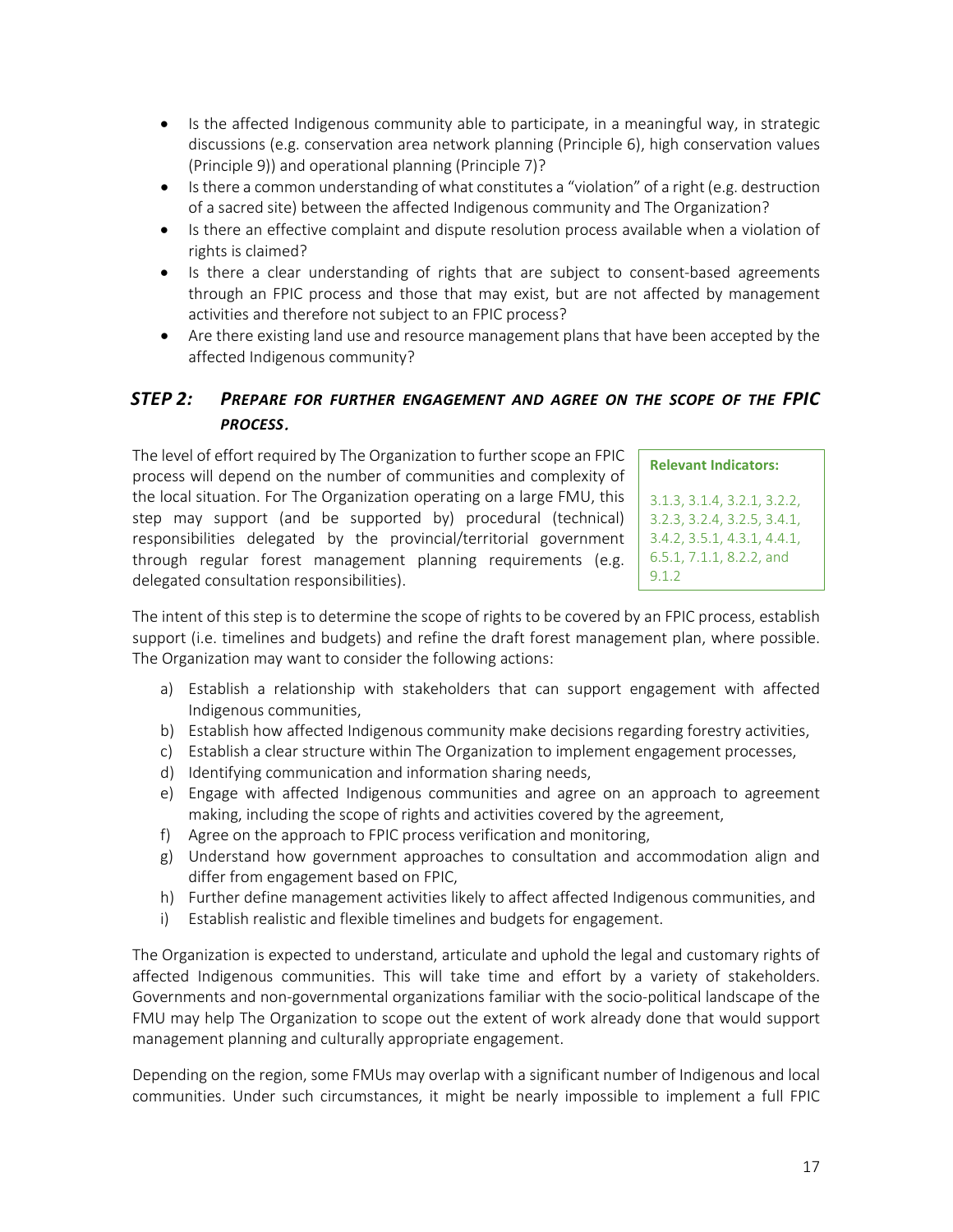process with all affected Indigenous communities within the confines of an audit cycle. Indigenous communities might consider using a collaborative management planning approach among neighbouring communities (e.g. Joint Forest Management Tables) to reduce workload and costs for all participants. It might also be necessary to prioritize engagement based on a risk of impact to rights. Internal structures to coordinate, implement and monitor engagement processes is critical under these circumstances.

Resources and time are scarce for all parties. Recognizing that the workload for Indigenous communities and an Organization may already be high, the parties are encouraged to work collaboratively to harmonize FSC requirements with the existing regulatory framework where possible. Organizations are encouraged to travel to Indigenous communities, share technical information and make mapping tools available to assist Indigenous communities build capacity to be involved in an FPIC process.

Open and effective communication is essential for building and maintaining relationships. Therefore, it is advisable that The Organization develop communication and information sharing strategies that can be used as part of the agreement building process. This is particularly important for an Organization that is entering a new relationship with Indigenous Peoples or attempting to amend past conflicts. If affected Indigenous communities have delegated forest management planning responsibilities to a representative organization (e.g. a Tribal Council), The Organization should confirm who the decision makers are when negotiating final agreements.

As mentioned earlier, rights and interests identified by Indigenous Peoples related to the UNDRIP or ILO 169 may be raised and seem outside the sphere of influence of The Organization. However, culturally appropriate engagement processes (including time and effort by both parties) that encourage "out of the box" thinking may result in innovative means to address Indigenous Peoples' rights, customs and cultural interests though forest management activities and associated networking opportunities.

Every circumstance will vary based on the sphere of influence of The Organization and the location of the FMU in Canada. It is critical for Indigenous communities to build an early understanding of the limits of influence of The Organization on government-to-government relationships with Indigenous Peoples.

The Organization might consider assessing the extent to which existing engagement processes (Organization-driven and government processes) address the requirements of an FPIC process. This will inform discussion (or negotiations) with affected Indigenous communities on the design of the FPIC process and the scope of rights to which the process applies. At this early stage, it may already be possible to modify the forest management plan (or annual operating plan) to avoid affecting the rights of affected Indigenous communities. All modifications, mitigation and avoidance measures should be documented.

#### <span id="page-21-0"></span>*STEP 3: UNDERTAKE PARTICIPATORY MAPPING AND IMPACT ASSESSMENTS*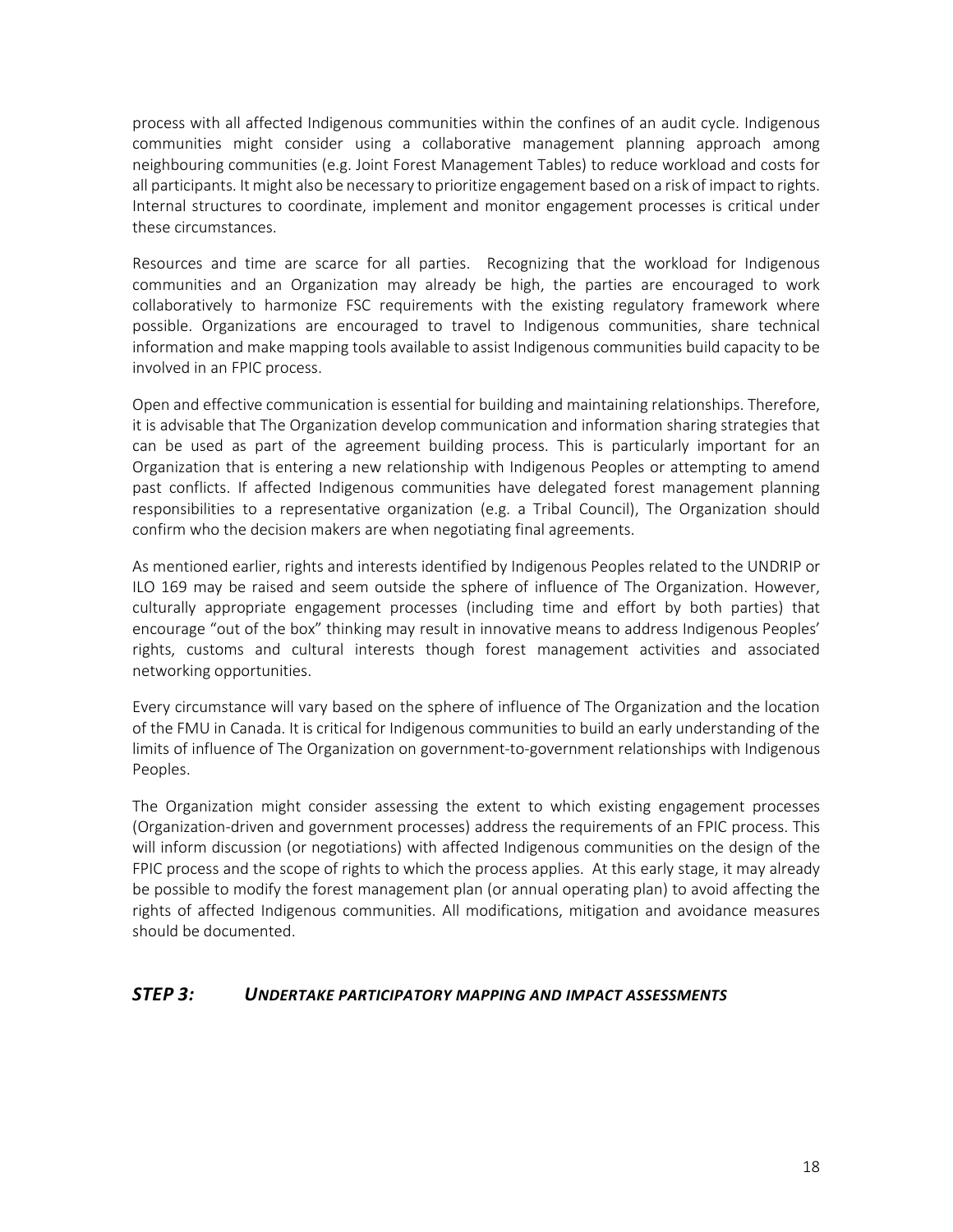Indigenous communities may have various levels of knowledge of data collection processes for the purposes of management planning. Support for the participation of affected Indigenous communities may be required and should be arranged by The Organization in collaboration with other stakeholders in the FMU. This may include governments, NGOs and academic institutions. The Organization may initiate and support this work by:

**Relevant Indicators:** 

3.2.5, 3.5.2 and 3.5.3, 4.5.1, 6.4.2, 6.4.3, 6.4.5, 6.5.8, 6.8.7, 9.4.2 and 10.9.1

- a) Assessing community and organizational capacity for mapping and assessments;
- b) Supporting a participatory mapping exercise to document rights and forest-based activities;
- c) Facilitating and supporting dispute resolution processes;
- d) Engaging affected communities in impact assessments; and
- e) Redefining proposed management activities to mitigate impacts on rights and address broader interests and concerns.

The term "assessment" is not intended to refer to formal "environmental impact assessments" that are conducted under federal and provincial laws and regulations. "Assessment" is intended to mean technical assessments of the manner and extent to which proposed or undertaken management activities affect the environment or social condition of the community, directly and indirectly. The scope of the assessment is typically outlined at the start of the FPIC process so that the management activities have some well-defined boundaries.

The information used to assess impacts on identified Indigenous rights should be made available in a format that is accessible to all members of the affected Indigenous communities while still contributing to the management planning process of The Organization. The draft forest management plan may be refined further based on mapping and assessment outcomes (See **Step 4**).

**Existing land use plans:** It should be noted that land use planning led by governments, NGOs and Indigenous communities or their representative organizations has occurred in many parts of Canada. The Organization should determine whether the affected Indigenous communities have participated in and accept the outcomes of these plans or assessments. If the plans are supported, they may inform data collection exercises required in Principle 3 and other principles in FSC Canada's Standard. Where information is lacking, The Organization may work within its sphere of influence to gather relevant information for documentation and mapping (See **Step 2**).

#### <span id="page-22-0"></span>**PHASE 3: MAKE AGREEMENTS AND MONITOR PROGRESS**

Certification to Principle 3 of FSC Canada`s Standard is the sole responsibility of The Organization. However, Indigenous Peoples, and more specifically affected Indigenous communities, play a central role when addressing the requirements of the Principle. Agreements reached through an FPIC process are based on trust and will therefore require continuous monitoring and adjustment to maintain and build the required relationships. It is critical that The Organization makes and implements agreements based on a shared understanding of FSC certification and the Principles & Criteria of FSC Canada's Standard.

• Does the affected Indigenous community feel able to make a decision that is free from coercion, manipulation or intimidation?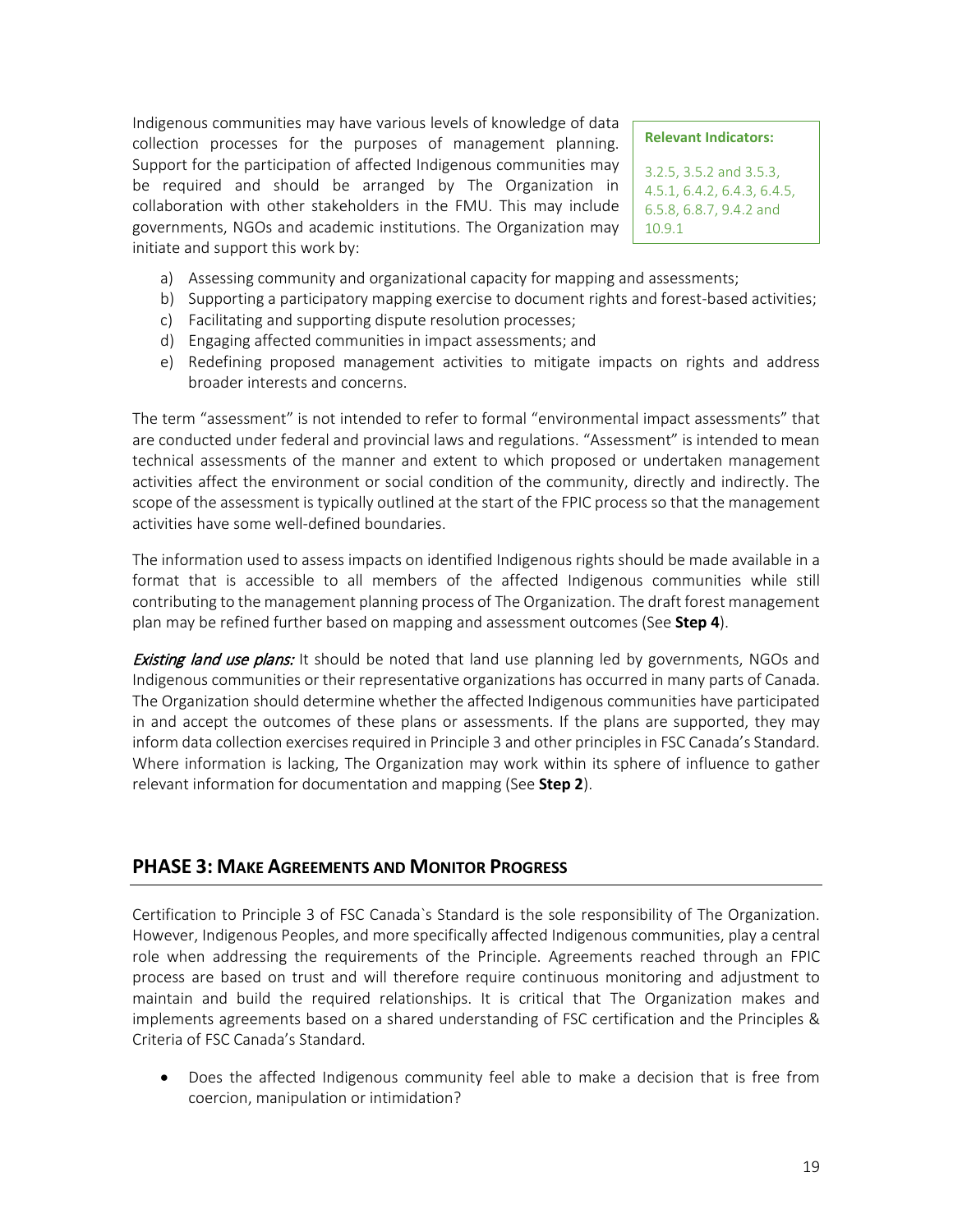- Has all the necessary information on proposed management activities been provided to the affected Indigenous community in a format that can be used for community-based decision making?
- Has the information been provided sufficiently in advance of scheduled meetings to allow affected Indigenous community to discuss the implications of the proposed management activities with community members, staff and/or consultants?
- Has information on FSC dispute resolution processes been provided to Indigenous Peoples with rights in the FMU?
	- o Are affected Indigenous communities aware of the distinct roles and responsibilities of FSC Canada as standard developers, The Organizations as certificate holders, and certification bodies and auditors as monitors of the implementation of standards?

This final phase of the FPIC process outlined in **Steps 4 to 7** connect the information gathering and relationship building process to formal agreement making and monitoring. These steps outline best practices related to providing adequate time and support for community-based decisions and monitoring for continuous improvement. There is also a discussion of the likely circumstanced of an ongoing FPIC process that has not yet resulted in a formal agreement with an affected Indigenous community.

#### <span id="page-23-0"></span>*STEP 4: MANAGEMENT ACTIVITIES REVISED AND AFFECTED INDIGENOUS COMMUNITIES INFORMED*

Based on the outcomes of community engagement and research (e.g. mapping and impact assessments), The Organization may decide to amend proposed management activities and inform communities how the proposed amendments ensure protection of their rights. It should

**Relevant Indicator:** 

3.2.5

be clear what, where and when forest management activities will take place, and how they differ from the original plan presented in **Step 1**.

The affected Indigenous community is then given time and, where necessary, support to incorporate the results of the FPIC process into its internal decision-making structures. At this point, the Indigenous community freely decides whether it wants to enter into a formal FPIC agreement on the proposed management activities.

These final steps of the FPIC process lead to the adoption of an agreement. They may also be the point of departure from responsibilities commonly held by The Organization in relation to governments' duty to consult and accommodate Aboriginal and treaty rights in Canada. FSC has committed to a standard of sustainable forest management that requires The Organization to recognize and uphold the rights of Indigenous Peoples as per the UNDRIP and ILO 169.

#### <span id="page-23-1"></span>*STEP 5: NEGOTIATE AN AGREEMENT WITH THE AFFECTED INDIGENOUS COMMUNITY ON THE FPIC PROPOSAL*

The purpose of this step is to ensure "negotiations are the product of a balanced conversation" (Ritchie 2013: 403) based on an Indigenous community's capacity to engage in a decision-making process. Negotiations may include agreements on the mechanism for demonstrating consent (e.g. written or oral agreement), dispute

**Relevant Indicators:**  3.2.5, 3.3.1 to 3.3.3, 3.6.1, 3.6.2, 6.5.8, 6.5.11,

resolution mechanisms, mitigation measures, avoidance requirements and benefit sharing, if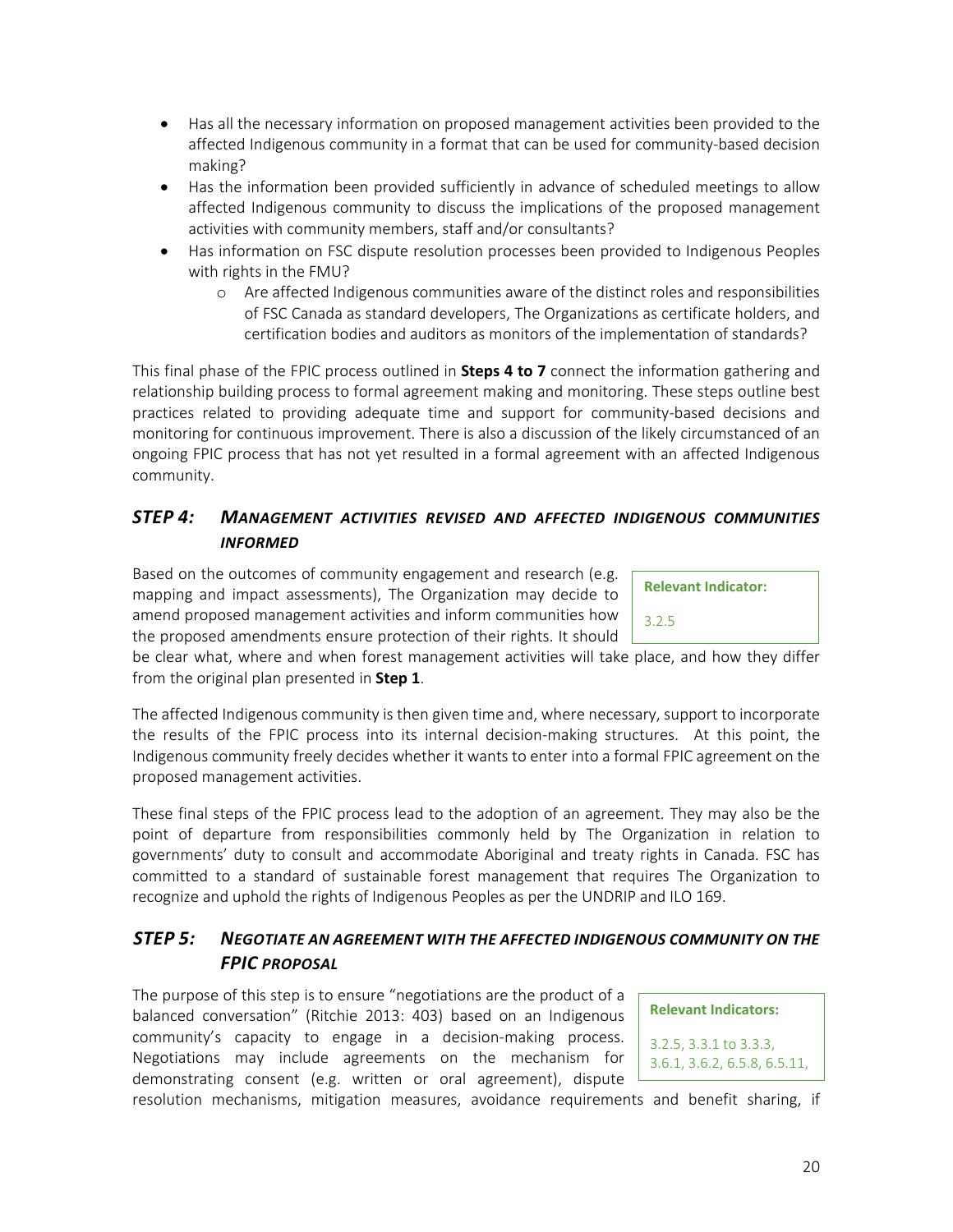applicable, and monitoring and process verification. Affected Indigenous communities are then provided the space and time to decide freely on the binding agreement and associated proposed forest management plan (or annual operational plan).

If the affected Indigenous community decides to negotiate a binding agreement, it is the responsibility of both The Organization and the Indigenous community to, if applicable:

- a) Ensure agreement on a decision-making process and capacity readiness;
- b) Negotiate economic conditions;
- c) Establish an arrangement for renegotiation, renewal, termination, resolving complaints, disputes and conflicts;
- d) Set up a participatory monitoring model; and
- e) Ensure the community decision on the agreement is free from coercion, manipulation or intimidation.

The affected Indigenous community and The Organization may have a long-standing and mutually agreed engagement process. If there is documented support from the affected Indigenous community for the existing process, The Organization should verify that their process adequately addresses the right to provide free, prior and informed consent. It is important to note that while established consultation and accommodation processes may be effective relationship building mechanisms, upholding the right to FPIC includes the acknowledgement that consent may be required for management activities that affect Indigenous rights of ownership, use and management of land, territories and resources. Acknowledging consent requirements may not be required or supported by governments.

#### <span id="page-24-0"></span>*STEP 6: VERIFY AND FORMALIZE THE AGREEMENT*

Verification is used to ensure the FPIC process has been carried out according to the objectives set out by The Organization and the affected Indigenous community early in the process (See **Step 2**). It is also an important step in the monitoring of social and environmental impacts of management activities (See Criterion 8.2 and **Step 7**). Verification is

**Relevant Indicators:** 

3.3.1 and 3.3.3

considered best practice in international literature because, by including it as part of the FPIC process, The Organization can evaluate its performance in advance of an audit. The scope and nature of the verification process should be mutually agreed in advance as it will involve direct engagement with individuals within affected Indigenous communities.

If verification reveals flaws in the FPIC process, The Organization and the affected Indigenous community may decide to return to previous steps in the process and, if possible, correct or repair any weaknesses. If the FPIC process is verified with no flaws, the binding agreement may be formalized by a mutually agreed mechanism (e.g. signing ceremony, community feast, Band Council Resolution (BCR) or a combination of activities). The outcome of the decision, but not necessarily the content of the agreement, is made publicly available.

*When there is No Agreement*: If an agreement has not been reached, but there is continued support from affected Indigenous community for the FPIC process, The Organization should demonstrate best efforts and persistent and sincere attempts to address the requirements of the indicators. The relationship with the affected Indigenous community should improve through the implementation of culturally appropriate engagement. However, setbacks may occur that affect the FPIC process. These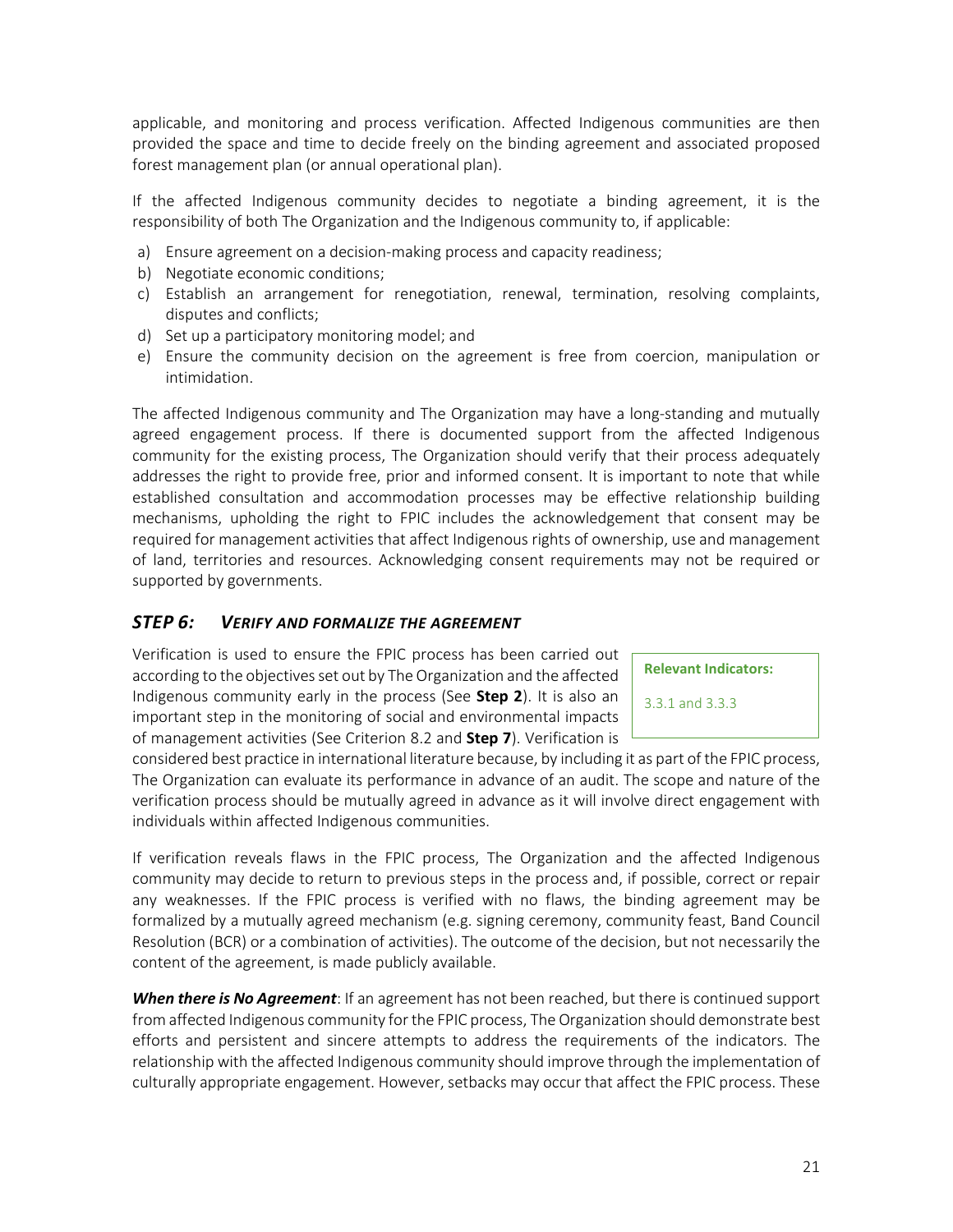setbacks should be documented, and a plan prepared for how to address issues/disputes and repair the relationship.

If the affected Indigenous community decides that they are unable to enter further discussions about management activities, The Organization should consider the legal and social risks of carrying out management activities that may affect or infringe upon claimed rights.

Prior to halting engagement with The Organization, the Indigenous community is encouraged to communicate the nature of its concern to The Organization and, where possible, seek solutions. The parties are encouraged to maintain informal communication and if desired establish and use a dispute resolution process as a means of continuing dialogue between the parties.

#### <span id="page-25-0"></span>*STEP 7: IMPLEMENT AND MONITOR THE AGREEMENT*

Monitoring is used to ensure the FPIC process, like other social and environmental requirements, has been carried out according to FSC Canada's Standard (See Criterion 8.2). The agreement records the series of consent decisions required and agreed to by the affected Indigenous community throughout the FPIC process. The agreement may include:

**Relevant Indicators:** 

3.3.3 and 8.2.2

- Details on how decisions will be made;
- Plans for how to engage the community and establish a protocol;
- A consultation protocol that includes a shared understanding of what, how, where and when consultation should take place;
- The types of operational activities (e.g. harvesting plan, road building) and strategic decisions (e.g. protected areas recommendations, HCV designations that may restrict use or access by affected Indigenous community) that require agreement because they pose a threat to claimed rights;
- A capacity building plan to support community participation in management planning with agreed terms and conditions;
- Research and monitoring plans related to rights-based impacts;
- A dispute resolution procedure; and
- A review and amendment procedure for the agreement.

Once the agreement is formalized, implementation and monitoring should occur according to the terms and conditions. However, when political, economic or social change affect the forest sector and/or Indigenous community, management planning and the operational activities of The Organization may need to be revisited. When these changes are beyond the control of The Organization (e.g. oil and gas development permitting or capacity-related funding reductions by government) and there is a setback in the process, the affected Indigenous community may wish to renegotiate or withdraw their consent.

A flexible FPIC process will accommodate minor setbacks and allow for minor pauses in operations with little to no disruption to forest management activities. Larger, more fundamental changes to the circumstances of the FMU or policy environment may lead to the suspension (perhaps temporarily) of an FPIC process to allow the community time to adjust and re-evaluate the terms of engagement and agreement. The implementation of an agreed dispute resolution process is particularly important to mitigate these circumstances, protect the relationship between the parties, and prevent an abrupt withdrawal of either party from an agreement.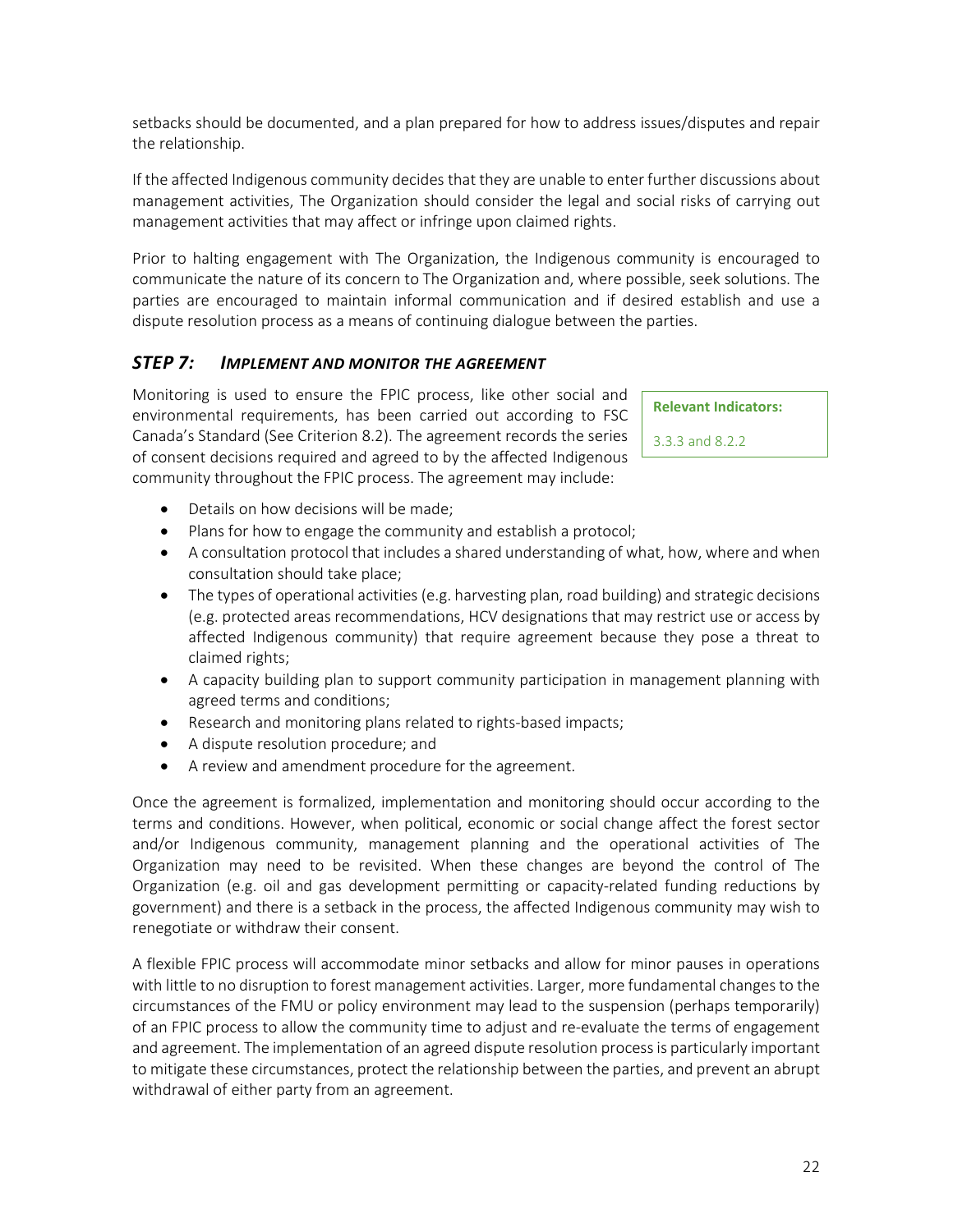The final step in the FPIC process is the monitoring of agreement implementation. Continuous improvement through engagement is critical to building and maintaining mutually respectful relationships between The Organization and Indigenous Peoples. Monitoring provides a structure for systematic collection and analysis of data/information to track progress towards achieving the objectives of the binding agreement. It allows for early detection of issues related to implementation and provides an information base for continuous improvement of the FPIC process.

### <span id="page-26-0"></span>3.2 SUMMARY CHARTS

Figure 1 is a flow chart representation of the 7-Step FPIC Process. This diagram, along with the foundation concepts presented above, is based on best practice literature on the implementation of FPIC in an international context (See Anderson 2011: 24) and is included in the FSC International draft *FSC Guidelines for the Implementation of the Right to Free, Prior and Informed Consent (FPIC)* (FSC-GUI-30-003 V2.0 – EN DRAFT 1.0). It is included here for consideration as a general model for engagement and decision-making. It clearly indicates decisions that will be required by the affected Indigenous communities as part of an FPIC process.

Figure 2 represents the specific requirements of indicators in Principle 3 in FSC Canada's Standard. The intent of the diagram is to highlight opportunities for The Organization to obtain a consent decision (shown as diamonds) as well as pathways to dispute/conflict resolution. *It should be noted that these figures will be tested and revised with the implementation and monitoring of FSC Canada's Standard Principle 3 to reflect the experiences of The Organization and Indigenous communities working in a range of contexts (e.g. public lands, private lands, and small holders).*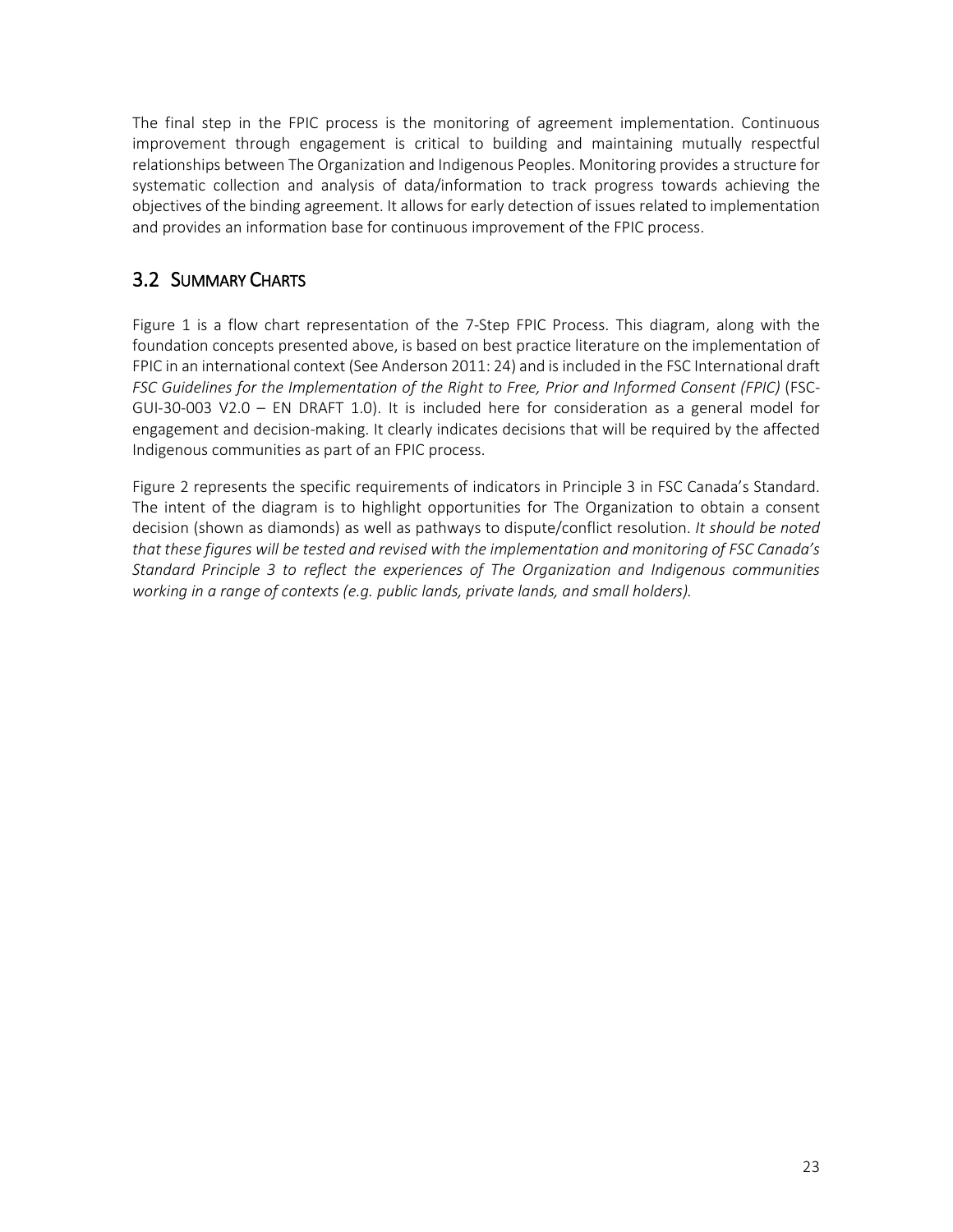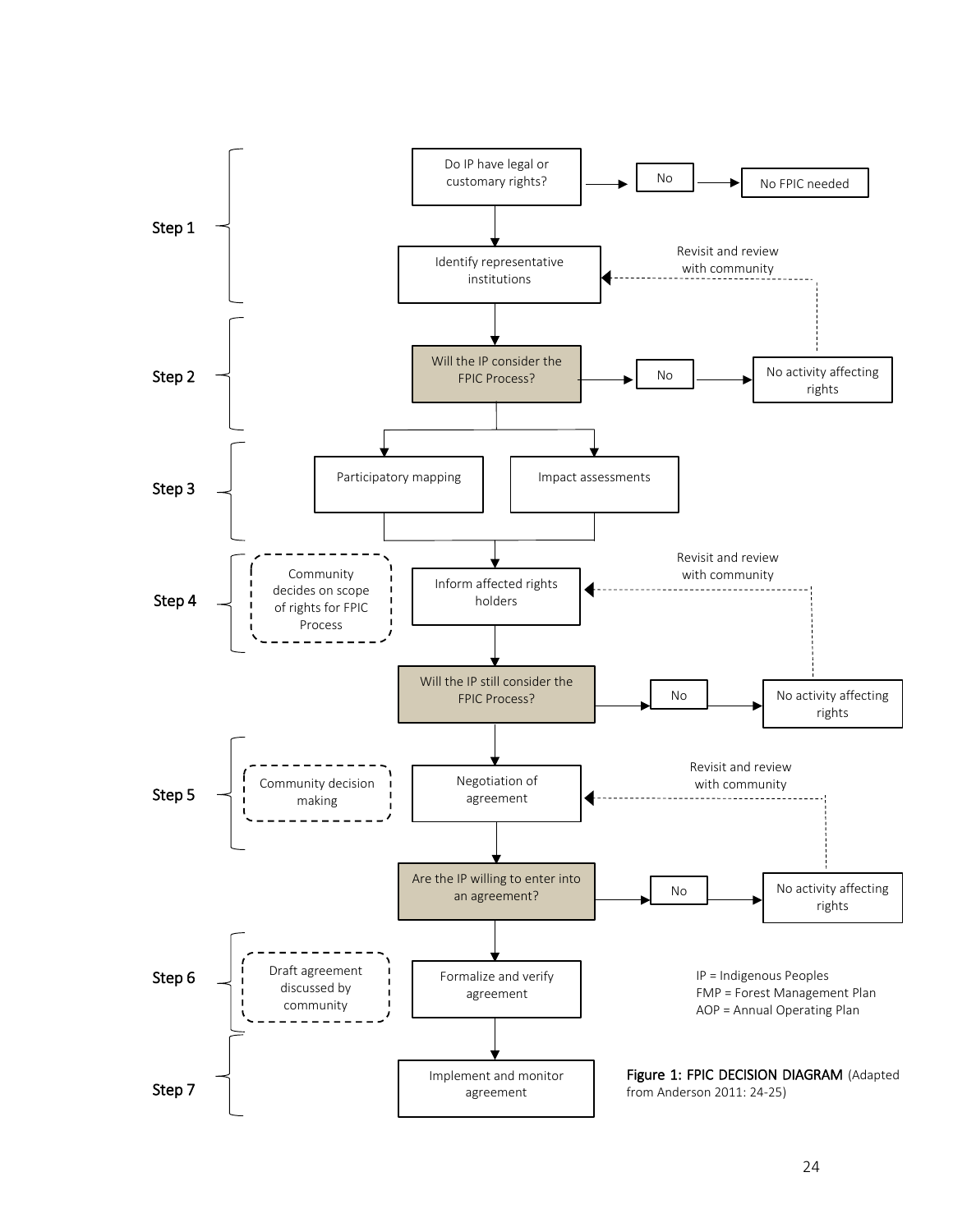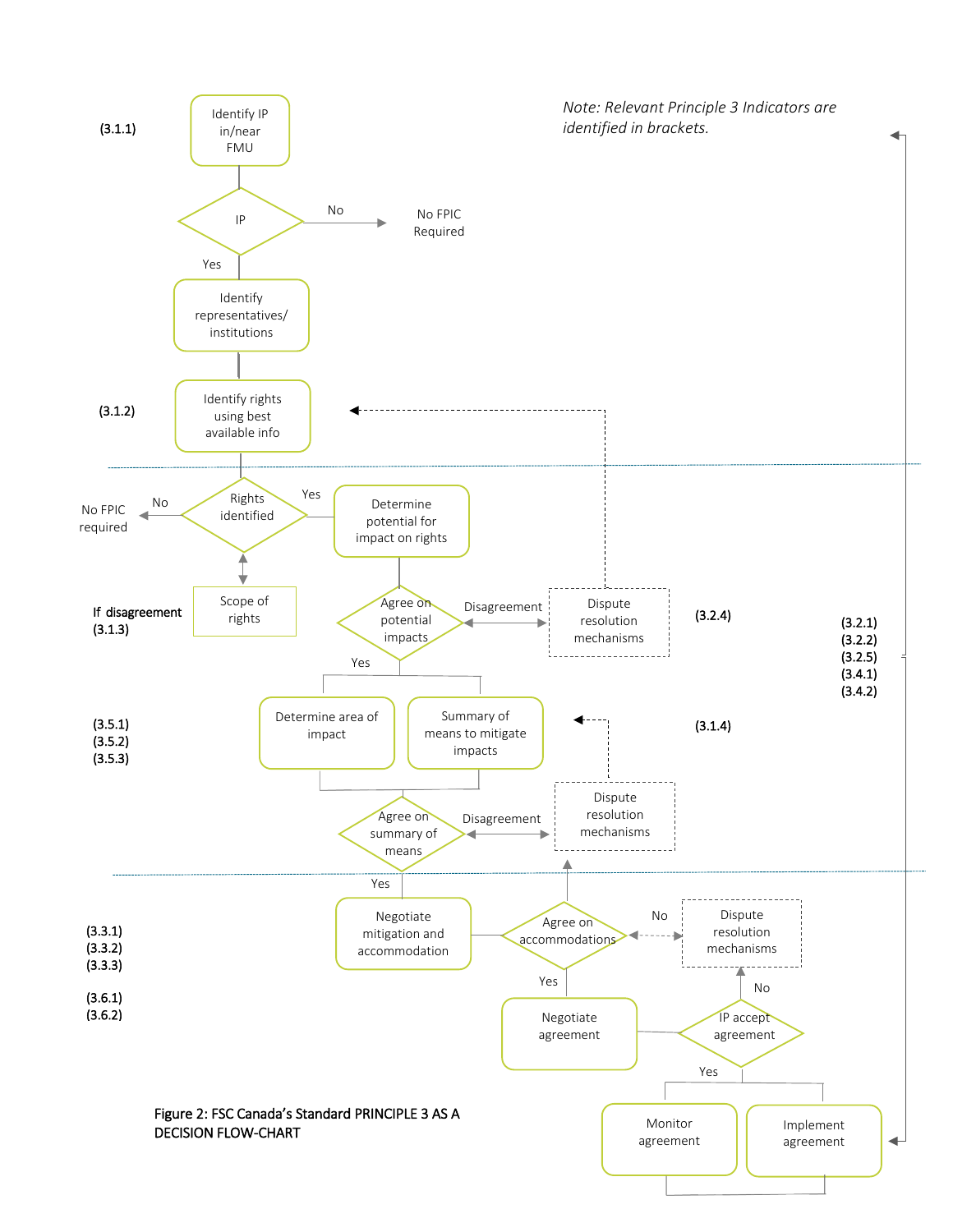# <span id="page-29-0"></span>APPENDIX A: RELEVANT ARTICLES IN UNDRIP AND ILO TO FSC **STANDARDS**

#### Relevant articles of the United Nations Declaration on the Rights of Indigenous Peoples (2007):

Note: *The following articles of the UN Declaration are related to the application of FPIC, but the UNDRIP should be read in its entirety to fully understand the meaning of FPIC.*

Article 1: Indigenous peoples have the right to the full enjoyment, as a collective or as individuals, of all human rights and fundamental freedoms as recognized in the Charter of the United Nations, the Universal Declaration of Human Rights and international human rights law.

Article 2: Indigenous peoples and individuals are free and equal to all other peoples and individuals and have the right to be free from any kind of discrimination, in the exercise of their rights, in particular that based on their indigenous origin or identity.

Article 3: Indigenous peoples have the right of self-determination. By virtue of that right they freely determine their political status and freely pursue their economic, social and cultural development.

Article 4: Indigenous peoples, in exercising their right to self-determination, have the right to autonomy or self-government in matters relating to their internal and local affairs, as well as ways and means for financing their autonomous functions.

Article 5: Indigenous peoples have the right to maintain and strengthen their distinct political, legal, economic, social and cultural institutions, while retaining their rights to participate fully, if they so choose, in the political, economic, social and cultural life of the State.

Article 7: (1) Indigenous individuals have the rights to life, physical and mental integrity, liberty and security of person.

(2) Indigenous peoples have the collective right to live in freedom, peace and security as distinct peoples and shall not be subjected to any act of genocide or any other act of violence, including forcibly removing children of the group to another group.

Article 8: (1) Indigenous peoples and individuals have the right not to be subjected to forced assimilation or destruction of their culture.

Article 9: Indigenous peoples and individuals have the right to belong to an indigenous community or nation, in accordance with the traditions and customs of the community or nation concerned. No discrimination of any kind may arise from the exercise of such a right.

Article 10: Indigenous peoples shall not be forcibly removed from their lands or territories. No relocation shall take place without the Free, Prior and Informed Consent of the indigenous peoples concerned and after agreement on just and fair compensation and, where possible, with the option of return.

Article 11: (1) Indigenous peoples have the right to practice and revitalize their cultural traditions and customs. This includes the right to maintain, protect and develop the past, present and future manifestations of their cultures, such as archaeological and historical sites, artefacts, designs, ceremonies, technologies and visual and performing arts and literature.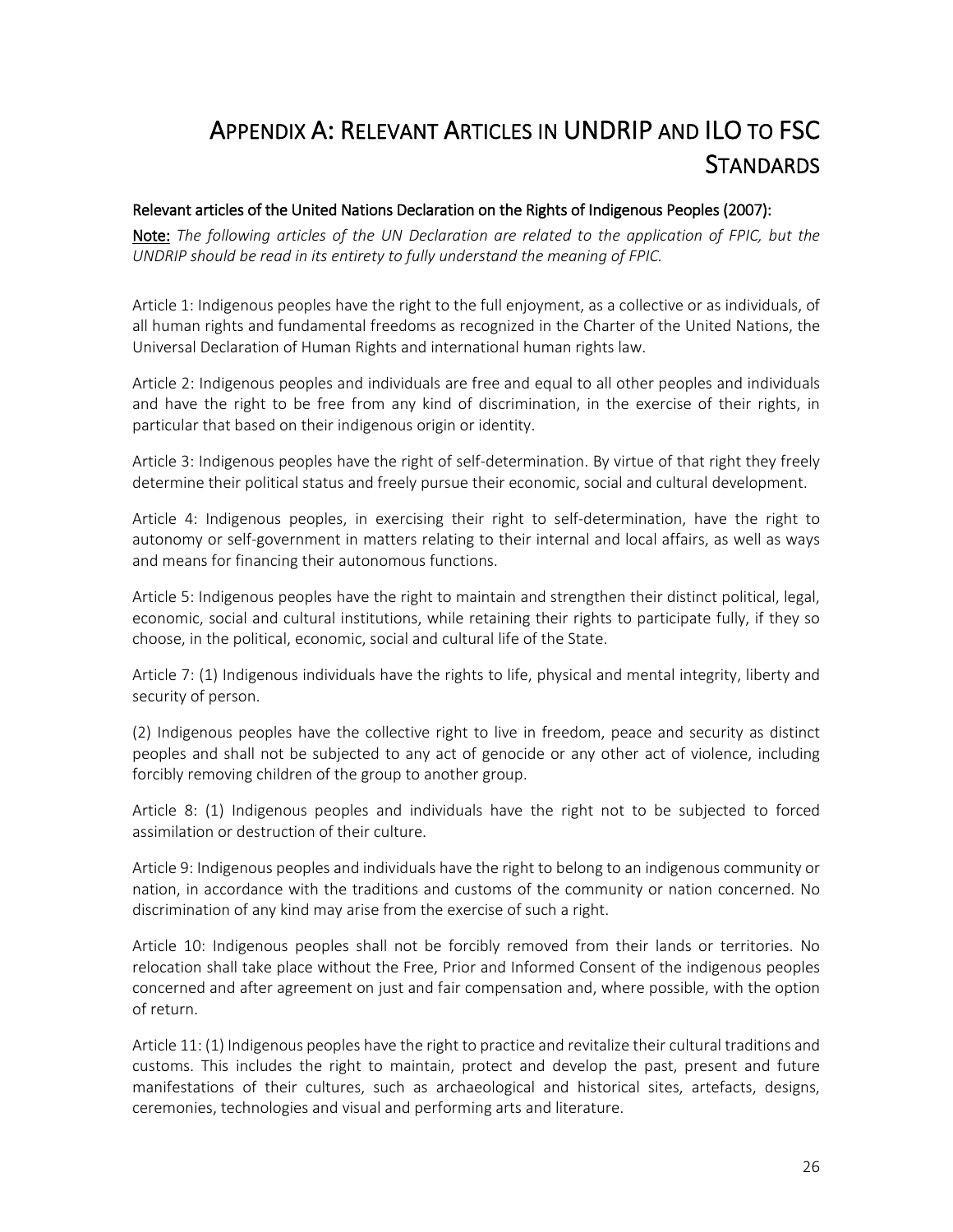Article 12: (1) Indigenous peoples have the right to manifest, practice, develop and teach their spiritual and religious traditions, customs and ceremonies; the right to maintain, protect, and have access in privacy to their religious and cultural sites; the right to the use and control of their ceremonial objects; and the right to the repatriation of their human remains.

Article 17 (1) Indigenous individuals and peoples have the right to enjoy fully all rights established under applicable international and domestic labour law.

(3) Indigenous individuals have the right not to be subjected to any discriminatory conditions of labour and, inter alia, employment or salary.

Article 18: Indigenous peoples have the right to participate in decision-making in matters which would affect their rights, through representatives chosen by themselves in accordance with their own procedures, as well as to maintain and develop their own indigenous decision-making institutions.

Article 20: (1) Indigenous peoples have the right to maintain and develop their political, economic and social systems or institutions, to be secure in the enjoyment of their own means of subsistence and development, and to engage freely in all their traditional and other economic activities.

(2) Indigenous peoples deprived of their means of subsistence and development are entitled to just and fair redress.

Article 21: (1) Indigenous peoples have the right, without discrimination, to the improvement of their economic and social conditions, including, inter alia, in the areas of education, employment, vocational training and retraining, housing, sanitation, health and social security.

Article 23: Indigenous peoples have the right to determine and develop priorities and strategies for exercising their right to development. In particular, indigenous peoples have the right to be actively involved in developing and determining health, housing and other economic and social programmes affecting them and, as far as possible, to administer such programmes through their own institutions.

Article 24: (1): Indigenous peoples have the right to their traditional medicines and to maintain their health practices, including the conservation of their vital medicinal plants, animals and minerals. Indigenous individuals also have the right to access, without any discrimination, to all social and health services.

Article 25: Indigenous peoples have the right to maintain and strengthen their distinctive spiritual relationship with their traditionally owned or otherwise occupied and used lands, territories, waters and coastal seas and other resources and to uphold their responsibilities to future generations in this regard.

Article 26: (1): Indigenous peoples have the right to the lands, territories and resources which they have traditionally owned, occupied or otherwise used or acquired.

(2): Indigenous peoples have the right to own, use, develop and control the lands, territories and resources that they possess by reason of traditional ownership or other traditional occupation or use, as well as those which they have otherwise acquired.

Article 28: (1) Indigenous peoples have the right to redress, by means that can include restitution or, when this is not possible, of a just, fair and equitable compensation, for the lands, territories and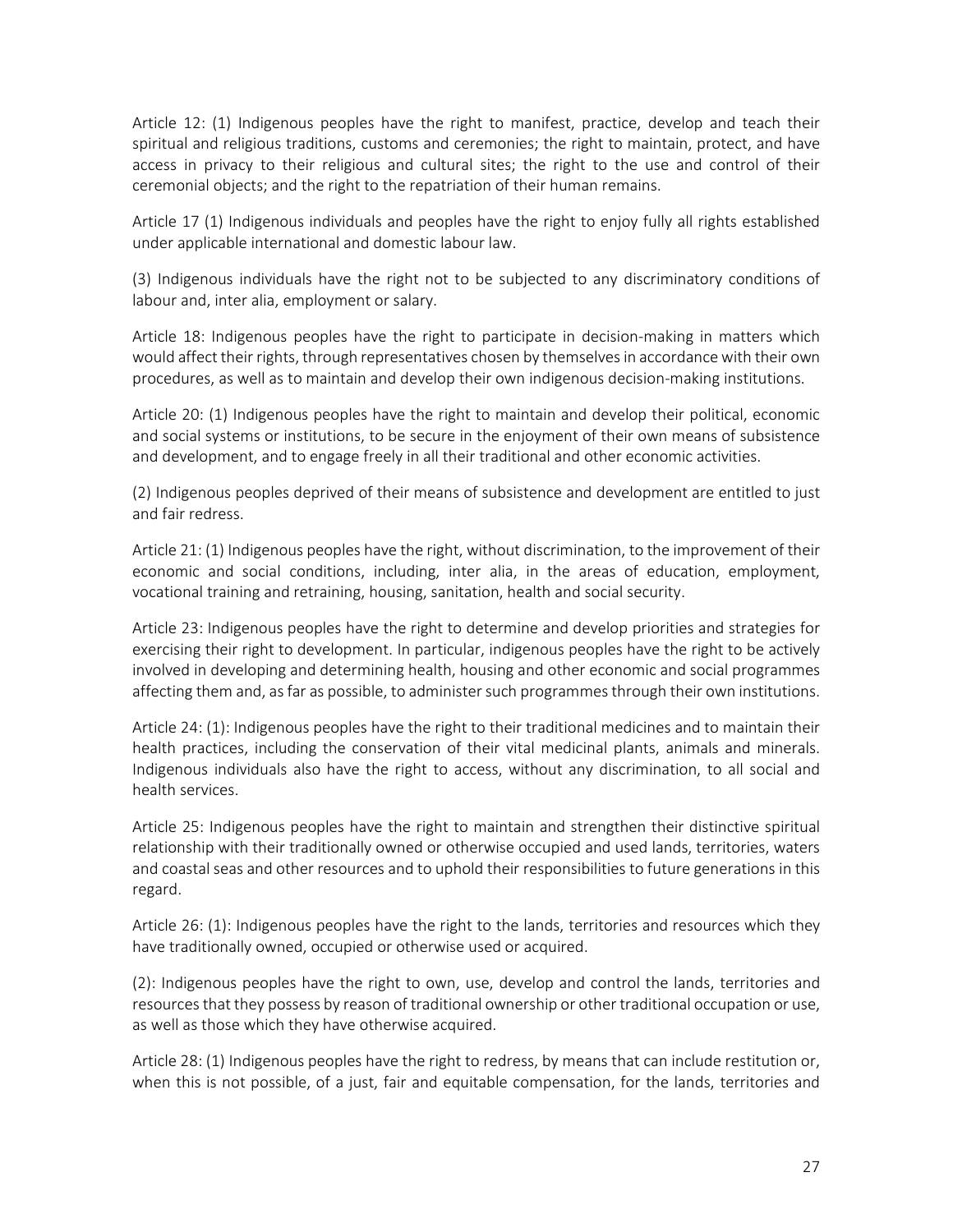resources which they have traditionally owned or otherwise occupied or used, and which have been confiscated, taken, occupied, used or damaged without their Free, Prior and Informed Consent.

(2): Unless otherwise freely agreed upon by the peoples concerned, compensation shall take the form of lands, territories and resources equal in quality, size and legal status or of monetary compensation or other appropriate redress.

Article 29: (1) Indigenous peoples have the right to the conservation and protection of the environment and the productive capacity of their lands or territories and resources.

Article 31: (1) Indigenous peoples have the right to maintain, control, protect and develop their cultural heritage, traditional knowledge and traditional cultural expressions, as well as the manifestations of their sciences, technologies and cultures, including human and genetic resources, seeds, medicines, knowledge of the properties of fauna and flora, oral traditions, literatures, designs, sports and traditional games and visual and performing arts. They also have the right to maintain, control, protect and develop their intellectual property over such cultural heritage, traditional knowledge, and traditional cultural expressions.

Article 32: (1) Indigenous peoples have the right to determine and develop priorities and strategies for the development or use of their lands or territories and other resources

Article 34: Indigenous peoples have the right to promote, develop and maintain their institutional structures and their distinctive customs, spirituality, traditions, procedures, practices and, in the cases where they exist, juridical systems or customs, in accordance with international human rights standards.

Article 40: Indigenous peoples have the right to have access to and prompt decision through just and fair procedures for the resolution of conflicts and disputes with States or other parties, as well as to effective remedies for all infringements of their individual and collective rights. Such a decision shall give due consideration to the customs, traditions, rules and legal systems of the indigenous peoples concerned and international human rights.

Article 45: Nothing in this Declaration may be construed as diminishing or extinguishing the rights indigenous peoples have now or may acquire in the future.

Article 46: (1) Nothing in this Declaration may be interpreted as implying for any State, people, group or person any right to engage in any activity or to perform any act contrary to the Charter of the United Nations or construed as authorizing or encouraging any action which would dismember or impair, totally or in part, the territorial integrity or political unity of sovereign and independent States.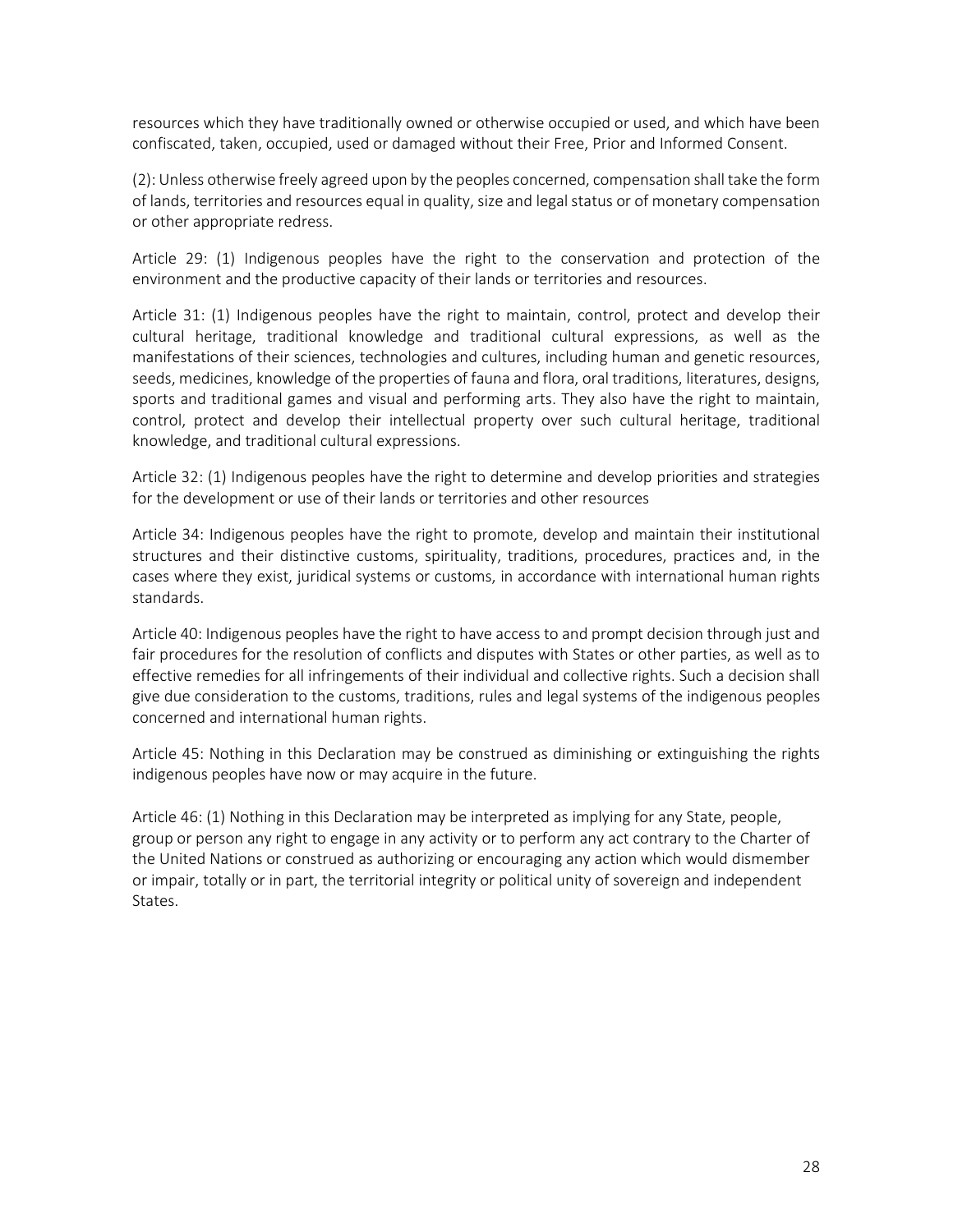#### Relevant articles of the ILO Convention 169 (1989):

Article 1: (1) This Convention applies to:

(a) tribal peoples in independent countries whose social, cultural and economic conditions distinguish them from other sections of the national community, and whose status is regulated wholly or partially by their own customs or traditions or by special laws or regulations;

(b) peoples in independent countries who are regarded as indigenous on account of their descent from the populations which inhabited the country, or a geographical region to which the country belongs, at the time of conquest or colonisation or the establishment of present state boundaries and who, irrespective of their legal status, retain some or all of their own social, economic, cultural and political institutions.

(2) Self-identification as indigenous or tribal shall be regarded as a fundamental criterion for determining the groups to which the provisions of this Convention apply.

Article 3: (1) Indigenous and tribal peoples shall enjoy the full measure of human rights and fundamental freedoms without hindrance or discrimination. The provisions of the Convention shall be applied without discrimination to male and female members of these peoples.

(2) No form of force or coercion shall be used in violation of the human rights and fundamental freedoms of the peoples concerned, including the rights contained in this Convention.

Article 4: (1) Special measures shall be adopted as appropriate for safeguarding the persons, institutions, property, labour, cultures and environment of the peoples concerned.

(2) Such special measures shall not be contrary to the freely-expressed wishes of the peoples concerned.

Article 5: In applying the provisions of this Convention:

(a) the social, cultural, religious and spiritual values and practices of these peoples shall be recognised and protected, and due account shall be taken of the nature of the problems which face them both as groups and as individuals;

(b) the integrity of the values, practices and institutions of these peoples shall be respected;

(c) policies aimed at mitigating the difficulties experienced by these peoples in facing new conditions of life and work shall be adopted, with the participation and co-operation of the peoples affected.

Article 7: (1) The peoples concerned shall have the right to decide their own priorities for the process of development as it affects their lives, beliefs, institutions and spiritual well-being and the lands they occupy or otherwise use, and to exercise control, to the extent possible, over their own economic, social and cultural development. In addition, they shall participate in the formulation, implementation and evaluation of plans and programs for national and regional development which may affect them directly.

Article 8: (1) In applying national laws and regulations to the peoples concerned, due regard shall be had to their customs or customary laws.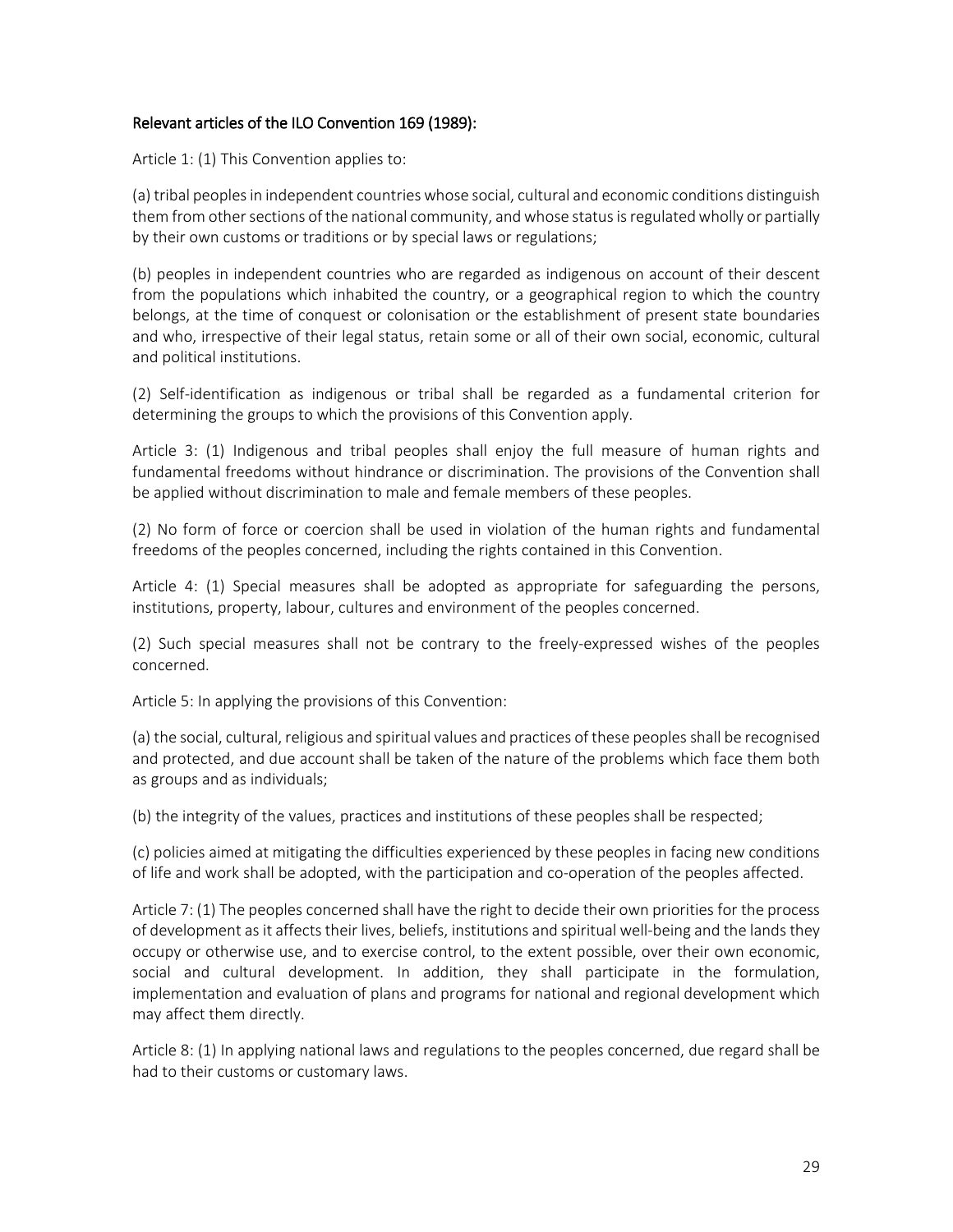Article 14: (1) The rights of ownership and possession of the peoples concerned over the lands which they traditionally occupy shall be recognized. In addition, measures shall be taken in appropriate cases to safeguard the right of the peoples concerned to use lands not exclusively occupied by them, but to which they have traditionally had access for their subsistence and traditional activities. Particular attention shall be paid to the situation of nomadic peoples and shifting cultivators in this respect.

Article 15: (1) The rights of the peoples concerned to the natural resources pertaining to their lands shall be specially safeguarded. These rights include the right of these peoples to participate in the use, management and conservation of these resources.

Article 16: (1) Subject to the following paragraphs of this Article, the peoples concerned shall not be removed from the lands which they occupy.

(2) Where the relocation of these peoples is considered necessary as an exceptional measure, such relocation shall take place only with their free and informed consent. Where their consent cannot be obtained, such relocation shall take place only following appropriate procedures established by national laws and regulations, including public inquiries where appropriate, which provide the opportunity for effective representation of the peoples concerned.

(3) Whenever possible, these peoples shall have the right to return to their traditional lands, as soon as the grounds for relocation cease to exist.

(4) When such return is not possible, as determined by agreement or, in the absence of such agreement, through appropriate procedures, these peoples shall be provided in all possible cases with lands of quality and legal status at least equal to that of the lands previously occupied by them, suitable to provide for their present needs and future development. Where the peoples concerned express a preference for compensation in money or in kind, they shall be so compensated under appropriate guarantees.

(5) Persons thus relocated shall be fully compensated for any resulting loss or injury.

Article 17: (1) Procedures established by the peoples concerned for the transmission of land rights among members of these peoples shall be respected.

(2) The peoples concerned shall be consulted whenever consideration is being given to their capacity to alienate their lands or otherwise transmit their rights outside their own community.

(3) Persons not belonging to these peoples shall be prevented from taking advantage of their customs or of lack of understanding of the laws on the part of their members to secure the ownership, possession or use of land belonging to them.

Article 20: (2) ('Governments') shall do everything possible to prevent any discrimination between workers belonging to the peoples concerned and other workers, in particular as regards:

(a) admission to employment, including skilled employment, as well as measures for promotion and advancement;

(b) equal remuneration for work of equal value;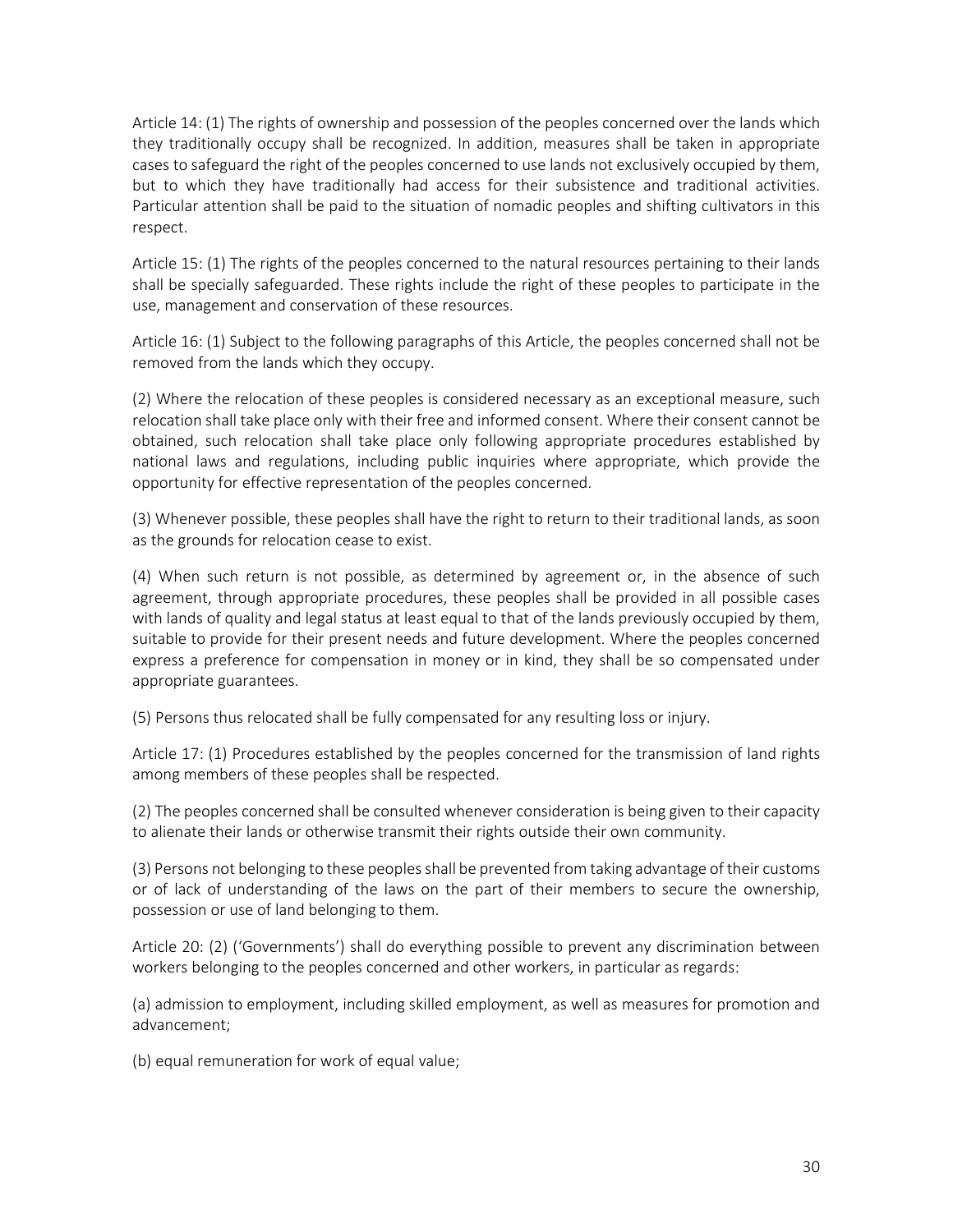(c) medical and social assistance, occupational safety and health, all social security benefits and any other occupationally related benefits, and housing;

(d) the right of association and freedom for all lawful trade union activities, and the right to conclude collective agreements with employers or employers' organizations.

(3) The measures taken shall include measures to ensure:

(a) that workers belonging to the peoples concerned, including seasonal, casual and migrant workers in agricultural and other employment, as well as those employed by labor contractors, enjoy the protection afforded by national law and practice to other such workers in the same sectors, and that they are fully informed of their rights under labor legislation and of the means of redress available to them;

(b) that workers belonging to these peoples are not subjected to working conditions hazardous to their health, in particular through exposure to pesticides or other toxic substances;

(c) that workers belonging to these peoples are not subjected to coercive recruitment systems, including bonded labor and other forms of debt servitude;

(d) that workers belonging to these peoples enjoy equal opportunities and equal treatment in employment for men and women, and protection from sexual harassment.

Article 21: Members of the peoples concerned shall enjoy opportunities at least equal to those of other citizens in respect of vocational training measures.

Article 23: (1) Handicrafts, rural and community-based industries, and subsistence economy and traditional activities of the peoples concerned, such as hunting, fishing, trapping and gathering, shall be recognized as important factors in the maintenance of their cultures and in their economic selfreliance and development.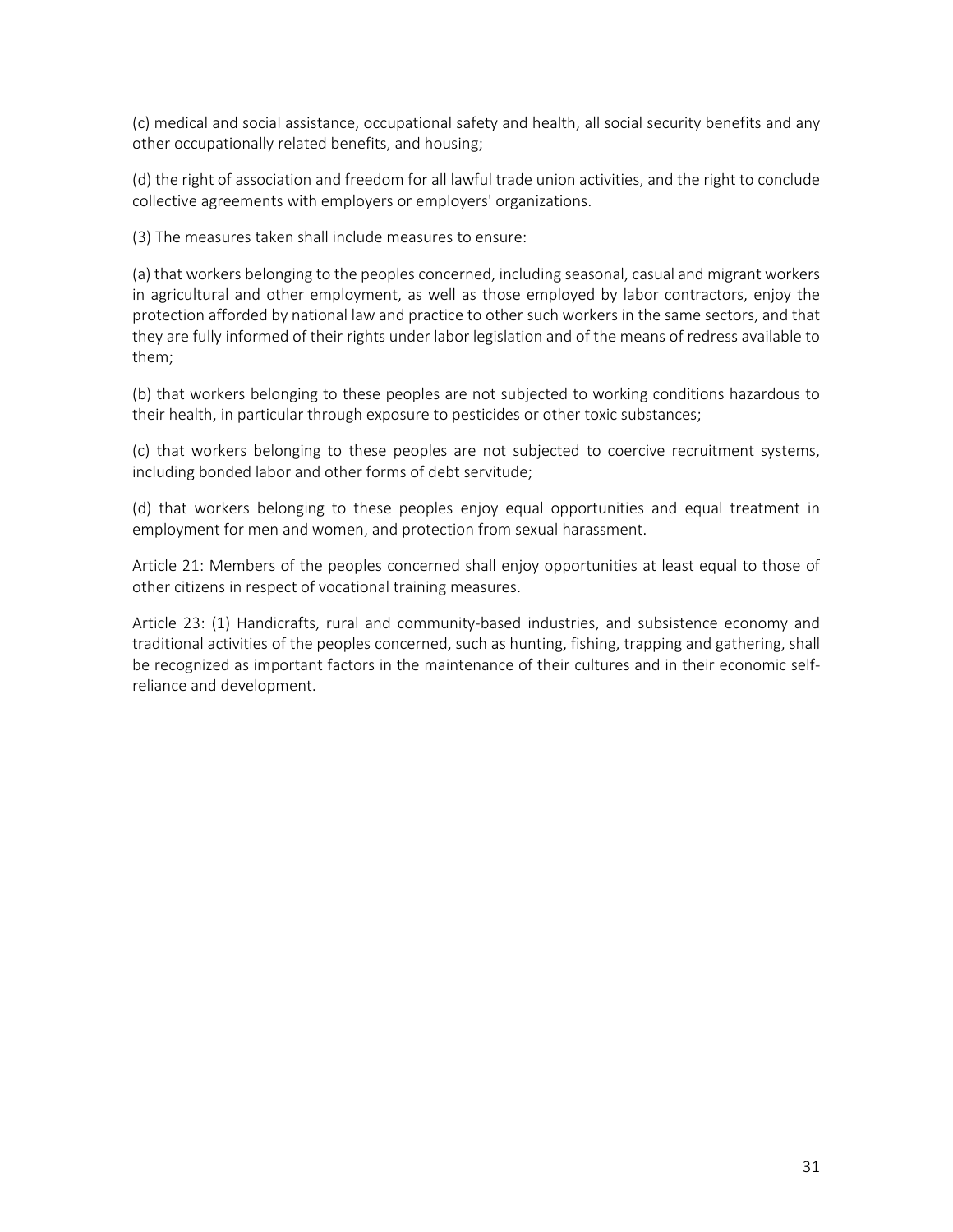### ANNEX B: SOURCES OF INFORMATION AND FURTHER READING

#### <span id="page-35-1"></span><span id="page-35-0"></span>LITERATURE CITED

Anderson, P. (2011) Free, Prior, and Informed Consent in REDD+: Principles and Approaches for Policy and Project Development. RECOFTC – The Center for People and Forests. Available at:

[http://redd.unfccc.int/uploads/2\\_74\\_redd\\_20130710\\_recoftc\\_free\\_2C\\_prior\\_2C\\_and\\_info](http://redd.unfccc.int/uploads/2_74_redd_20130710_recoftc_free_2C_prior_2C_and_informed_consent_in_reddplus.pdf) [rmed\\_consent\\_in\\_reddplus.pdf](http://redd.unfccc.int/uploads/2_74_redd_20130710_recoftc_free_2C_prior_2C_and_informed_consent_in_reddplus.pdf)

- Borrows, J. (2015). Aboriginal title and private property. *The Supreme Court Law Review: Osgoode's Annual Constitutional Cases Conferences 71.* Available at: <http://digitalcommons.osgoode.yorku.ca/sclr/vol71/iss1/5>
- Colchester, M. and MacKay, F. (2004). In Search of Middle Ground: Indigenous Peoples, Collective Representation and the Right to Free, Prior and Informed Consent. 10<sup>th</sup> Conference on the International Association for the Study of Common Property, Oaxaca, August 2004: 8-14. Available at: [http://www.forestpeoples.org/en/topics/legal-human](http://www.forestpeoples.org/en/topics/legal-human-rights/publication/2010/search-middle-ground-indigenous-peoples-collective-repres)[rights/publication/2010/search-middle-ground-indigenous-peoples-collective-repres](http://www.forestpeoples.org/en/topics/legal-human-rights/publication/2010/search-middle-ground-indigenous-peoples-collective-repres)
- *Constitution Act, 1982*. Available at[: http://laws-lois.justice.gc.ca/eng/Const/](http://laws-lois.justice.gc.ca/eng/Const/)
- Forest Stewardship Council. (2012). *FSC Guidelines for the Implementation of the Right to Free, Prior and Informed Consent (FPIC)*. FSC-GUI-30-003 (V1-0). Available at: <https://ic.fsc.org/download.fsc-fpic-guidelines-version-1.a-1243.pdf>

*Indian Act, R.S.C. 1985, c. 1-5.* Available at:<http://www.laws-lois.justice.gc.ca/eng/acts/I-5/>

- Minister of Aboriginal Affairs and Northern Development Canada. (2011). *Aboriginal Consultation and Accommodation - Updated Guidelines for Federal Officials to Fulfill the Duty to Consult.* Available at: [https://www.aadnc-aandc.gc.ca/eng/1100100014664/1100100014675.](https://www.aadnc-aandc.gc.ca/eng/1100100014664/1100100014675)
- Ritchie, K. (2013). Issues associated with the implementation of the duty to consult and accommodate Aboriginal peoples: Threatening the goals of reconciliation and meaningful consultation. *UBC Law Review* 46(2): 398-438.
- Tamang, P. (2005). *An overview of the principle of free, prior and informed consent and indigenous peoples in international and domestic law and practices*. UN Department of Economic and Social Affairs, Division for Social Policy and Development. Workshop on Free, Prior and Informed Consent (New York, 17-19 January 2005).
- United Nations. (1992) *Convention on Biological Diversity*. Available at: <https://www.cbd.int/doc/legal/cbd-en.pdf>
- United Nations General Assembly. (1948) *Universal Declaration on Human Rights*. (217[iii]A. Paris. Available a[t http://www.ohchr.org/EN/ProfessionalInterest/Pages/InternationalLaw.aspx](http://www.ohchr.org/EN/ProfessionalInterest/Pages/InternationalLaw.aspx)
- World Commission on Environment and Development. (1987). *Our common future*. Oxford: Oxford University Press.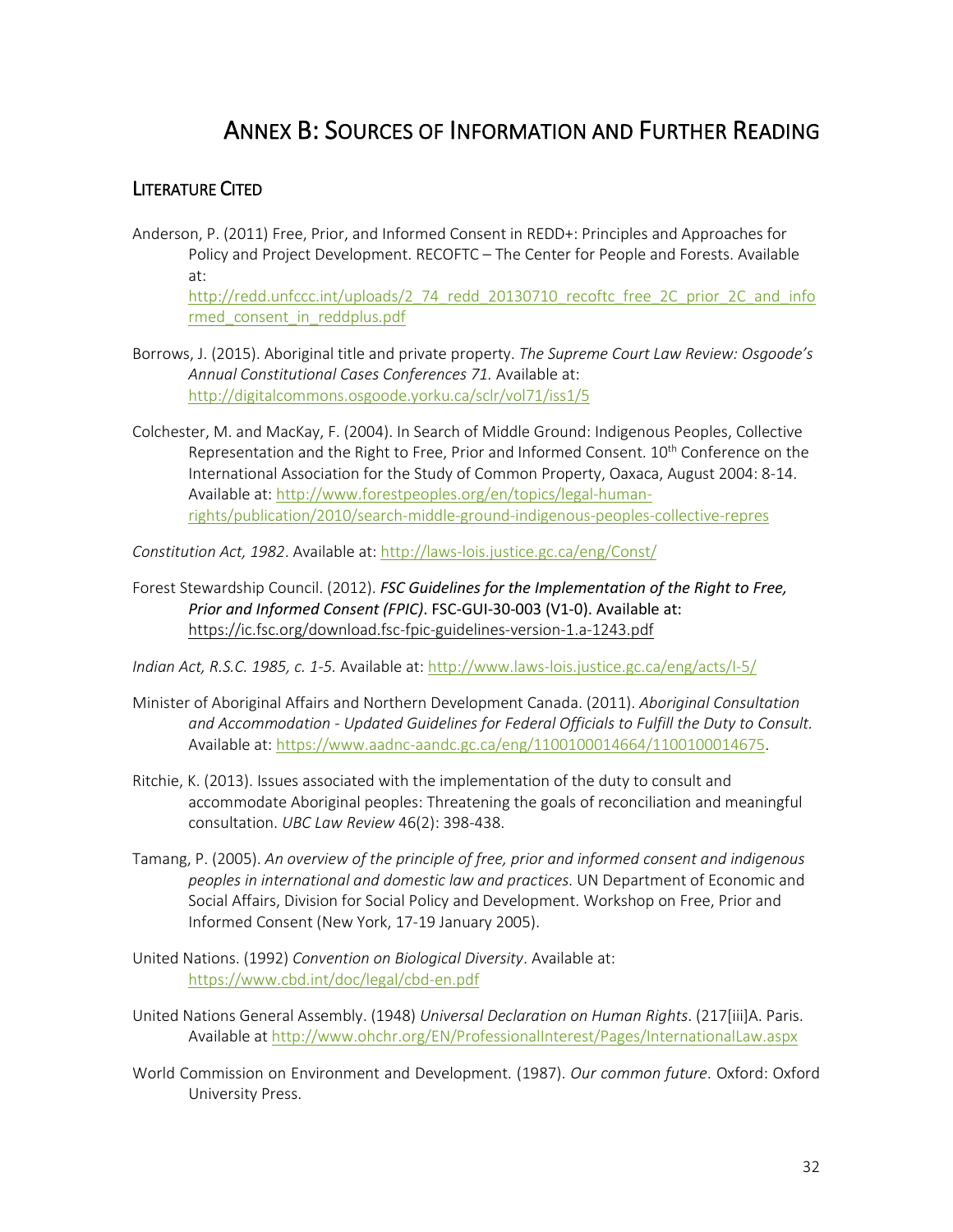#### <span id="page-36-0"></span>GENERAL RESOURCES

University of British Columbia: Indigenous Foundations <http://indigenousfoundations.web.arts.ubc.ca/home/>

Simon Fraser University: Summary of court cases and direct links to the court case database CanLII, se[e http://www.lib.sfu.ca/help/research-assistance/subject/criminology/legal](http://www.lib.sfu.ca/help/research-assistance/subject/criminology/legal-information/indigenous-scc-cases#land-title)[information/indigenous-scc-cases#land-title](http://www.lib.sfu.ca/help/research-assistance/subject/criminology/legal-information/indigenous-scc-cases#land-title)

#### <span id="page-36-1"></span>FSC DOCUMENTS

Policy Motion 40/2017 Available at: [https://pl.fsc.org/file-download.report-on-results-of-motions](https://pl.fsc.org/file-download.report-on-results-of-motions-voted-on-at-the-2017-fsc-general-assembly.43.htm)[voted-on-at-the-2017-fsc-general-assembly.43.htm.](https://pl.fsc.org/file-download.report-on-results-of-motions-voted-on-at-the-2017-fsc-general-assembly.43.htm)

Policy Motion 65/2014 Available at: [http://ga2014.fsc.org/motion-updates-205.motion-65-high](http://ga2014.fsc.org/motion-updates-205.motion-65-high-conservation-value-2-hcv2-intact-forest-landscapes-ifl-protection)[conservation-value-2-hcv2-intact-forest-landscapes-ifl-protection.](http://ga2014.fsc.org/motion-updates-205.motion-65-high-conservation-value-2-hcv2-intact-forest-landscapes-ifl-protection)

#### <span id="page-36-2"></span>INDIGENOUS RIGHTS—RELEVANT COURT CASES

*Behn v. Moulton Contracting Ltd., 2013* 2 SCR 227, 2013 SCC 26 (CanLII). Available at: <http://canlii.ca/t/fxc12>, retrieved on 2018-01-21

*Calder et al. v. Attorney-General of British Columbia, 1973* SCR 313, 1973 CanLII 4 (SCC). Available at: [http://canlii.ca/t/1nfn4,](http://canlii.ca/t/1nfn4) retrieved on 2018-01-21

*Chartrand v. British Columbia (Forests, Lands and Natural Resource Operations), 2015* BCCA 345 (CanLII). Available at: [http://canlii.ca/t/gkdbd,](http://canlii.ca/t/gkdbd) retrieved on 2018-01-31

*Daniels v. Canada (Indian Affairs and Northern Development),* 2016 1 SCR 99, 2016 SCC 12 (CanLII). Available at: http://canlii.ca/t/qpfth, retrieved on 2018-01-21

*Delgamuukw v. British Columbia, 1997* 3 SCR 1010, 1997 CanLII 302 (SCC). Available at: [http://canlii.ca/t/1fqz8,](http://canlii.ca/t/1fqz8) retrieved on 2018-01-21

*Haida Nation v. British Columbia (Minister of Forests), 2004* 3 SCR 511, 2004 SCC 73 (CanLII). Available at: [http://canlii.ca/t/1j4tq,](http://canlii.ca/t/1j4tq) retrieved on 2018-01-21

*Hupacasath First Nation v. British Columbia (Minister of Forests) et al., 2005* BCSC 1712 (CanLII). Available at: <http://canlii.ca/t/1m50t>, retrieved on 2018-01-21

*Mikisew Cree First Nation v. Canada (Minister of Canadian Heritage), 2005* 3 SCR 388, 2005 SCC 69 (CanLII). Available at: <http://canlii.ca/t/1m1zn>, retrieved on 2018-01-21

*R. v. Badger, 1996* 1 SCR 771, 1996 CanLII 236 (SCC). Available at: [http://canlii.ca/t/1frbp,](http://canlii.ca/t/1frbp) retrieved on 2018-01-21

*R. v. Powley, 2003* 2 SCR 207, 2003 SCC 43 (CanLII). Available at: [http://canlii.ca/t/51pd,](http://canlii.ca/t/51pd) retrieved on 2018-01-21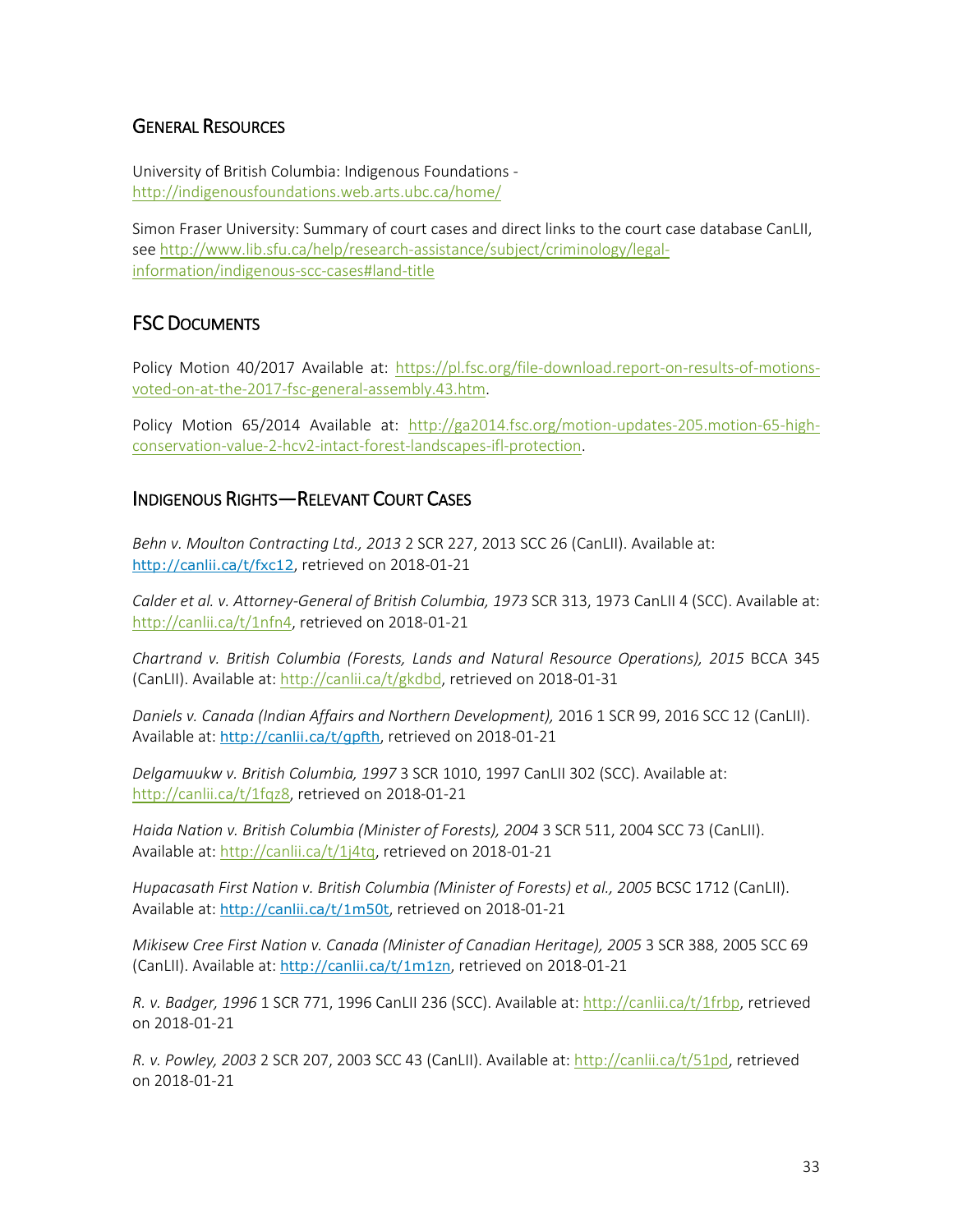*R. v. Sparrow, 1990* 1 SCR 1075, 1990 CanLII 104 (SCC). Available at[: http://canlii.ca/t/1fsvj,](http://canlii.ca/t/1fsvj) retrieved on 2018-01-21

*Taku River Tlingit First Nation v. British Columbia (Project Assessment Director), 2004* 3 SCR 550, 2004 SCC 74 (CanLII). Available at[: http://canlii.ca/t/1j4tr,](http://canlii.ca/t/1j4tr) retrieved on 2018-01-21

*Tsilhqot'in Nation v. British Columbia, 2014* 2 SCR 257, 2014 SCC 44 (CanLII). Available at: [http://canlii.ca/t/g7mt9,](http://canlii.ca/t/g7mt9) retrieved on 2018-01-21

#### <span id="page-37-0"></span>INDIGENOUS RIGHTS AND PRIVATE LANDS—LEGAL DEVELOPMENTS

Tribunal Decisions and Court Cases

B.C. Environment Appeal Board, 2003 between Cowichan Tribes and TimberWest. The Appeal Board stated that it "does not accept TimberWest's assertion that Aboriginal rights and title are subordinate to the rights of a fee simple landholder." Available at: <http://www.eab.gov.bc.ca/pest/2002pes008a.pdf> (Accessed 12 December 2018)

*Hupacasath First Nation v. British Columbia (Minister of Forests) et al., 2005* BCSC 1712. Regarding the sale of Weyerhaeuser's assets to Brascan, including 70,000 acres of private lands which Brascan intended to remove from the Tree Farm Licence (TFL) after the sale. The BC Supreme Court held that Aboriginal rights and title could exist on private land and ordered that Brascan not do anything to change the prior use of its private lands, while the Crown was directed to consult with the Hupacasath. Available at[: http://www.courts.gov.bc.ca/jdb-txt/sc/05/17/2005bcsc1712.htm](http://www.courts.gov.bc.ca/jdb-txt/sc/05/17/2005bcsc1712.htm) (Accessed 18 January 2018)

*R. v. Bartleman, 1984 (BC CA).* Regarding the application of the treaty right to hunt on unoccupied private lands. Available at: [http://canlii.ca/t/22whw,](http://canlii.ca/t/22whw) (Accessed on 21 January 2018)

*Paul Band v. Parkland (County), 2006 ABCA 128*. In the Alberta Court of Appeal, the Indigenous community sought to require a developer holding private land adjacent to its reserve to consult with it before proceeding with the development, on the basis of their assertion of Aboriginal and title interests on the developer's private land. Although the Indigenous community was not successful, it indicates that Indigenous communities may consider claims of Aboriginal rights to private lands. Available at:

[http://www.msaj.com/Indian\\_Law\\_Cases/Paul%20First%20Nation%20v.%20Parkland%20\(County\),](http://www.msaj.com/Indian_Law_Cases/Paul%20First%20Nation%20v.%20Parkland%20(County),%202006%20ABCA%20128,%20Alberta%20Ct.%20of%20Appeal%20(Ritter%20J.A.)%2019%20Mar.%202006.pdf) [%202006%20ABCA%20128,%20Alberta%20Ct.%20of%20Appeal%20\(Ritter%20J.A.\)%2019%20Mar.](http://www.msaj.com/Indian_Law_Cases/Paul%20First%20Nation%20v.%20Parkland%20(County),%202006%20ABCA%20128,%20Alberta%20Ct.%20of%20Appeal%20(Ritter%20J.A.)%2019%20Mar.%202006.pdf) [%202006.pdf](http://www.msaj.com/Indian_Law_Cases/Paul%20First%20Nation%20v.%20Parkland%20(County),%202006%20ABCA%20128,%20Alberta%20Ct.%20of%20Appeal%20(Ritter%20J.A.)%2019%20Mar.%202006.pdf) (Accessed 20 January 2018)

#### <span id="page-37-1"></span>FURTHER READING

Indigenous Bar Association. (2011). *Understanding and Implementing the UN Declaration on the Rights of Indigenous Peoples: An Introductory Handbook.* Winnipeg, MB. Available at: [http://www.indigenousbar.ca/pdf/undrip\\_handbook.pdf](http://www.indigenousbar.ca/pdf/undrip_handbook.pdf)

Webler, T. and Seth Tuler (2006). Four perspectives on public participation process in environmental assessment and decision making: Combined results from 10 case studies. *Policy Studies Journal* 34(4) 699-722.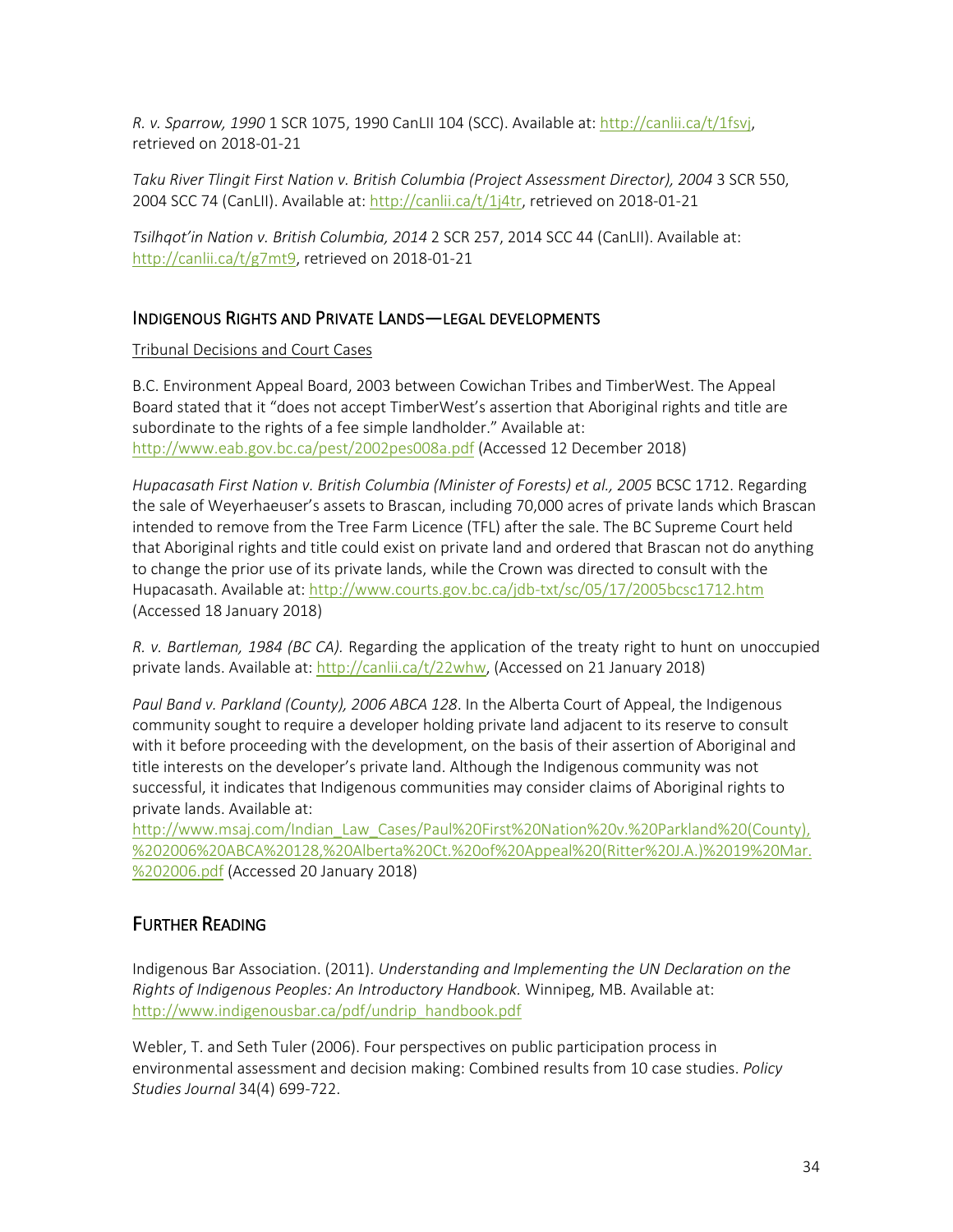### ANNEX C: GLOSSARY OF TERMS USED IN THIS GUIDANCE

<span id="page-38-0"></span>These terms have been defined in the FSC National Forest Stewardship Standard of Canada and have been included in this Guidance for quick reference. Words with an asterisk (\*) are also defined in FSC Canada's Standard, but not included here.

**Best Available Information:** Data, facts, documents, *expert*\* opinions, and results of field surveys or consultations with *stakeholders*\* and *engagement*\* with *Indigenous Peoples*\* that are most credible, accurate, complete, and/or pertinent and that can be obtained through *reasonable*\* effort and cost, subject to the *scale*\* and *intensity*\* of the *management activities*\* and the *Precautionary Approach*\*. (Source: Adapted from FSC-STD-60-004 V1-0)

**Best Efforts**: Persistent and sincere attempts by *The Organization*\* to address a requirement. Best efforts are not always met with success, but to address the *Indicators*'\* requirements for best efforts, evidence must be presented that continuing efforts by various means have been attempted. (Source: FSC Canada Technical Expert Panel)

**Binding Agreement**: A deal or pact, written or not, which is compulsory to its signatories and enforceable by law. Parties involved in the agreement do so freely and accept it voluntarily. (Source: (FSC-STD-60-004 V1-0)

**Collective rights**: Shared or joint rights held by a *local community*\* that are not the mere aggregation of rights held individually by members of the group. (Source: Standard Development Group, based on Stanford Encyclopedia of Philosophy)

**Complaint**: The expression of dissatisfaction or concern by any person or organization presented to *The Organization\**, relating to its *management activities\** or its conformity with the FSC *Principles*\* and *Criteria*\*, where a response is expected. (Source: Adapted from FSC-STD-60-004 V1-0 definition of dispute and Merriam-Webster)

**Culturally appropriate [mechanisms]:** Means/approaches for outreach to target groups that are in harmony with the customs, values, sensitivities, and ways of life of the target audience (Source: FSC-STD-60-004 V1-0)

**Customary rights**: Rights which result from a long series of habitual or customary actions, constantly repeated, which have, by such repetition and by uninterrupted acquiescence, acquired the force of a law within a geographical or sociological unit. (Source: FSC-STD-01-001 V4-0)

**Dispute**. Represent a formal disagreement, after the initial attempts to resolve a *complaint*\* have not been achieved. (Source: FSC Canada, based on Merriam-Webster)

**Engagement:** The process by which *The Organization*\* communicates, consults and/or provides for the participation of interested and/or *affected stakeholders*\* and *Indigenous Peoples*\*, ensuring that their concerns, desires, expectations, needs, rights and opportunities are considered in the establishment, implementation and updating of the *management plan*\*. (Source: Adapted from FSC-SDT-01-001 V5-0).

**Expert**: 1. An individual whose knowledge or skill is specialized and profound as the result of much practical or academic experience. 2. A recognized authority on a topic by virtue of the body of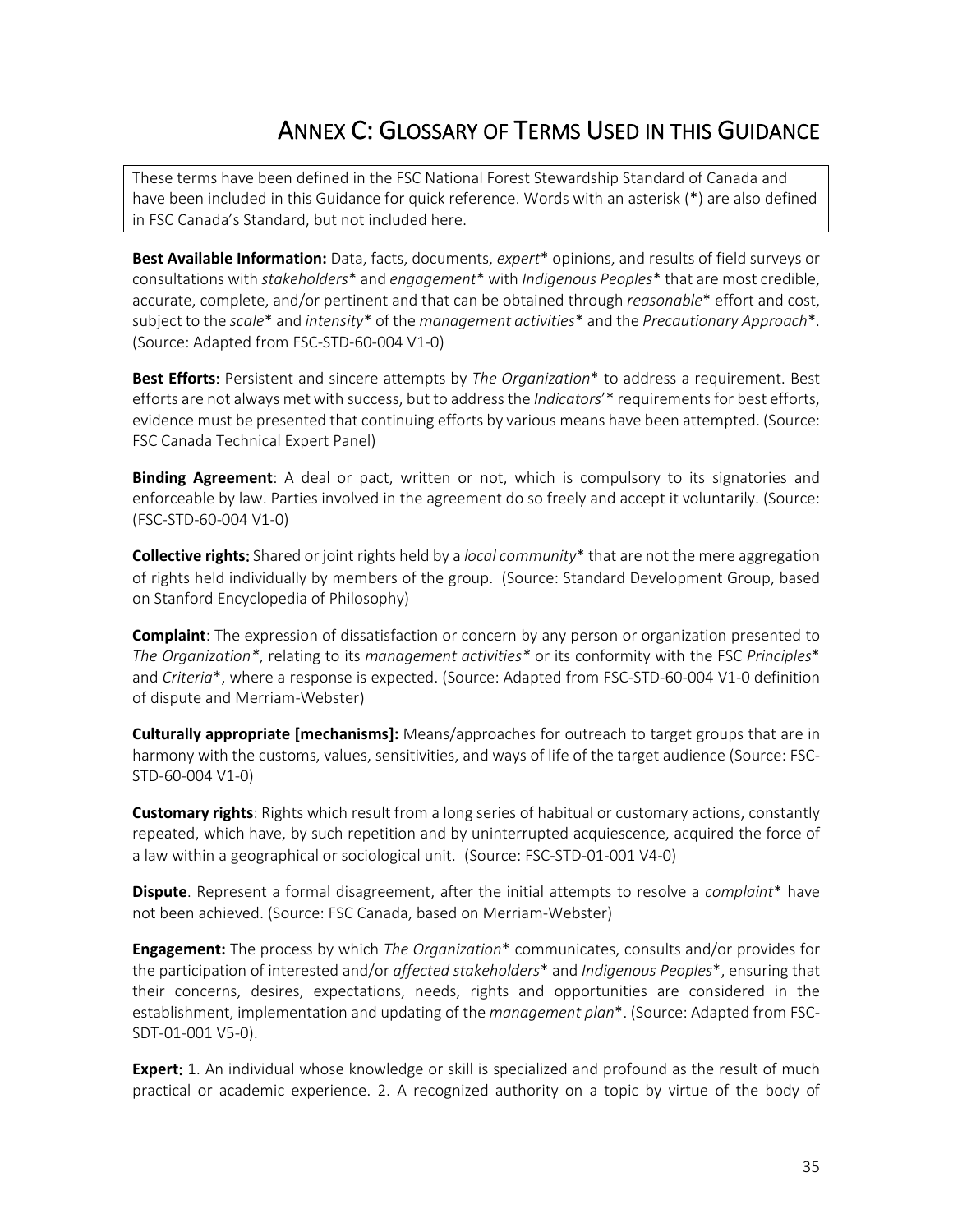relevant material published on the topic, their stature within the professional community, and the broadly-recognized accumulated related experience. 3. An individual who possess a wealth of experience on a topic such as may be accumulated through practical means including the accumulation of *traditional knowledge*\*. (Source: FSC Canada National Boreal Standard 2004)

**Free, Prior, and Informed Consent (FPIC):** A *legal*<sup>\*</sup> condition whereby a person or community can be said to have given consent to an action prior to its commencement, based upon a clear appreciation and understanding of the facts, implications and future consequences of that action, and the possession of all relevant facts at the time when consent is given*.* Free, prior and informed consent includes the right to grant, modify, withhold or withdraw approval. (Source: Based on the Preliminary working paper on the principle of Free, Prior and Informed Consent of Indigenous Peoples (...) (E/CN.4/Sub.2/AC.4/2004/4 8 July 2004) of the 22nd Session of the United Nations Commission on Human Rights, Sub-commission on the Promotion and Protection of Human Rights, Working Group on Indigenous Populations, 19–23 July 2004). (FSC-STD-60-004 V1-0)

**Good faith**: The principle of good faith implies that the parties make every effort to reach an agreement, conduct genuine and constructive negotiations, avoid delays in negotiations, respect concluded agreements, and give sufficient time to discuss and settle *disputes*\*. (Source: FSC Policy Motion 40/2017)

**Indigenous Peoples/community**: The following criteria may be used to identify Indigenous Peoples:

- The key characteristic or criterion is self-identification as Indigenous Peoples at the individual level and acceptance by the community as their member;
- Historical continuity with pre-colonial and/or pre-settler societies;
- Strong link to territories and surrounding natural resources;
- Distinct social, economic or political systems;
- Distinct language, culture and beliefs;
- Form non-dominant groups of society;
- Resolve to maintain and reproduce their ancestral environments and systems as distinctive peoples and communities.

**Lands and territories**: For the purposes of the *Principles*\* and *Criteria*\* these are lands or territories that *Indigenous Peoples*\* or *local communities*\* have traditionally owned, or customarily used or occupied, and where access to natural resources is vital to the sustainability of their cultures and livelihoods. (Source: Based on World Bank safeguard OP 4.10 Indigenous Peoples, section 16 (a). July 2005.) (FSC-STD-60-004 V1-0)

**Legal**: In accordance with primary legislation (national or *local laws*\*) or secondary legislation (subsidiary regulations, decrees, orders, etc.). 'Legal' also includes rule-based decisions made by *legally competent*\* agencies where such decisions flow directly and logically from the laws and regulations. Decisions made by *legally competent*\* agencies may not be legal if they do not flow directly and logically from the laws and regulations and if they are not rule-based but use administrative discretion. (Source: FSC-STD-01-001 V5-0).

**Management activities**: Any or all of the operations, processes or procedures associated with managing a *forest*\*, including, but not limited to: planning, consultation, harvesting, access construction and maintenance, silvicultural activities (planting, site preparation, tending),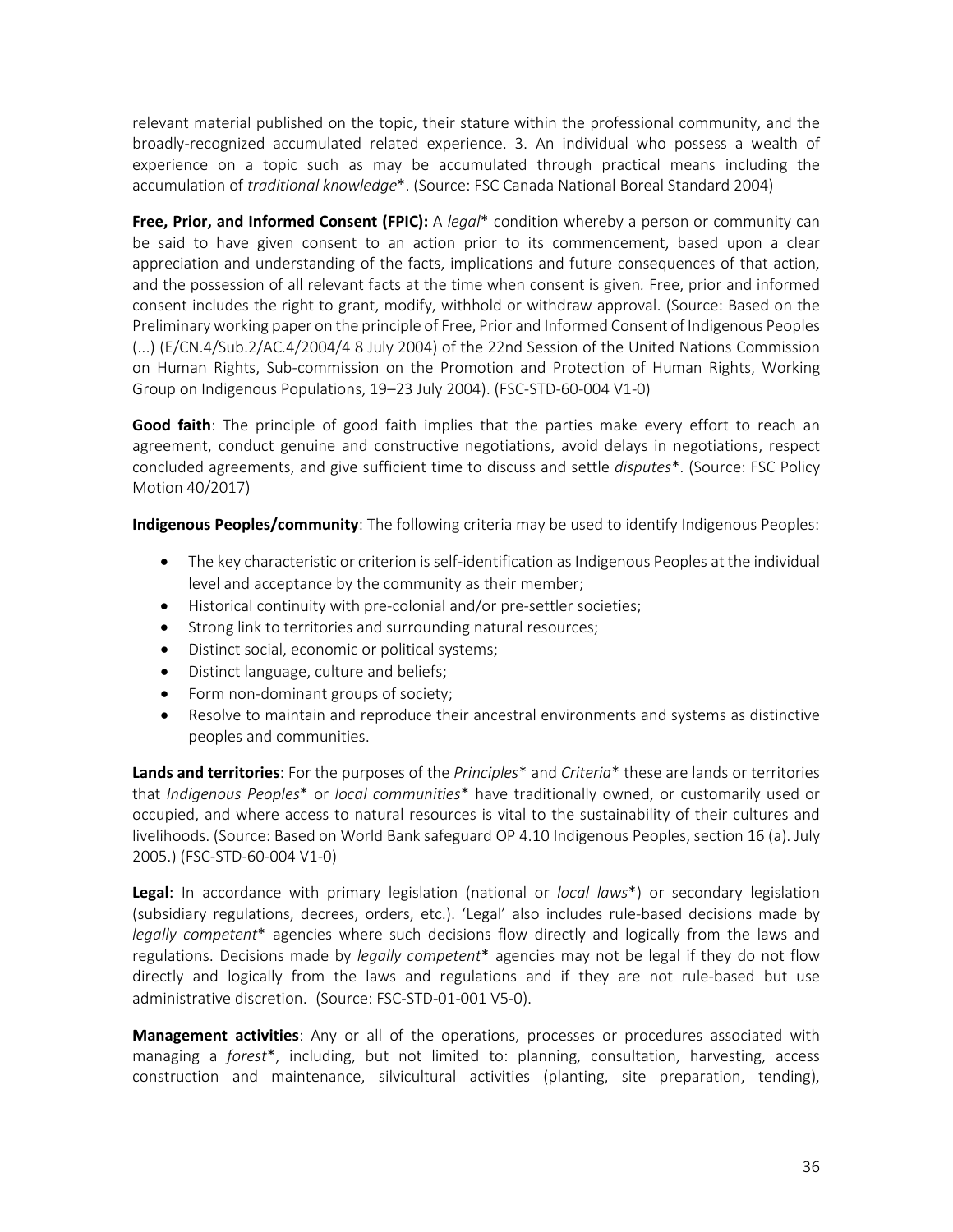monitoring, assessment, and reporting. (Source: FSC Canada National Boreal Standard 2004 addition)

**Management plan**: The collection of documents, reports, records and maps that describe, justify and regulate the activities carried out by any manager, staff or organization within or in relation to the *Management Unit*\*, including statements of *objectives*\* and policies. (Source: FSC-STD-01-001 V5-0)

**Management Unit**: A spatial area or areas submitted for FSC certification with clearly defined boundaries managed to a set of explicit *long-term*\* *management objectives*\* which are expressed in a *management plan*\*. This area or areas include(s):

- all facilities and area(s) within or adjacent to this spatial area or areas under *legal*\* title or management control of, or operated by or on behalf of *The Organization\**, for the purpose of contributing to the *management objectives*\*; and
- all facilities and area(s) outside, and not adjacent to this spatial area or areas and operated by or on behalf of *The Organization\**, solely for the purpose of contributing to the *management objectives*\*. (Source: FSC-STD-01-001 V5-0). (FSC-STD-60-004 V1-0)

**Mutually Agreed**: The parties undertake obligations to each other to do, or not to do, one or more actions to address legitimate concerns of individuals in a group decision-making process. Evidence of a mutual agreement can be oral or put in writing (and may be referred to as a contract). (Source: FSC Canada, based on<https://en.oxforddictionaries.com/definition/mutual> and [https://en.oxforddictionaries.com/definition/agree\)](https://en.oxforddictionaries.com/definition/agree)

**The Organization**: The person or entity holding or applying for certification and therefore responsible for demonstrating compliance with the requirements upon which FSC certification is based. (Source: FSC-STD-01-001 V5-0).

**Precautionary approach**: An approach requiring that when the available information indicates that *management activities*\* pose a *threat*\* of severe or irreversible damage to the environment or a *threat*\* to human welfare, *The Organization*\* will take explicit and effective measures to prevent the damage and avoid the *risks*\* to welfare, even when the scientific information is incomplete or inconclusive, and when the vulnerability and sensitivity of *environmental values*\* are uncertain. (Source: Based on Principle 15 of Rio Declaration on Environment and Development, 1992, and Wingspread Statement on the Precautionary Principle of the Wingspread Conference, 23–25 January 1998) (FSC-STD-60-004 V1-0)

**Private land forest**: Any *forest*\* owned by a private individual, organization, or Indigenous community. (Source: FSC Canada)

**Sphere of Influence:** Professional associations with colleagues or businesses, agencies and *Indigenous Peoples*\* with whom individuals or businesses or agencies interact. When required by *Indicators*\* to work within one's s*phere of influence*\*, *The Organizations*\* and forest managers shall interact with their colleagues, other professionals, *Indigenous Peoples*\*, businesses and agencies, including government Ministries, Departments and other agencies, to achieve the *Indicators*'\* *objectives*\*. (Source: FSC Canada Species at Risk Technical Expert Panel)

**Traditional Knowledge**: Information, know-how, skills and practices that are developed, sustained and passed on from generation to generation within a community, often forming part of its cultural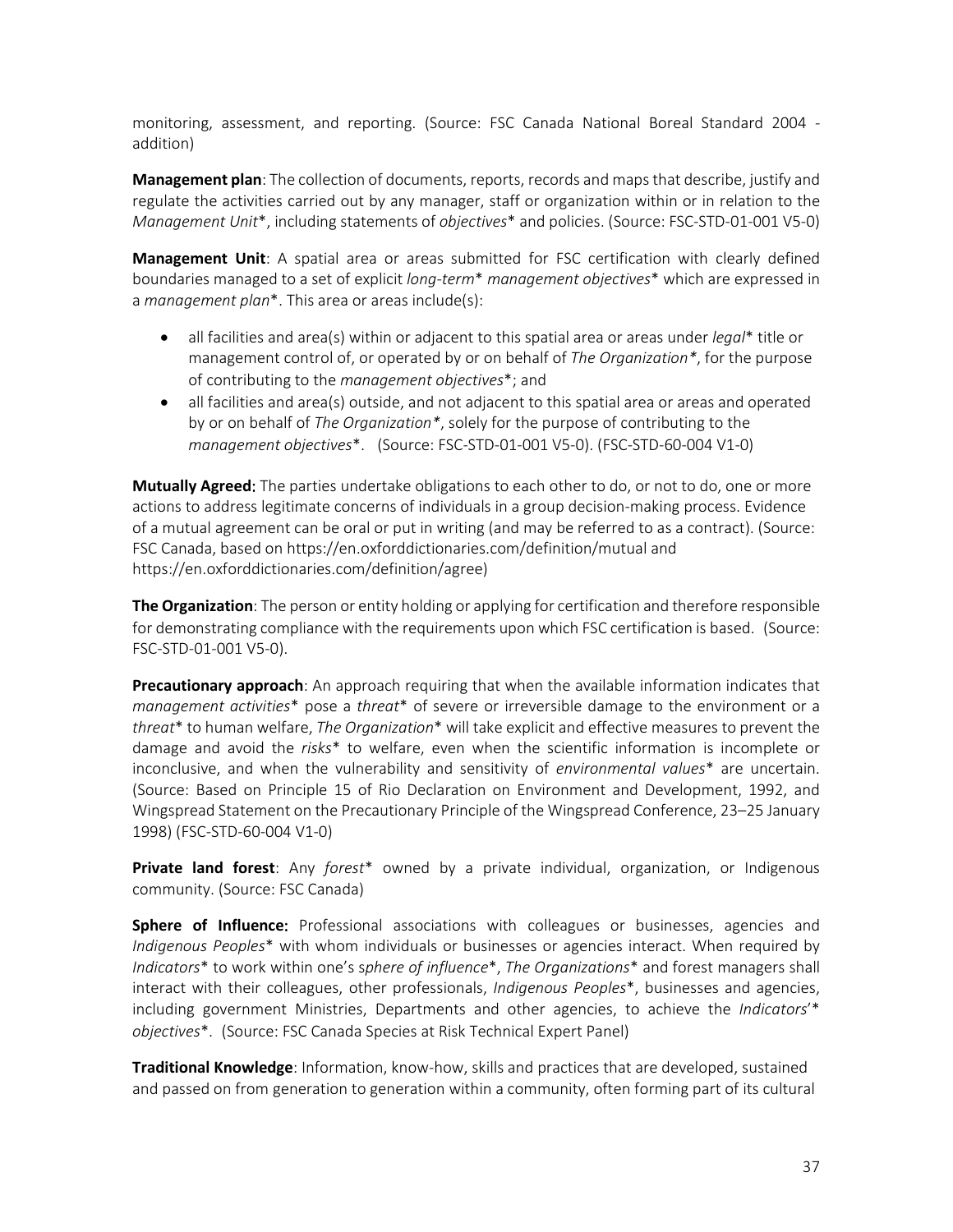or spiritual identity. (Source: based on the definition by the World Intellectual Property Organization (WIPO). Glossary definition as provided under Policy / Traditional Knowledge on the WIPO website). (FSC-STD-60-004 V1-0)